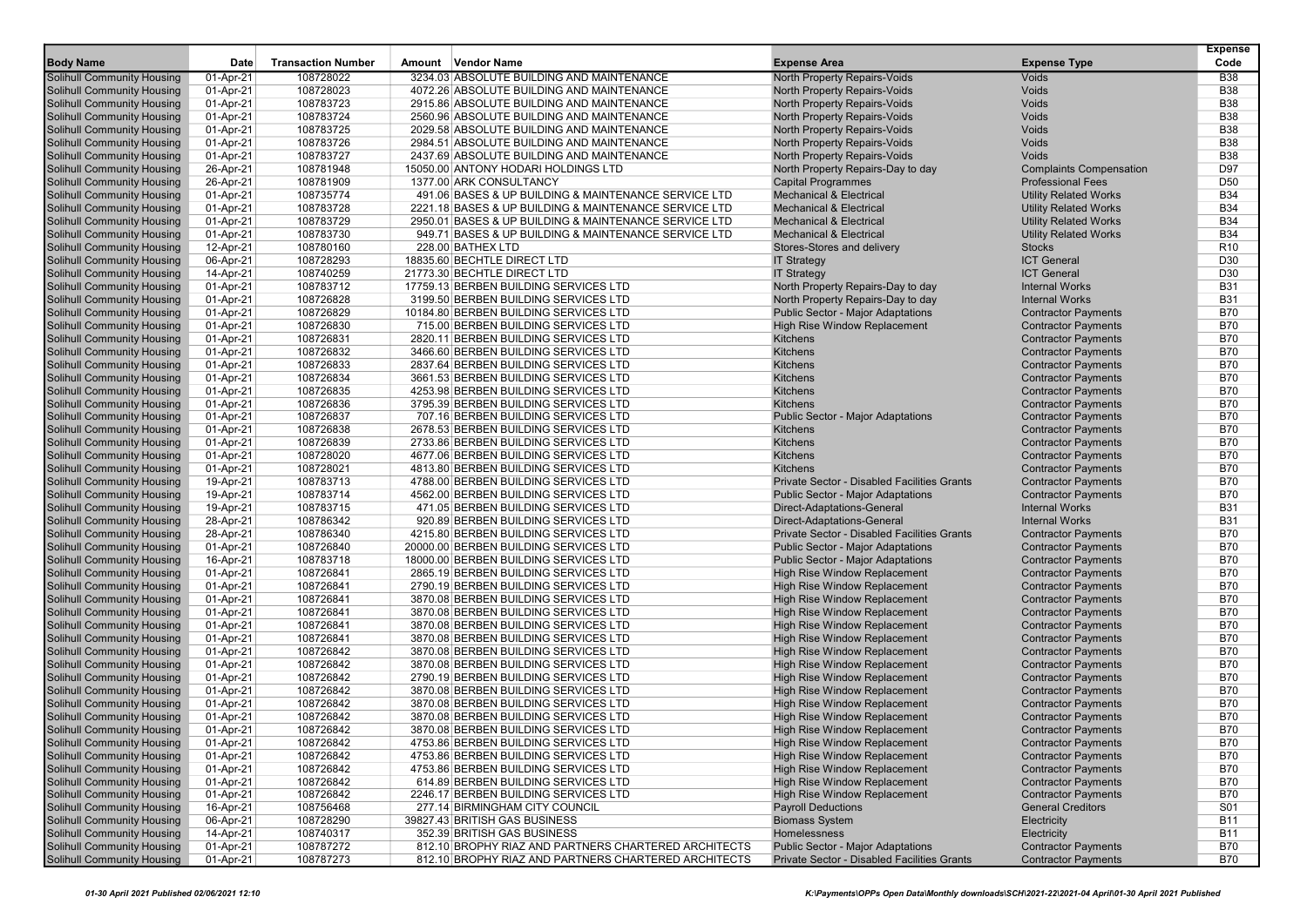| <b>Body Name</b>                  | Date      | <b>Transaction Number</b> | Amount Vendor Name                  | <b>Expense Area</b>                         | <b>Expense Type</b>            | <b>Expense</b><br>Code |
|-----------------------------------|-----------|---------------------------|-------------------------------------|---------------------------------------------|--------------------------------|------------------------|
| Solihull Community Housing        | 08-Apr-21 | 108780189                 | 1594.80 BUILDBASE                   | Stores-Stores and delivery                  | <b>Stocks</b>                  | R <sub>10</sub>        |
| Solihull Community Housing        | 14-Apr-21 | 108740314                 | 218.75 CAPITA BUSINESS SERVICES LTD | <b>IT Strategy</b>                          | <b>ICT General</b>             | D <sub>30</sub>        |
| <b>Solihull Community Housing</b> | 01-Apr-21 | 108778725                 | 244.83 CENTRAL (HIGH RISE) LTD      | <b>Mechanical &amp; Electrical</b>          | <b>Rev Contractor Payments</b> | <b>B71</b>             |
| <b>Solihull Community Housing</b> | 21-Apr-21 | 108775238                 | 1513.73 CHAPMANS ELECTRICAL         | <b>Mechanical &amp; Electrical</b>          | <b>Rev Contractor Payments</b> | <b>B71</b>             |
| <b>Solihull Community Housing</b> | 01-Apr-21 | 108771599                 | 590.00 DIRECT HEALTHCARE GROUP LTD  | <b>Public Sector - Major Adaptations</b>    | <b>Contractor Payments</b>     | <b>B70</b>             |
| Solihull Community Housing        | 15-Apr-21 | 108783731                 | 695.00 DIRECT HEALTHCARE GROUP LTD  | Private Sector - Disabled Facilities Grants | <b>Contractor Payments</b>     | <b>B70</b>             |
| Solihull Community Housing        | 01-Apr-21 | 108741533                 | 734.02 DODD GROUP                   | North Property Repairs-Voids                | Voids                          | <b>B38</b>             |
| <b>Solihull Community Housing</b> | 01-Apr-21 | 108725469                 | 276.95 DODD GROUP                   | <b>High Rise Window Replacement</b>         | <b>Contractor Payments</b>     | <b>B70</b>             |
| <b>Solihull Community Housing</b> | 01-Apr-21 | 108731866                 | 2670.82 DODD GROUP                  | <b>Mechanical &amp; Electrical</b>          | <b>Rev Contractor Payments</b> | <b>B71</b>             |
| <b>Solihull Community Housing</b> | 01-Apr-21 | 108771437                 | 1846.30 DODD GROUP                  | <b>Mechanical &amp; Electrical</b>          | <b>Rev Contractor Payments</b> | <b>B71</b>             |
| Solihull Community Housing        | 01-Apr-21 | 108741534                 | 282.77 DODD GROUP                   | North Property Repairs-Voids                | Voids                          | <b>B38</b>             |
| Solihull Community Housing        | 01-Apr-21 | 108741535                 | 333.03 DODD GROUP                   | North Property Repairs-Voids                | Voids                          | <b>B38</b>             |
| <b>Solihull Community Housing</b> | 01-Apr-21 | 108741536                 | 792.07 DODD GROUP                   | North Property Repairs-Voids                | Voids                          | <b>B38</b>             |
| Solihull Community Housing        | 01-Apr-21 | 108741537                 | 524.67 DODD GROUP                   | North Property Repairs-Voids                | Voids                          | <b>B38</b>             |
| <b>Solihull Community Housing</b> | 01-Apr-21 | 108741538                 | 546.16 DODD GROUP                   | North Property Repairs-Voids                | Voids                          | <b>B38</b>             |
| Solihull Community Housing        | 01-Apr-21 | 108741539                 | 474.47 DODD GROUP                   | North Property Repairs-Voids                | Voids                          | <b>B38</b>             |
| Solihull Community Housing        | 01-Apr-21 | 108741540                 | 452.27 DODD GROUP                   | North Property Repairs-Voids                | Voids                          | <b>B38</b>             |
| <b>Solihull Community Housing</b> | 01-Apr-21 | 108741541                 | 726.13 DODD GROUP                   | North Property Repairs-Voids                | Voids                          | <b>B38</b>             |
| <b>Solihull Community Housing</b> | 01-Apr-21 | 108741542                 | 783.80 DODD GROUP                   | North Property Repairs-Voids                | Voids                          | <b>B38</b>             |
| <b>Solihull Community Housing</b> | 01-Apr-21 | 108741543                 | 829.92 DODD GROUP                   | North Property Repairs-Voids                | Voids                          | <b>B38</b>             |
| Solihull Community Housing        | 01-Apr-21 | 108741544                 | 435.77 DODD GROUP                   | North Property Repairs-Voids                | Voids                          | <b>B38</b>             |
| Solihull Community Housing        | 01-Apr-21 | 108741545                 | 1580.14 DODD GROUP                  | North Property Repairs-Voids                | Voids                          | <b>B38</b>             |
| <b>Solihull Community Housing</b> | 01-Apr-21 | 108741546                 | 550.83 DODD GROUP                   | North Property Repairs-Voids                | Voids                          | <b>B38</b>             |
| <b>Solihull Community Housing</b> | 01-Apr-21 | 108725473                 | 276.95 DODD GROUP                   | <b>High Rise Window Replacement</b>         | <b>Contractor Payments</b>     | <b>B70</b>             |
| <b>Solihull Community Housing</b> | 01-Apr-21 | 108725475                 | 1245.00 DODD GROUP                  | <b>Biomass System</b>                       | Biomass HIU & Plant            | <b>B48</b>             |
| Solihull Community Housing        | 01-Apr-21 | 108725476                 | 1245.00 DODD GROUP                  | <b>Biomass System</b>                       | Biomass HIU & Plant            | <b>B48</b>             |
| Solihull Community Housing        | 01-Apr-21 | 108725477                 | 1245.00 DODD GROUP                  | <b>Biomass System</b>                       | Biomass HIU & Plant            | <b>B48</b>             |
| <b>Solihull Community Housing</b> | 01-Apr-21 | 108725478                 | 1245.00 DODD GROUP                  | <b>Biomass System</b>                       | Biomass HIU & Plant            | <b>B48</b>             |
| <b>Solihull Community Housing</b> | 01-Apr-21 | 108725479                 | 1245.00 DODD GROUP                  | <b>Biomass System</b>                       | Biomass HIU & Plant            | <b>B48</b>             |
| <b>Solihull Community Housing</b> | 01-Apr-21 | 108725480                 | 1245.00 DODD GROUP                  | <b>Biomass System</b>                       | Biomass HIU & Plant            | <b>B48</b>             |
| Solihull Community Housing        | 01-Apr-21 | 108725481                 | 1245.00 DODD GROUP                  | <b>Biomass System</b>                       | Biomass HIU & Plant            | <b>B48</b>             |
| Solihull Community Housing        | 01-Apr-21 | 108725482                 | 1245.00 DODD GROUP                  | <b>Biomass System</b>                       | Biomass HIU & Plant            | <b>B48</b>             |
| Solihull Community Housing        | 01-Apr-21 | 108725483                 | 1245.00 DODD GROUP                  | <b>Biomass System</b>                       | Biomass HIU & Plant            | <b>B48</b>             |
| Solihull Community Housing        | 01-Apr-21 | 108725484                 | 1245.00 DODD GROUP                  | <b>Biomass System</b>                       | Biomass HIU & Plant            | <b>B48</b>             |
| <b>Solihull Community Housing</b> | 01-Apr-21 | 108725485                 | 1245.00 DODD GROUP                  | <b>Biomass System</b>                       | Biomass HIU & Plant            | <b>B48</b>             |
| Solihull Community Housing        | 01-Apr-21 | 108725486                 | 1245.00 DODD GROUP                  | <b>Biomass System</b>                       | Biomass HIU & Plant            | <b>B48</b>             |
| Solihull Community Housing        | 01-Apr-21 | 108725487                 | 1245.00 DODD GROUP                  | <b>Biomass System</b>                       | Biomass HIU & Plant            | <b>B48</b>             |
| <b>Solihull Community Housing</b> | 01-Apr-21 | 108725488                 | 31820.30 DODD GROUP                 | <b>Biomass Plant Replacement</b>            | <b>Contractor Payments</b>     | <b>B70</b>             |
| Solihull Community Housing        | 01-Apr-21 | 108725489                 | 8079.96 DODD GROUP                  | <b>Biomass Plant Replacement</b>            | <b>Contractor Payments</b>     | <b>B70</b>             |
| <b>Solihull Community Housing</b> | 01-Apr-21 | 108725490                 | 7732.97 DODD GROUP                  | <b>Biomass Plant Replacement</b>            | <b>Contractor Payments</b>     | <b>B70</b>             |
| Solihull Community Housing        | 01-Apr-21 | 108725491                 | 7450.19 DODD GROUP                  | <b>Biomass Plant Replacement</b>            | <b>Contractor Payments</b>     | <b>B70</b>             |
| Solihull Community Housing        | 01-Apr-21 | 108725492                 | 6618.67 DODD GROUP                  | <b>Biomass Plant Replacement</b>            | <b>Contractor Payments</b>     | <b>B70</b>             |
| <b>Solihull Community Housing</b> | 01-Apr-21 | 108725493                 | 6275.92 DODD GROUP                  | <b>Biomass Plant Replacement</b>            | <b>Contractor Payments</b>     | <b>B70</b>             |
| Solihull Community Housing        | 01-Apr-21 | 108725494                 | 5041.05 DODD GROUP                  | <b>Biomass Plant Replacement</b>            | <b>Contractor Payments</b>     | <b>B70</b>             |
| <b>Solihull Community Housing</b> | 01-Apr-21 | 108725495                 | 2520.53 DODD GROUP                  | <b>Biomass Plant Replacement</b>            | <b>Contractor Payments</b>     | <b>B70</b>             |
| Solihull Community Housing        | 01-Apr-21 | 108725496                 | 2520.53 DODD GROUP                  | <b>Biomass Plant Replacement</b>            | <b>Contractor Payments</b>     | <b>B70</b>             |
| Solihull Community Housing        | 01-Apr-21 | 108725497                 | 1622.24 DODD GROUP                  | <b>Biomass System</b>                       | Biomass HIU & Plant            | <b>B48</b>             |
| <b>Solihull Community Housing</b> | 01-Apr-21 | 108725498                 | 1406.27 DODD GROUP                  | <b>Biomass System</b>                       | Biomass HIU & Plant            | B48                    |
| Solihull Community Housing        | 01-Apr-21 | 108727464                 | 51757.26 DODD GROUP                 | <b>Electrical Sub Mains</b>                 | <b>Contractor Payments</b>     | <b>B70</b>             |
| <b>Solihull Community Housing</b> | 01-Apr-21 | 108725499                 | 48726.80 DODD GROUP                 | <b>Electrical Sub Mains</b>                 | <b>Contractor Payments</b>     | <b>B70</b>             |
| <b>Solihull Community Housing</b> | 01-Apr-21 | 108725500                 | 44528.16 DODD GROUP                 | <b>Electrical Sub Mains</b>                 | <b>Contractor Payments</b>     | <b>B70</b>             |
| Solihull Community Housing        | 01-Apr-21 | 108725501                 | 45340.52 DODD GROUP                 | <b>Electrical Sub Mains</b>                 | <b>Contractor Payments</b>     | <b>B70</b>             |
| <b>Solihull Community Housing</b> | 01-Apr-21 | 108725502                 | 26291.75 DODD GROUP                 | <b>Electrical Sub Mains</b>                 | <b>Contractor Payments</b>     | <b>B70</b>             |
| <b>Solihull Community Housing</b> | 01-Apr-21 | 108725503                 | 13079.57 DODD GROUP                 | <b>Electrical Sub Mains</b>                 | <b>Contractor Payments</b>     | <b>B70</b>             |
| <b>Solihull Community Housing</b> | 01-Apr-21 | 108725504                 | 20112.10 DODD GROUP                 | <b>Electrical Sub Mains</b>                 | <b>Contractor Payments</b>     | <b>B70</b>             |
| <b>Solihull Community Housing</b> | 01-Apr-21 | 108725505                 | 5574.10 DODD GROUP                  | <b>Electrical Sub Mains</b>                 | <b>Contractor Payments</b>     | <b>B70</b>             |
| <b>Solihull Community Housing</b> | 01-Apr-21 | 108731867                 | 479.43 DODD GROUP                   | <b>Mechanical &amp; Electrical</b>          | <b>Rev Contractor Payments</b> | <b>B71</b>             |
| <b>Solihull Community Housing</b> | 01-Apr-21 | 108731868                 | 443.31 DODD GROUP                   | <b>Mechanical &amp; Electrical</b>          | <b>Rev Contractor Payments</b> | <b>B71</b>             |
| <b>Solihull Community Housing</b> | 01-Apr-21 | 108727476                 | 217.97 DODD GROUP                   | <b>Mechanical &amp; Electrical</b>          | <b>Rev Contractor Payments</b> | <b>B71</b>             |
| <b>Solihull Community Housing</b> | 01-Apr-21 | 108727483                 | 232.79 DODD GROUP                   | <b>Mechanical &amp; Electrical</b>          | <b>Rev Contractor Payments</b> | <b>B71</b>             |
| <b>Solihull Community Housing</b> | 01-Apr-21 | 108731869                 | 462.23 DODD GROUP                   | <b>Mechanical &amp; Electrical</b>          | <b>Rev Contractor Payments</b> | B71                    |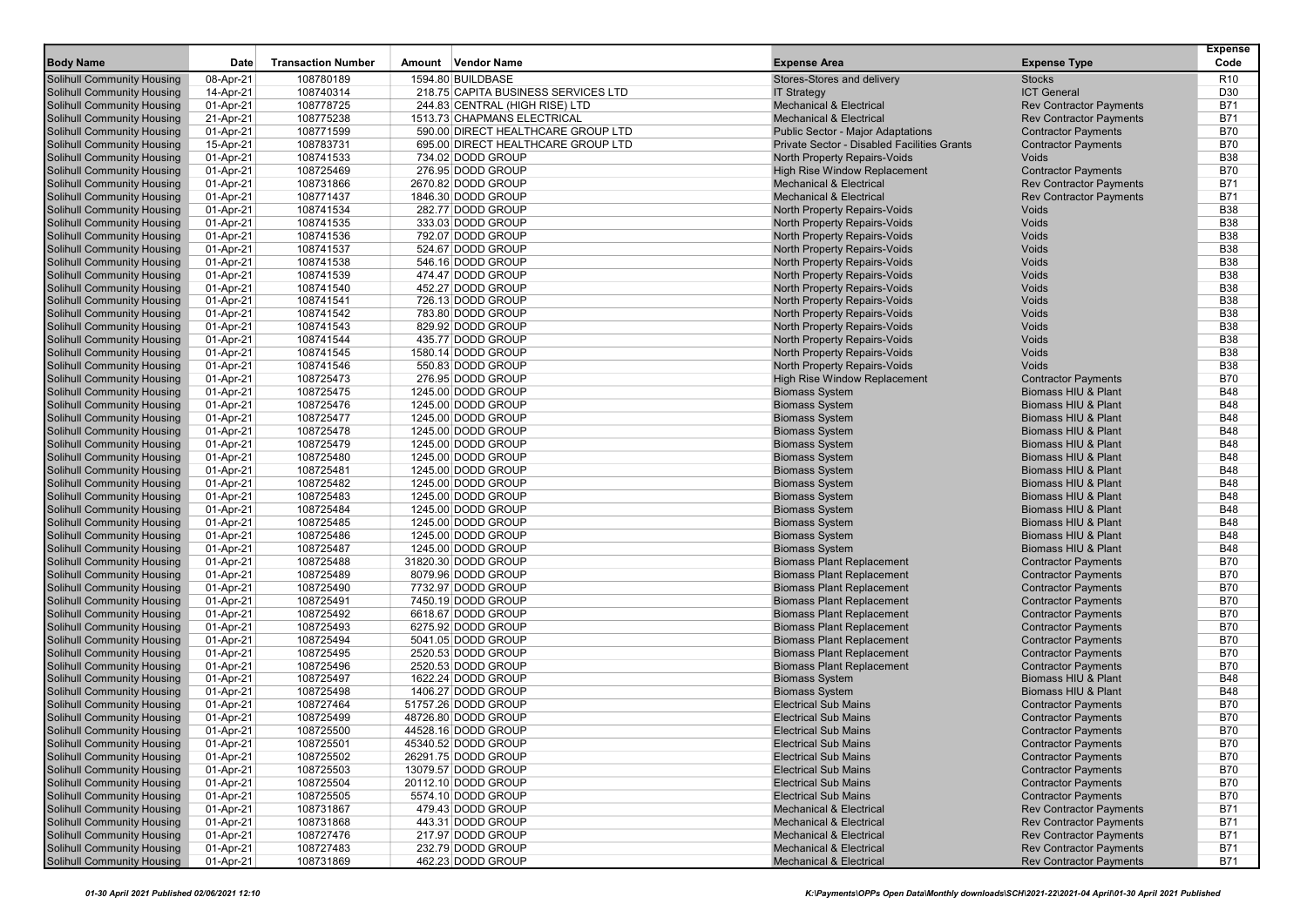| <b>Body Name</b>                                                | Date                   | <b>Transaction Number</b> | Amount Vendor Name                                       | <b>Expense Area</b>                                      | <b>Expense Type</b>                                              | <b>Expense</b><br>Code             |
|-----------------------------------------------------------------|------------------------|---------------------------|----------------------------------------------------------|----------------------------------------------------------|------------------------------------------------------------------|------------------------------------|
|                                                                 |                        | 108731870                 | 513.36 DODD GROUP                                        | <b>Mechanical &amp; Electrical</b>                       |                                                                  | <b>B71</b>                         |
| Solihull Community Housing<br>Solihull Community Housing        | 01-Apr-21<br>01-Apr-21 | 108731871                 | 446.16 DODD GROUP                                        | <b>Mechanical &amp; Electrical</b>                       | <b>Rev Contractor Payments</b><br><b>Rev Contractor Payments</b> | <b>B71</b>                         |
| <b>Solihull Community Housing</b>                               | 01-Apr-21              | 108731872                 | 294.62 DODD GROUP                                        | <b>Mechanical &amp; Electrical</b>                       | <b>Rev Contractor Payments</b>                                   | B71                                |
| <b>Solihull Community Housing</b>                               | 01-Apr-21              | 108731873                 | 505.94 DODD GROUP                                        | <b>Mechanical &amp; Electrical</b>                       | <b>Rev Contractor Payments</b>                                   | <b>B71</b>                         |
| <b>Solihull Community Housing</b>                               | 01-Apr-21              | 108727583                 | 262.41 DODD GROUP                                        | <b>Mechanical &amp; Electrical</b>                       | <b>Rev Contractor Payments</b>                                   | <b>B71</b>                         |
| Solihull Community Housing                                      | 01-Apr-21              | 108727589                 | 240.26 DODD GROUP                                        | <b>Mechanical &amp; Electrical</b>                       | <b>Rev Contractor Payments</b>                                   | <b>B71</b>                         |
| Solihull Community Housing                                      | 01-Apr-21              | 108727620                 | 248.67 DODD GROUP                                        | <b>Mechanical &amp; Electrical</b>                       | <b>Rev Contractor Payments</b>                                   | <b>B71</b>                         |
| <b>Solihull Community Housing</b>                               | 01-Apr-21              | 108731874                 | 725.68 DODD GROUP                                        | <b>Mechanical &amp; Electrical</b>                       | <b>Rev Contractor Payments</b>                                   | B71                                |
| <b>Solihull Community Housing</b>                               | 01-Apr-21              | 108731875                 | 295.73 DODD GROUP                                        | <b>Mechanical &amp; Electrical</b>                       | <b>Rev Contractor Payments</b>                                   | <b>B71</b>                         |
| <b>Solihull Community Housing</b>                               | 01-Apr-21              | 108727680                 | 217.97 DODD GROUP                                        | <b>Mechanical &amp; Electrical</b>                       | <b>Rev Contractor Payments</b>                                   | <b>B71</b>                         |
| Solihull Community Housing                                      | 01-Apr-21              | 108731876                 | 306.09 DODD GROUP                                        | <b>Mechanical &amp; Electrical</b>                       | <b>Rev Contractor Payments</b>                                   | <b>B71</b>                         |
| Solihull Community Housing                                      | 01-Apr-21              | 108731877                 | 1146.42 DODD GROUP                                       | <b>Mechanical &amp; Electrical</b>                       | <b>Rev Contractor Payments</b>                                   | <b>B71</b>                         |
| Solihull Community Housing                                      | 01-Apr-21              | 108741547                 | 2221.38 DODD GROUP                                       | Gas Warm Air/B'boiler/Storage Heater                     | <b>Contractor Payments</b>                                       | <b>B70</b>                         |
| <b>Solihull Community Housing</b>                               | 01-Apr-21              | 108741548                 | 3529.38 DODD GROUP                                       | Gas Warm Air/B'boiler/Storage Heater                     | <b>Contractor Payments</b>                                       | <b>B70</b>                         |
| <b>Solihull Community Housing</b>                               | 01-Apr-21              | 108731878                 | 405.71 DODD GROUP                                        | <b>Electrical Improvement Works</b>                      | <b>Contractor Payments</b>                                       | <b>B70</b>                         |
| Solihull Community Housing                                      | 01-Apr-21              | 108731879                 | 2875.76 DODD GROUP                                       | <b>Electrical Improvement Works</b>                      | <b>Contractor Payments</b>                                       | <b>B70</b>                         |
| Solihull Community Housing                                      | 01-Apr-21              | 108731880                 | 301.89 DODD GROUP                                        | <b>Electrical Improvement Works</b>                      | <b>Contractor Payments</b>                                       | <b>B70</b>                         |
| <b>Solihull Community Housing</b>                               | 01-Apr-21              | 108731881                 | 521.97 DODD GROUP                                        | <b>Electrical Improvement Works</b>                      | <b>Contractor Payments</b>                                       | <b>B70</b>                         |
| <b>Solihull Community Housing</b>                               | 01-Apr-21              | 108727784                 | 226.50 DODD GROUP                                        | <b>Electrical Improvement Works</b>                      | <b>Contractor Payments</b>                                       | <b>B70</b>                         |
| <b>Solihull Community Housing</b>                               | 01-Apr-21              | 108731882                 | 281.98 DODD GROUP                                        | <b>Electrical Improvement Works</b>                      | <b>Contractor Payments</b>                                       | <b>B70</b>                         |
| Solihull Community Housing                                      | 01-Apr-21              | 108731883                 | 2934.65 DODD GROUP                                       | <b>Electrical Improvement Works</b>                      | <b>Contractor Payments</b>                                       | <b>B70</b>                         |
| Solihull Community Housing                                      | 01-Apr-21              | 108731884                 | 237.97 DODD GROUP                                        | Direct-Standby                                           | <b>Other Building Costs</b>                                      | <b>B39</b>                         |
| Solihull Community Housing                                      | 01-Apr-21              | 108741550                 | 406.23 DODD GROUP                                        | North Property Repairs-Voids                             | Voids                                                            | <b>B38</b>                         |
| <b>Solihull Community Housing</b>                               | 01-Apr-21              | 108741551                 | 458.11 DODD GROUP                                        | North Property Repairs-Voids                             | Voids                                                            | <b>B38</b>                         |
| <b>Solihull Community Housing</b>                               | 01-Apr-21              | 108741552                 | 1289.12 DODD GROUP                                       | North Property Repairs-Voids                             | Voids                                                            | <b>B38</b>                         |
| Solihull Community Housing                                      | 01-Apr-21              | 108741553                 | 897.91 DODD GROUP                                        | <b>North Property Repairs-Voids</b>                      | Voids                                                            | <b>B38</b>                         |
| Solihull Community Housing                                      | 01-Apr-21              | 108741554                 | 610.77 DODD GROUP                                        | North Property Repairs-Voids                             | Voids                                                            | <b>B38</b>                         |
| <b>Solihull Community Housing</b>                               | 01-Apr-21              | 108741555                 | 520.13 DODD GROUP                                        | North Property Repairs-Voids                             | Voids                                                            | <b>B38</b>                         |
| <b>Solihull Community Housing</b>                               | 01-Apr-21              | 108741556                 | 427.44 DODD GROUP                                        | <b>North Property Repairs-Voids</b>                      | Voids                                                            | <b>B38</b>                         |
| <b>Solihull Community Housing</b>                               | 01-Apr-21              | 108735464                 | 1066.29 DODD GROUP                                       | North Property Repairs-Day to day                        | <b>Internal Works</b>                                            | <b>B31</b>                         |
| Solihull Community Housing                                      | 01-Apr-21              | 108731885                 | 407.59 DODD GROUP                                        | <b>Mechanical &amp; Electrical</b>                       | <b>Rev Contractor Payments</b>                                   | <b>B71</b>                         |
| Solihull Community Housing                                      | 01-Apr-21              | 108731886                 | 252.97 DODD GROUP                                        | <b>Mechanical &amp; Electrical</b>                       | <b>Rev Contractor Payments</b>                                   | <b>B71</b>                         |
| Solihull Community Housing                                      | 01-Apr-21              | 108731887                 | 399.50 DODD GROUP                                        | <b>Mechanical &amp; Electrical</b>                       | <b>Rev Contractor Payments</b>                                   | B71                                |
| Solihull Community Housing                                      | 01-Apr-21              | 108731888                 | 385.80 DODD GROUP                                        | <b>Mechanical &amp; Electrical</b>                       | <b>Rev Contractor Payments</b>                                   | <b>B71</b>                         |
| <b>Solihull Community Housing</b>                               | 01-Apr-21              | 108731889                 | 212.33 DODD GROUP                                        | <b>Mechanical &amp; Electrical</b>                       | <b>Rev Contractor Payments</b>                                   | <b>B71</b>                         |
| Solihull Community Housing                                      | 01-Apr-21              | 108727954                 | 701.13 DODD GROUP                                        | <b>Biomass System</b>                                    | Biomass HIU & Plant                                              | <b>B48</b>                         |
| Solihull Community Housing                                      | 01-Apr-21              | 108727955                 | 609.22 DODD GROUP                                        | <b>Biomass System</b>                                    | Biomass HIU & Plant                                              | <b>B48</b>                         |
| <b>Solihull Community Housing</b>                               | 01-Apr-21              | 108731890                 | 237.97 DODD GROUP                                        | Direct-Standby                                           | <b>Other Building Costs</b>                                      | <b>B39</b>                         |
| Solihull Community Housing                                      | 12-Apr-21              | 108734973                 | 139213.90 DODD GROUP                                     | <b>Retro fitting Sprinklers</b>                          | <b>Contractor Payments</b>                                       | <b>B70</b>                         |
| <b>Solihull Community Housing</b>                               | 01-Apr-21              | 108732516                 | 332.00 DOORFIT PRODUCTS LTD                              | Stores-Stores and delivery                               | <b>Stocks</b>                                                    | R <sub>10</sub>                    |
| Solihull Community Housing                                      | 01-Apr-21              | 108732520                 | 493.00 DOORFIT PRODUCTS LTD                              | Stores-Stores and delivery                               | <b>Stocks</b>                                                    | R <sub>10</sub>                    |
| Solihull Community Housing                                      | 01-Apr-21              | 108732521                 | 344.00 DOORFIT PRODUCTS LTD                              | Stores-Stores and delivery                               | <b>Stocks</b>                                                    | R <sub>10</sub>                    |
| Solihull Community Housing                                      | 01-Apr-21              | 108732522                 | 326.00 DOORFIT PRODUCTS LTD                              | Stores-Stores and delivery                               | <b>Stocks</b>                                                    | R <sub>10</sub>                    |
| Solihull Community Housing                                      | 02-Apr-21              | 108739840                 | 28.35 DOORFIT PRODUCTS LTD                               | Stores-Stores and delivery                               | <b>Stocks</b>                                                    | R <sub>10</sub>                    |
| <b>Solihull Community Housing</b><br>Solihull Community Housing | 02-Apr-21              | 108739840                 | 29.90 DOORFIT PRODUCTS LTD<br>12.30 DOORFIT PRODUCTS LTD | Stores-Stores and delivery                               | <b>Stocks</b>                                                    | R <sub>10</sub>                    |
| Solihull Community Housing                                      | 02-Apr-21              | 108739840                 |                                                          | Stores-Stores and delivery<br>Stores-Stores and delivery | <b>Stocks</b>                                                    | R <sub>10</sub><br>R <sub>10</sub> |
| <b>Solihull Community Housing</b>                               | 02-Apr-21<br>02-Apr-21 | 108739840<br>108739840    | 73.70 DOORFIT PRODUCTS LTD<br>20.00 DOORFIT PRODUCTS LTD | Stores-Stores and delivery                               | <b>Stocks</b><br><b>Stocks</b>                                   | R <sub>10</sub>                    |
| Solihull Community Housing                                      | 02-Apr-21              | 108739840                 | 50.00 DOORFIT PRODUCTS LTD                               | Stores-Stores and delivery                               | <b>Stocks</b>                                                    | R <sub>10</sub>                    |
| <b>Solihull Community Housing</b>                               | 08-Apr-21              | 108780151                 | 326.00 DOORFIT PRODUCTS LTD                              | Stores-Stores and delivery                               | <b>Stocks</b>                                                    | R <sub>10</sub>                    |
| <b>Solihull Community Housing</b>                               | 08-Apr-21              | 108780151                 | 35.00 DOORFIT PRODUCTS LTD                               | Stores-Stores and delivery                               | <b>Stocks</b>                                                    | R <sub>10</sub>                    |
| Solihull Community Housing                                      | 09-Apr-21              | 108780152                 | 294.00 DOORFIT PRODUCTS LTD                              | Stores-Stores and delivery                               | <b>Stocks</b>                                                    | R10                                |
| <b>Solihull Community Housing</b>                               | 08-Apr-21              | 108732284                 | 4034.00 DORO CARE                                        | Safe and Sound Operational                               | <b>Equipment Rental/Lease</b>                                    | D <sub>18</sub>                    |
| <b>Solihull Community Housing</b>                               | 13-Apr-21              | 108736881                 | 432.00 DORO CARE                                         | Safe and Sound Operational                               | <b>Equipment Rental/Lease</b>                                    | D18                                |
| <b>Solihull Community Housing</b>                               | 07-Apr-21              | 108731827                 | 2837.82 REDACTED PERSONAL INFORMATION                    | <b>Housing Aid &amp; Homelessness</b>                    | <b>Tenant Medicals</b>                                           | D63                                |
| <b>Solihull Community Housing</b>                               | 01-Apr-21              | 108725615                 | 405.85 DRAINTECH SERVICES (MIDLANDS) LTD                 | North Property Repairs-Day to day                        | <b>Other Works</b>                                               | <b>B32</b>                         |
| Solihull Community Housing                                      | 01-Apr-21              | 108725617                 | 511.26 DRAINTECH SERVICES (MIDLANDS) LTD                 | North Property Repairs-Day to day                        | <b>Other Works</b>                                               | <b>B32</b>                         |
| <b>Solihull Community Housing</b>                               | 01-Apr-21              | 108725619                 | 464.32 DRAINTECH SERVICES (MIDLANDS) LTD                 | North Property Repairs-Day to day                        | <b>Other Works</b>                                               | <b>B32</b>                         |
| <b>Solihull Community Housing</b>                               | 01-Apr-21              | 108725620                 | 1301.49 DRAINTECH SERVICES (MIDLANDS) LTD                | North Property Repairs-Day to day                        | <b>Other Works</b>                                               | <b>B32</b>                         |
| <b>Solihull Community Housing</b>                               | 01-Apr-21              | 108725621                 | 223.45 DRAINTECH SERVICES (MIDLANDS) LTD                 | North Property Repairs-Day to day                        | <b>Other Works</b>                                               | <b>B32</b>                         |
| <b>Solihull Community Housing</b>                               | 01-Apr-21              | 108725622                 | 433.60 DRAINTECH SERVICES (MIDLANDS) LTD                 | North Property Repairs-Day to day                        | <b>Other Works</b>                                               | <b>B32</b>                         |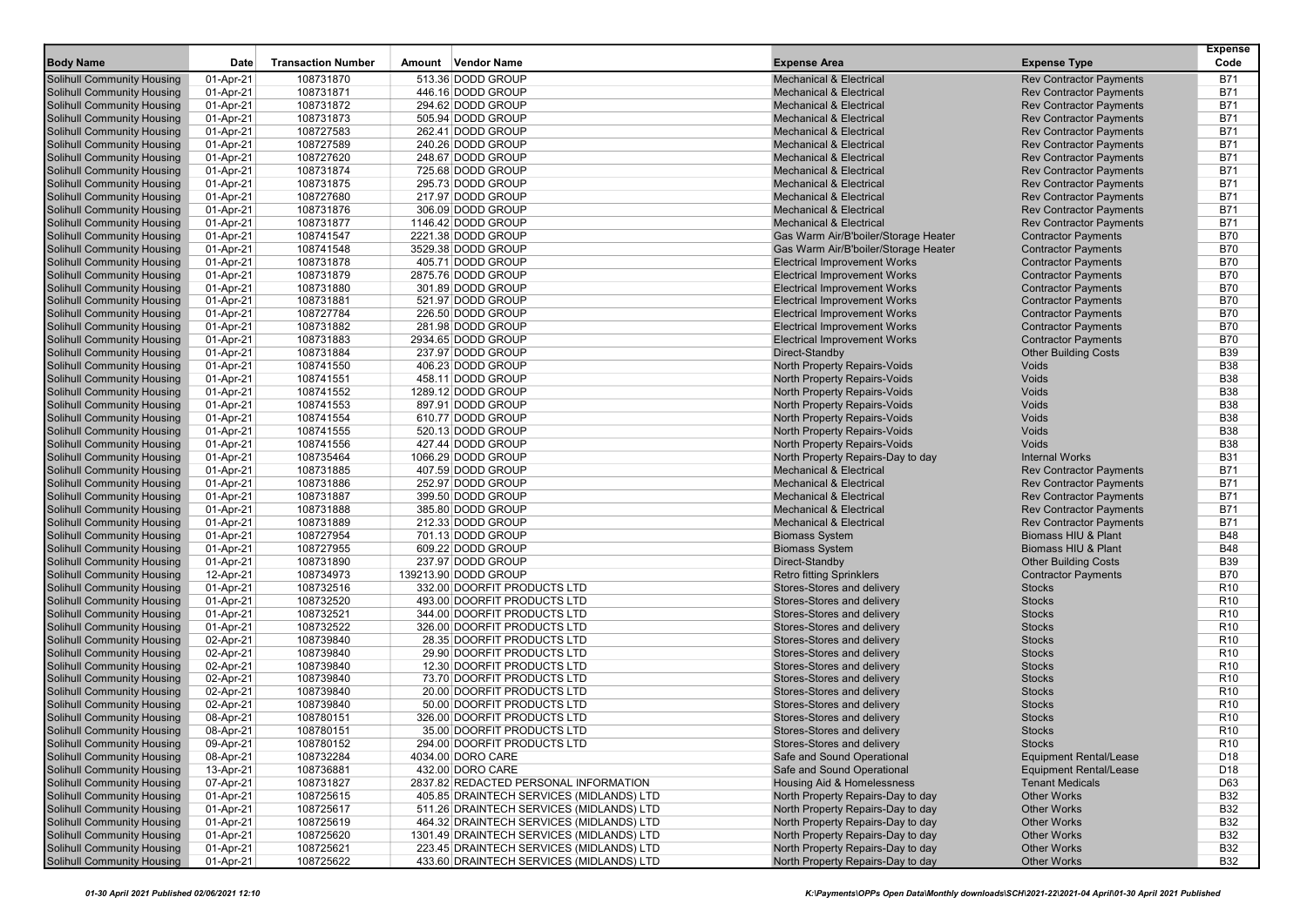| <b>Body Name</b>                                                       | Date                   | <b>Transaction Number</b> | Amount Vendor Name     |                                                                            | <b>Expense Area</b>                               | <b>Expense Type</b>                       | <b>Expense</b><br>Code |
|------------------------------------------------------------------------|------------------------|---------------------------|------------------------|----------------------------------------------------------------------------|---------------------------------------------------|-------------------------------------------|------------------------|
| <b>Solihull Community Housing</b>                                      | 01-Apr-21              | 108725623                 |                        | 708.64 DRAINTECH SERVICES (MIDLANDS) LTD                                   | North Property Repairs-Day to day                 | <b>Other Works</b>                        | <b>B32</b>             |
| <b>Solihull Community Housing</b>                                      | 01-Apr-21              | 108725624                 |                        | 912.92 DRAINTECH SERVICES (MIDLANDS) LTD                                   | North Property Repairs-Day to day                 | <b>Other Works</b>                        | <b>B32</b>             |
| <b>Solihull Community Housing</b>                                      | 16-Apr-21              | 108756473                 | 486.34 DWP             |                                                                            | <b>Payroll Deductions</b>                         | <b>General Creditors</b>                  | S01                    |
| <b>Solihull Community Housing</b>                                      | 01-Apr-21              | 108739843                 |                        | 4.76 E J GILBERT & SONS                                                    | Stores-Stores and delivery                        | <b>Stocks</b>                             | R <sub>10</sub>        |
| <b>Solihull Community Housing</b>                                      | 01-Apr-21              | 108739843                 |                        | 14.27 E J GILBERT & SONS                                                   | Stores-Stores and delivery                        | <b>Stocks</b>                             | R <sub>10</sub>        |
| <b>Solihull Community Housing</b>                                      | 01-Apr-21              | 108739843                 |                        | 222.25 E J GILBERT & SONS                                                  | Stores-Stores and delivery                        | <b>Stocks</b>                             | R <sub>10</sub>        |
| <b>Solihull Community Housing</b>                                      | 01-Apr-21              | 108739843                 |                        | 26.93 E J GILBERT & SONS                                                   | Stores-Stores and delivery                        | <b>Stocks</b>                             | R <sub>10</sub>        |
| <b>Solihull Community Housing</b>                                      | 01-Apr-21              | 108739844                 |                        | 307.43 E J GILBERT & SONS                                                  | Stores-Stores and delivery                        | <b>Stocks</b>                             | R <sub>10</sub>        |
| <b>Solihull Community Housing</b>                                      | 01-Apr-21              | 108739845                 |                        | 4.76 E J GILBERT & SONS                                                    | Stores-Stores and delivery                        | <b>Stocks</b>                             | R <sub>10</sub>        |
| <b>Solihull Community Housing</b>                                      | 01-Apr-21              | 108739845                 |                        | 193.15 E J GILBERT & SONS                                                  | Stores-Stores and delivery                        | <b>Stocks</b>                             | R <sub>10</sub>        |
| <b>Solihull Community Housing</b>                                      | 01-Apr-21              | 108739845                 |                        | 19.97 E J GILBERT & SONS                                                   | Stores-Stores and delivery                        | <b>Stocks</b>                             | R <sub>10</sub>        |
| <b>Solihull Community Housing</b>                                      | 01-Apr-21              | 108739845                 |                        | 103.04 E J GILBERT & SONS                                                  | Stores-Stores and delivery                        | <b>Stocks</b>                             | R <sub>10</sub>        |
| <b>Solihull Community Housing</b>                                      | 01-Apr-21              | 108739846                 |                        | 293.34 E J GILBERT & SONS                                                  | Stores-Stores and delivery                        | <b>Stocks</b>                             | R <sub>10</sub>        |
| <b>Solihull Community Housing</b>                                      | 01-Apr-21              | 108739846                 |                        | 110.88 E J GILBERT & SONS                                                  | Stores-Stores and delivery                        | <b>Stocks</b>                             | R <sub>10</sub>        |
| <b>Solihull Community Housing</b>                                      | 14-Apr-21              | 108738483                 | 298.00 E.ON ENERGY     |                                                                            | Ipswich House                                     | <b>Other Premises Costs</b>               | <b>B90</b>             |
| <b>Solihull Community Housing</b>                                      | 13-Apr-21              | 108736913                 | 1107.72 ELDERCARE      |                                                                            | Safe and Sound Operational                        | <b>Other Supplier/Services Costs</b>      | D90                    |
| <b>Solihull Community Housing</b>                                      | 13-Apr-21              | 108736913                 | 3201.59 ELDERCARE      |                                                                            | Safe and Sound Operational                        | <b>Other Supplier/Services Costs</b>      | D90                    |
| <b>Solihull Community Housing</b>                                      | 07-Apr-21              | 108731746                 |                        | -2167.20 ELMHURST ENERGY SYSTEMS LIMITED                                   | Training                                          | Training                                  | A80                    |
| <b>Solihull Community Housing</b>                                      | 07-Apr-21              | 108731746                 |                        | 1083.60 ELMHURST ENERGY SYSTEMS LIMITED                                    | Training                                          | Training                                  | A80                    |
| <b>Solihull Community Housing</b>                                      | 01-Apr-21              | 108725731                 | 211.71 ENVIROCALL LTD  |                                                                            | North Property Repairs-Day to day                 | <b>Internal Works</b>                     | <b>B31</b>             |
| <b>Solihull Community Housing</b>                                      | 01-Apr-21              | 108771591                 | 1004.55 ENVIROCALL LTD |                                                                            | North Property Repairs-Day to day                 | <b>Internal Works</b>                     | <b>B31</b>             |
| <b>Solihull Community Housing</b>                                      | 01-Apr-21              | 108725733                 | 299.20 ENVIROCALL LTD  |                                                                            | North Property Repairs-Day to day                 | <b>Internal Works</b>                     | <b>B31</b>             |
| <b>Solihull Community Housing</b>                                      | 01-Apr-21              | 108741696                 | 264.00 ENVIROCALL LTD  |                                                                            | North Property Repairs-Day to day                 | <b>Internal Works</b>                     | <b>B31</b>             |
| <b>Solihull Community Housing</b>                                      | 01-Apr-21              | 108725757                 | 276.42 ENVIROCALL LTD  |                                                                            | North Property Repairs-Day to day                 | <b>Internal Works</b>                     | <b>B31</b>             |
| <b>Solihull Community Housing</b>                                      | 01-Apr-21              | 108741707                 | 211.20 ENVIROCALL LTD  |                                                                            | North Property Repairs-Day to day                 | <b>Internal Works</b>                     | <b>B31</b>             |
| <b>Solihull Community Housing</b>                                      | 01-Apr-21              | 108725773                 | 224.92 ENVIROCALL LTD  |                                                                            | North Property Repairs-Day to day                 | <b>Internal Works</b>                     | <b>B31</b>             |
| <b>Solihull Community Housing</b>                                      | 14-Apr-21              | 108740261                 |                        | 2731.25 ENVIRONMENT AGENCY                                                 | Stores-Stores and delivery                        | <b>Waste Disposal</b>                     | E20                    |
| <b>Solihull Community Housing</b>                                      | 12-Apr-21              | 108734814                 |                        | 8758.49 ENVIRONMENTAL CONTRACTS LTD                                        | Stores-Stores and delivery                        | <b>Waste Disposal</b>                     | E20                    |
| <b>Solihull Community Housing</b>                                      | 12-Apr-21              | 108734814                 |                        | 17467.43 ENVIRONMENTAL CONTRACTS LTD                                       | Stores-Stores and delivery                        | <b>Waste Disposal</b>                     | E20                    |
| <b>Solihull Community Housing</b><br><b>Solihull Community Housing</b> | 06-Apr-21              | 108728375                 |                        | 247.00 EUROPEAN METAL RECYCLING LTD<br>256.50 EUROPEAN METAL RECYCLING LTD | Stores-Stores and delivery                        | <b>Waste Disposal</b>                     | E20<br>E20             |
|                                                                        | 26-Apr-21              | 108781675                 |                        |                                                                            | Stores-Stores and delivery<br><b>Bank Account</b> | <b>Waste Disposal</b>                     | S30                    |
| <b>Solihull Community Housing</b><br><b>Solihull Community Housing</b> | 19-Apr-21<br>01-Apr-21 | 108771209<br>108735465    |                        | 841.28 REDACTED PERSONAL INFORMATION<br>529.00 FAMILY CARE TRUST           | North Property Repairs-Day to day                 | <b>Bank</b><br><b>External Structures</b> | <b>B33</b>             |
| <b>Solihull Community Housing</b>                                      | 01-Apr-21              | 108735467                 |                        | 396.75 FAMILY CARE TRUST                                                   | North Property Repairs-Day to day                 | <b>External Structures</b>                | <b>B33</b>             |
| <b>Solihull Community Housing</b>                                      | 01-Apr-21              | 108735468                 |                        | 529.00 FAMILY CARE TRUST                                                   | North Property Repairs-Day to day                 | <b>External Structures</b>                | <b>B33</b>             |
| <b>Solihull Community Housing</b>                                      | 01-Apr-21              | 108735470                 |                        | 1190.25 FAMILY CARE TRUST                                                  | North Property Repairs-Day to day                 | <b>External Structures</b>                | <b>B33</b>             |
| <b>Solihull Community Housing</b>                                      | 01-Apr-21              | 108735471                 |                        | 396.75 FAMILY CARE TRUST                                                   | North Property Repairs-Day to day                 | <b>External Structures</b>                | <b>B33</b>             |
| <b>Solihull Community Housing</b>                                      | 01-Apr-21              | 108735472                 |                        | 529.00 FAMILY CARE TRUST                                                   | North Property Repairs-Day to day                 | <b>External Structures</b>                | <b>B33</b>             |
| <b>Solihull Community Housing</b>                                      | 01-Apr-21              | 108735473                 |                        | 529.00 FAMILY CARE TRUST                                                   | North Property Repairs-Day to day                 | <b>External Structures</b>                | <b>B33</b>             |
| <b>Solihull Community Housing</b>                                      | 01-Apr-21              | 108735474                 |                        | 264.50 FAMILY CARE TRUST                                                   | North Property Repairs-Day to day                 | <b>External Structures</b>                | <b>B33</b>             |
| <b>Solihull Community Housing</b>                                      | 01-Apr-21              | 108735478                 |                        | 264.50 FAMILY CARE TRUST                                                   | North Property Repairs-Voids                      | Voids                                     | <b>B38</b>             |
| <b>Solihull Community Housing</b>                                      | 01-Apr-21              | 108735481                 |                        | 529.00 FAMILY CARE TRUST                                                   | North Property Repairs-Voids                      | Voids                                     | <b>B38</b>             |
| <b>Solihull Community Housing</b>                                      | 01-Apr-21              | 108735482                 |                        | 529.00 FAMILY CARE TRUST                                                   | North Property Repairs-Voids                      | Voids                                     | <b>B38</b>             |
| <b>Solihull Community Housing</b>                                      | 01-Apr-21              | 108735483                 |                        | 661.25 FAMILY CARE TRUST                                                   | North Property Repairs-Voids                      | Voids                                     | <b>B38</b>             |
| <b>Solihull Community Housing</b>                                      | 22-Apr-21              | 108779114                 |                        | 4038.84 FLETCHER PROPERTY RENTALS LTD                                      | <b>Private Sector Leasing</b>                     | Rents                                     | <b>B22</b>             |
| <b>Solihull Community Housing</b>                                      | 27-Apr-21              | 108783687                 |                        | 3739.84 FLETCHER PROPERTY RENTALS LTD                                      | <b>Private Sector Leasing</b>                     | Rents                                     | <b>B22</b>             |
| <b>Solihull Community Housing</b>                                      | 13-Apr-21              | 108736867                 |                        | 4038.84 FLETCHER PROPERTY RENTALS LTD                                      | <b>Private Sector Leasing</b>                     | Rents                                     | <b>B22</b>             |
| <b>Solihull Community Housing</b>                                      | 01-Apr-21              | 108726860                 |                        | 4038.84 FLETCHER PROPERTY RENTALS LTD                                      | <b>Private Sector Leasing</b>                     | Rents                                     | <b>B22</b>             |
| <b>Solihull Community Housing</b>                                      | 13-Apr-21              | 108736869                 |                        | 4038.84 FLETCHER PROPERTY RENTALS LTD                                      | <b>Private Sector Leasing</b>                     | Rents                                     | <b>B22</b>             |
| <b>Solihull Community Housing</b>                                      | 12-Apr-21              | 108734841                 |                        | 3771.43 GABLES BED & BREAKFAST LTD                                         | Housing Aid & Homelessness                        | <b>B&amp;B Accommodation</b>              | <b>B23</b>             |
| <b>Solihull Community Housing</b>                                      | 12-Apr-21              | 108734910                 |                        | 3342.86 GABLES BED & BREAKFAST LTD                                         | Housing Aid & Homelessness                        | <b>B&amp;B Accommodation</b>              | <b>B23</b>             |
| <b>Solihull Community Housing</b>                                      | 19-Apr-21              | 108771170                 |                        | 3285.71 GABLES BED & BREAKFAST LTD                                         | Housing Aid & Homelessness                        | <b>B&amp;B Accommodation</b>              | <b>B23</b>             |
| <b>Solihull Community Housing</b>                                      | 26-Apr-21              | 108781612                 |                        | 3085.71 GABLES BED & BREAKFAST LTD                                         | <b>Housing Aid &amp; Homelessness</b>             | <b>B&amp;B Accommodation</b>              | <b>B23</b>             |
| <b>Solihull Community Housing</b>                                      | 27-Apr-21              | 108783664                 |                        | 253.00 GRANGE REMOVAL CO LTD                                               | North Property Repairs-Day to day                 | <b>Contractor Payments</b>                | <b>B70</b>             |
| <b>Solihull Community Housing</b>                                      | 23-Apr-21              | 108780670                 |                        | 250.00 GROVE WEST PROPERTY CONSULTANTS                                     | North Property Repairs-Day to day                 | <b>Complaints Compensation</b>            | D97                    |
| <b>Solihull Community Housing</b>                                      | 23-Apr-21              | 108780672                 |                        | 250.00 GROVE WEST PROPERTY CONSULTANTS                                     | North Property Repairs-Day to day                 | <b>Complaints Compensation</b>            | D97                    |
| <b>Solihull Community Housing</b>                                      | 23-Apr-21              | 108780673                 |                        | 250.00 GROVE WEST PROPERTY CONSULTANTS                                     | North Property Repairs-Day to day                 | <b>Complaints Compensation</b>            | D97                    |
| <b>Solihull Community Housing</b>                                      | 23-Apr-21              | 108780671                 |                        | 250.00 GROVE WEST PROPERTY CONSULTANTS                                     | North Property Repairs-Day to day                 | <b>Complaints Compensation</b>            | D97                    |
| <b>Solihull Community Housing</b>                                      | 30-Apr-21              | 108788881                 |                        | 265.84 HAMMOND LUBRICANTS & CHEMICALS LTD                                  | Anti Graffiti Team                                | <b>Materials</b>                          | D <sub>13</sub>        |
| <b>Solihull Community Housing</b>                                      | 01-Apr-21              | 108728014                 |                        | 2350.00 HANDICARE ACCESSIBILITY LTD                                        | <b>Public Sector - Major Adaptations</b>          | <b>Contractor Payments</b>                | <b>B70</b>             |
| <b>Solihull Community Housing</b>                                      | 01-Apr-21              | 108725853                 |                        | 2430.00 HARDYMAN GROUP LTD                                                 | Kitchens                                          | <b>Contractor Payments</b>                | <b>B70</b>             |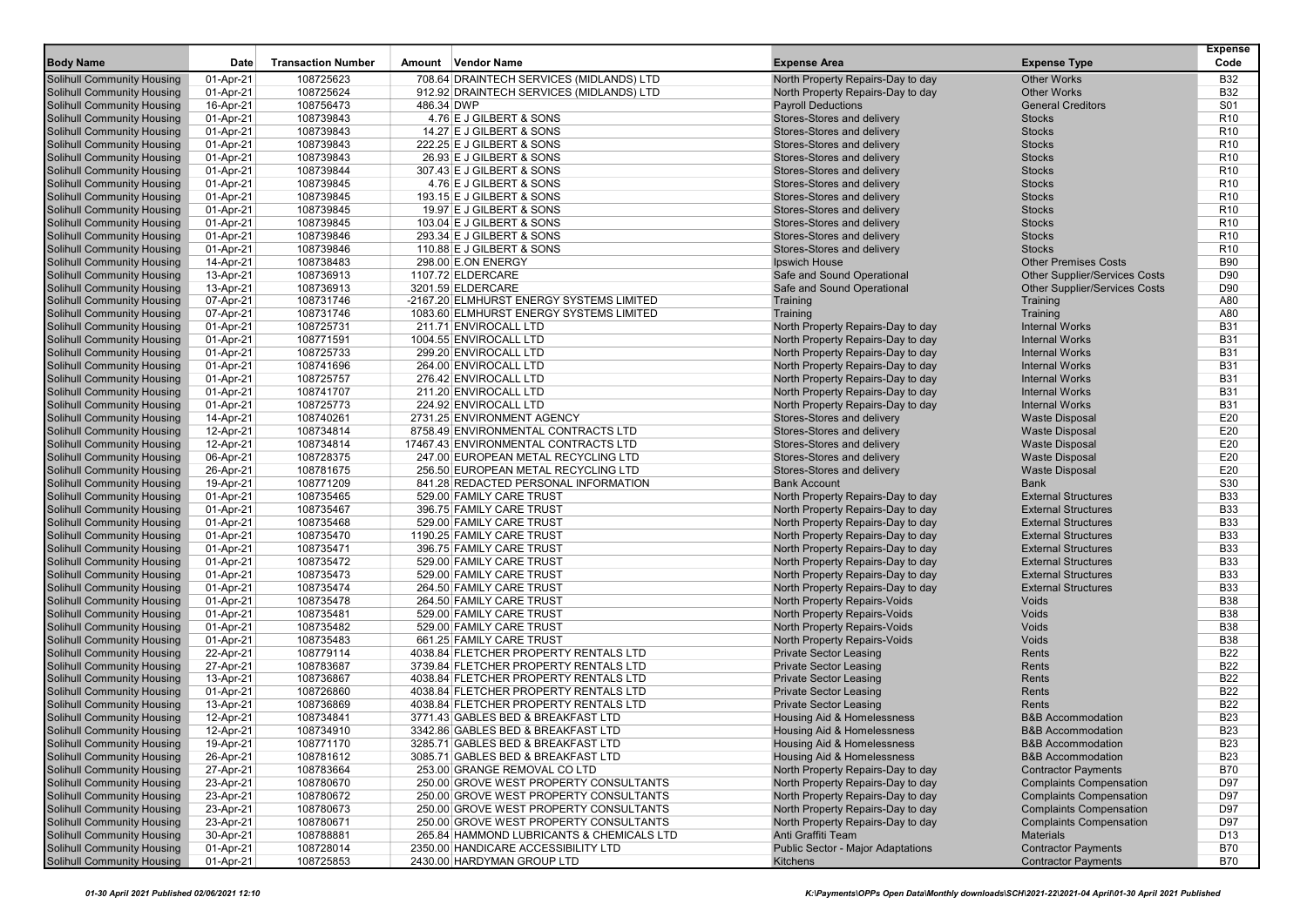|                                                                        |                        |                           |                                                                                  |                                                                        |                                         | <b>Expense</b>                     |
|------------------------------------------------------------------------|------------------------|---------------------------|----------------------------------------------------------------------------------|------------------------------------------------------------------------|-----------------------------------------|------------------------------------|
| <b>Body Name</b>                                                       | Date                   | <b>Transaction Number</b> | Amount Vendor Name                                                               | <b>Expense Area</b>                                                    | <b>Expense Type</b>                     | Code                               |
| <b>Solihull Community Housing</b>                                      | 01-Apr-21              | 108725854                 | 3233.00 HARDYMAN GROUP LTD                                                       | Kitchens                                                               | <b>Contractor Payments</b>              | <b>B70</b>                         |
| Solihull Community Housing                                             | 13-Apr-21              | 108735791                 | 2881.79 HI-SPEC FACILITIES SERVICES PLC                                          | <b>Endeavour House</b>                                                 | Cleaning                                | <b>B50</b>                         |
| <b>Solihull Community Housing</b>                                      | 13-Apr-21              | 108735791                 | 1167.10 HI-SPEC FACILITIES SERVICES PLC                                          | <b>Endeavour House</b>                                                 | <b>Other Premises Costs</b>             | <b>B90</b>                         |
| <b>Solihull Community Housing</b>                                      | 13-Apr-21              | 108735791                 | 183.40 HI-SPEC FACILITIES SERVICES PLC                                           | <b>CCTV</b>                                                            | Cleaning                                | <b>B50</b>                         |
| <b>Solihull Community Housing</b>                                      | 13-Apr-21              | 108735791                 | 183.40 HI-SPEC FACILITIES SERVICES PLC                                           | <b>Kingshurst Office</b>                                               | Cleaning                                | <b>B50</b>                         |
| Solihull Community Housing                                             | 13-Apr-21              | 108735791                 | 1076.25 HI-SPEC FACILITIES SERVICES PLC                                          | Business Support - MST Back Office Support                             | Cleaning                                | <b>B50</b>                         |
| Solihull Community Housing                                             | 13-Apr-21              | 108735792                 | 2881.79 HI-SPEC FACILITIES SERVICES PLC                                          | <b>Endeavour House</b><br><b>Endeavour House</b>                       | Cleaning                                | <b>B50</b>                         |
| <b>Solihull Community Housing</b><br><b>Solihull Community Housing</b> | 13-Apr-21<br>13-Apr-21 | 108735792<br>108735792    | 1167.10 HI-SPEC FACILITIES SERVICES PLC                                          | <b>CCTV</b>                                                            | <b>Other Premises Costs</b><br>Cleaning | <b>B90</b><br><b>B50</b>           |
| <b>Solihull Community Housing</b>                                      | 13-Apr-21              | 108735792                 | 183.40 HI-SPEC FACILITIES SERVICES PLC<br>183.40 HI-SPEC FACILITIES SERVICES PLC |                                                                        |                                         | <b>B50</b>                         |
| Solihull Community Housing                                             | 13-Apr-21              | 108735792                 | 1076.25 HI-SPEC FACILITIES SERVICES PLC                                          | <b>Kingshurst Office</b><br>Business Support - MST Back Office Support | Cleaning<br>Cleaning                    | <b>B50</b>                         |
| Solihull Community Housing                                             | 13-Apr-21              | 108735793                 | 2881.79 HI-SPEC FACILITIES SERVICES PLC                                          | <b>Endeavour House</b>                                                 | Cleaning                                | <b>B50</b>                         |
| <b>Solihull Community Housing</b>                                      | 13-Apr-21              | 108735793                 | 1167.10 HI-SPEC FACILITIES SERVICES PLC                                          | <b>Endeavour House</b>                                                 | <b>Other Premises Costs</b>             | <b>B90</b>                         |
| <b>Solihull Community Housing</b>                                      | 13-Apr-21              | 108735793                 | 183.40 HI-SPEC FACILITIES SERVICES PLC                                           | <b>CCTV</b>                                                            | Cleaning                                | <b>B50</b>                         |
| <b>Solihull Community Housing</b>                                      | 13-Apr-21              | 108735793                 | 183.40 HI-SPEC FACILITIES SERVICES PLC                                           | <b>Kingshurst Office</b>                                               | Cleaning                                | <b>B50</b>                         |
| Solihull Community Housing                                             | 13-Apr-21              | 108735793                 | 1076.25 HI-SPEC FACILITIES SERVICES PLC                                          | Business Support - MST Back Office Support                             | Cleaning                                | <b>B50</b>                         |
| Solihull Community Housing                                             | 13-Apr-21              | 108735794                 | 2881.79 HI-SPEC FACILITIES SERVICES PLC                                          | <b>Endeavour House</b>                                                 | Cleaning                                | <b>B50</b>                         |
| <b>Solihull Community Housing</b>                                      | 13-Apr-21              | 108735794                 | 1167.10 HI-SPEC FACILITIES SERVICES PLC                                          | <b>Endeavour House</b>                                                 | <b>Other Premises Costs</b>             | <b>B90</b>                         |
| <b>Solihull Community Housing</b>                                      | 13-Apr-21              | 108735794                 | 183.40 HI-SPEC FACILITIES SERVICES PLC                                           | <b>CCTV</b>                                                            | Cleaning                                | <b>B50</b>                         |
| <b>Solihull Community Housing</b>                                      | 13-Apr-21              | 108735794                 | 183.40 HI-SPEC FACILITIES SERVICES PLC                                           | Kingshurst Office                                                      | Cleaning                                | <b>B50</b>                         |
| Solihull Community Housing                                             | 13-Apr-21              | 108735794                 | 1076.25 HI-SPEC FACILITIES SERVICES PLC                                          | Business Support - MST Back Office Support                             | Cleaning                                | <b>B50</b>                         |
| Solihull Community Housing                                             | 12-Apr-21              | 108734465                 | 2881.79 HI-SPEC FACILITIES SERVICES PLC                                          | <b>Endeavour House</b>                                                 | Cleaning                                | <b>B50</b>                         |
| <b>Solihull Community Housing</b>                                      | 12-Apr-21              | 108734465                 | 1167.10 HI-SPEC FACILITIES SERVICES PLC                                          | <b>Endeavour House</b>                                                 | <b>Other Premises Costs</b>             | <b>B90</b>                         |
| <b>Solihull Community Housing</b>                                      | 12-Apr-21              | 108734465                 | 183.40 HI-SPEC FACILITIES SERVICES PLC                                           | <b>CCTV</b>                                                            | Cleaning                                | <b>B50</b>                         |
| <b>Solihull Community Housing</b>                                      | 12-Apr-21              | 108734465                 | 183.40 HI-SPEC FACILITIES SERVICES PLC                                           | <b>Kingshurst Office</b>                                               | Cleaning                                | <b>B50</b>                         |
| Solihull Community Housing                                             | 12-Apr-21              | 108734465                 | 1076.25 HI-SPEC FACILITIES SERVICES PLC                                          | Business Support - MST Back Office Support                             | Cleaning                                | <b>B50</b>                         |
| Solihull Community Housing                                             | 26-Apr-21              | 108781608                 | 820.00 HQN LTD                                                                   | <b>Central Administration</b>                                          | <b>Professional Fees</b>                | D <sub>50</sub>                    |
| <b>Solihull Community Housing</b>                                      | 20-Apr-21              | 108771605                 | 250.00 HQN LTD                                                                   | Training                                                               | Training                                | A80                                |
| <b>Solihull Community Housing</b>                                      | 27-Apr-21              | 108783666                 | 300.00 HQN LTD                                                                   | Training                                                               | Training                                | A80                                |
| <b>Solihull Community Housing</b>                                      | 01-Apr-21              | 108735773                 | 883.13 HUNTLEY REFRIGERATION LTD                                                 | <b>Saxon Court</b>                                                     | <b>Other Premises Costs</b>             | <b>B90</b>                         |
| Solihull Community Housing                                             | 13-Apr-21              | 108735779                 | 70519.32 JESSUP BROTHERS LTD                                                     | New Build - Faulkner Road                                              | <b>Contractor Payments</b>              | <b>B70</b>                         |
| Solihull Community Housing                                             | 13-Apr-21              | 108735779                 | 183582.48 JESSUP BROTHERS LTD                                                    | New Build - Wagon Lane                                                 | <b>Contractor Payments</b>              | <b>B70</b>                         |
| <b>Solihull Community Housing</b>                                      | 13-Apr-21              | 108735779                 | 64389.49 JESSUP BROTHERS LTD                                                     | New Build - Brackleys Way                                              | <b>Contractor Payments</b>              | <b>B70</b>                         |
| Solihull Community Housing                                             | 13-Apr-21              | 108735779                 | 72072.41 JESSUP BROTHERS LTD                                                     | New Build - Halifax Road                                               | <b>Contractor Payments</b>              | <b>B70</b>                         |
| <b>Solihull Community Housing</b>                                      | 01-Apr-21              | 108733633                 | 28.30 JEWSON LTD                                                                 | Stores-Stores and delivery                                             | <b>Stocks</b>                           | R <sub>10</sub>                    |
| Solihull Community Housing                                             | 01-Apr-21              | 108733633                 | 178.80 JEWSON LTD                                                                | Stores-Stores and delivery                                             | <b>Stocks</b>                           | R <sub>10</sub>                    |
| Solihull Community Housing                                             | 01-Apr-21              | 108733633                 | 18.00 JEWSON LTD                                                                 | Stores-Stores and delivery                                             | <b>Stocks</b>                           | R <sub>10</sub>                    |
| <b>Solihull Community Housing</b>                                      | 01-Apr-21              | 108733633                 | 150.06 JEWSON LTD                                                                | Stores-Stores and delivery                                             | <b>Stocks</b>                           | R <sub>10</sub>                    |
| <b>Solihull Community Housing</b>                                      | 01-Apr-21              | 108733633                 | 189.60 JEWSON LTD                                                                | Stores-Stores and delivery                                             | <b>Stocks</b>                           | R <sub>10</sub>                    |
| <b>Solihull Community Housing</b>                                      | 01-Apr-21              | 108733633                 | 116.64 JEWSON LTD                                                                | Stores-Stores and delivery                                             | <b>Stocks</b>                           | R <sub>10</sub>                    |
| Solihull Community Housing                                             | 01-Apr-21              | 108733633                 | 74.60 JEWSON LTD                                                                 | Stores-Stores and delivery                                             | <b>Stocks</b>                           | <b>R10</b>                         |
| Solihull Community Housing                                             | 01-Apr-21              | 108733633                 | 27.60 JEWSON LTD                                                                 | Stores-Stores and delivery                                             | <b>Stocks</b>                           | R <sub>10</sub>                    |
| <b>Solihull Community Housing</b>                                      | 01-Apr-21              | 108733633                 | 33.05 JEWSON LTD                                                                 | Stores-Stores and delivery                                             | <b>Stocks</b>                           | R <sub>10</sub>                    |
| Solihull Community Housing                                             | 01-Apr-21              | 108733633<br>108733633    | 15.60 JEWSON LTD                                                                 | Stores-Stores and delivery<br>Stores-Stores and delivery               | <b>Stocks</b>                           | R <sub>10</sub><br>R <sub>10</sub> |
| <b>Solihull Community Housing</b><br>Solihull Community Housing        | 01-Apr-21              | 108733633                 | 4.50 JEWSON LTD<br>210.80 JEWSON LTD                                             | Stores-Stores and delivery                                             | <b>Stocks</b><br><b>Stocks</b>          | R <sub>10</sub>                    |
| Solihull Community Housing                                             | 01-Apr-21<br>01-Apr-21 | 108733633                 | 34.70 JEWSON LTD                                                                 | Stores-Stores and delivery                                             | <b>Stocks</b>                           | R <sub>10</sub>                    |
| <b>Solihull Community Housing</b>                                      | 01-Apr-21              | 108733633                 | 145.90 JEWSON LTD                                                                | Stores-Stores and delivery                                             | <b>Stocks</b>                           | R <sub>10</sub>                    |
| Solihull Community Housing                                             | 01-Apr-21              | 108733634                 | 43.68 JEWSON LTD                                                                 | Stores-Stores and delivery                                             | <b>Stocks</b>                           | R <sub>10</sub>                    |
| <b>Solihull Community Housing</b>                                      | 01-Apr-21              | 108733634                 | 31.90 JEWSON LTD                                                                 | Stores-Stores and delivery                                             | <b>Stocks</b>                           | R <sub>10</sub>                    |
| <b>Solihull Community Housing</b>                                      | 01-Apr-21              | 108733634                 | 60.02 JEWSON LTD                                                                 | Stores-Stores and delivery                                             | <b>Stocks</b>                           | R <sub>10</sub>                    |
| <b>Solihull Community Housing</b>                                      | 01-Apr-21              | 108733634                 | 2.50 JEWSON LTD                                                                  | Stores-Stores and delivery                                             | <b>Stocks</b>                           | R <sub>10</sub>                    |
| <b>Solihull Community Housing</b>                                      | 01-Apr-21              | 108733634                 | 416.20 JEWSON LTD                                                                | Stores-Stores and delivery                                             | <b>Stocks</b>                           | R <sub>10</sub>                    |
| <b>Solihull Community Housing</b>                                      | 01-Apr-21              | 108733634                 | 58.00 JEWSON LTD                                                                 | Stores-Stores and delivery                                             | <b>Stocks</b>                           | R <sub>10</sub>                    |
| <b>Solihull Community Housing</b>                                      | 01-Apr-21              | 108733634                 | 15.50 JEWSON LTD                                                                 | Stores-Stores and delivery                                             | <b>Stocks</b>                           | R <sub>10</sub>                    |
| <b>Solihull Community Housing</b>                                      | 01-Apr-21              | 108733634                 | 46.68 JEWSON LTD                                                                 | Stores-Stores and delivery                                             | <b>Stocks</b>                           | R <sub>10</sub>                    |
| <b>Solihull Community Housing</b>                                      | 01-Apr-21              | 108733634                 | 17.31 JEWSON LTD                                                                 | Stores-Stores and delivery                                             | <b>Stocks</b>                           | R <sub>10</sub>                    |
| <b>Solihull Community Housing</b>                                      | 01-Apr-21              | 108733634                 | 24.30 JEWSON LTD                                                                 | Stores-Stores and delivery                                             | <b>Stocks</b>                           | R <sub>10</sub>                    |
| <b>Solihull Community Housing</b>                                      | 01-Apr-21              | 108733634                 | 68.40 JEWSON LTD                                                                 | Stores-Stores and delivery                                             | <b>Stocks</b>                           | R <sub>10</sub>                    |
| <b>Solihull Community Housing</b>                                      | 01-Apr-21              | 108733634                 | 73.30 JEWSON LTD                                                                 | Stores-Stores and delivery                                             | <b>Stocks</b>                           | R <sub>10</sub>                    |
| <b>Solihull Community Housing</b>                                      | 01-Apr-21              | 108733634                 | 25.70 JEWSON LTD                                                                 | Stores-Stores and delivery                                             | <b>Stocks</b>                           | R <sub>10</sub>                    |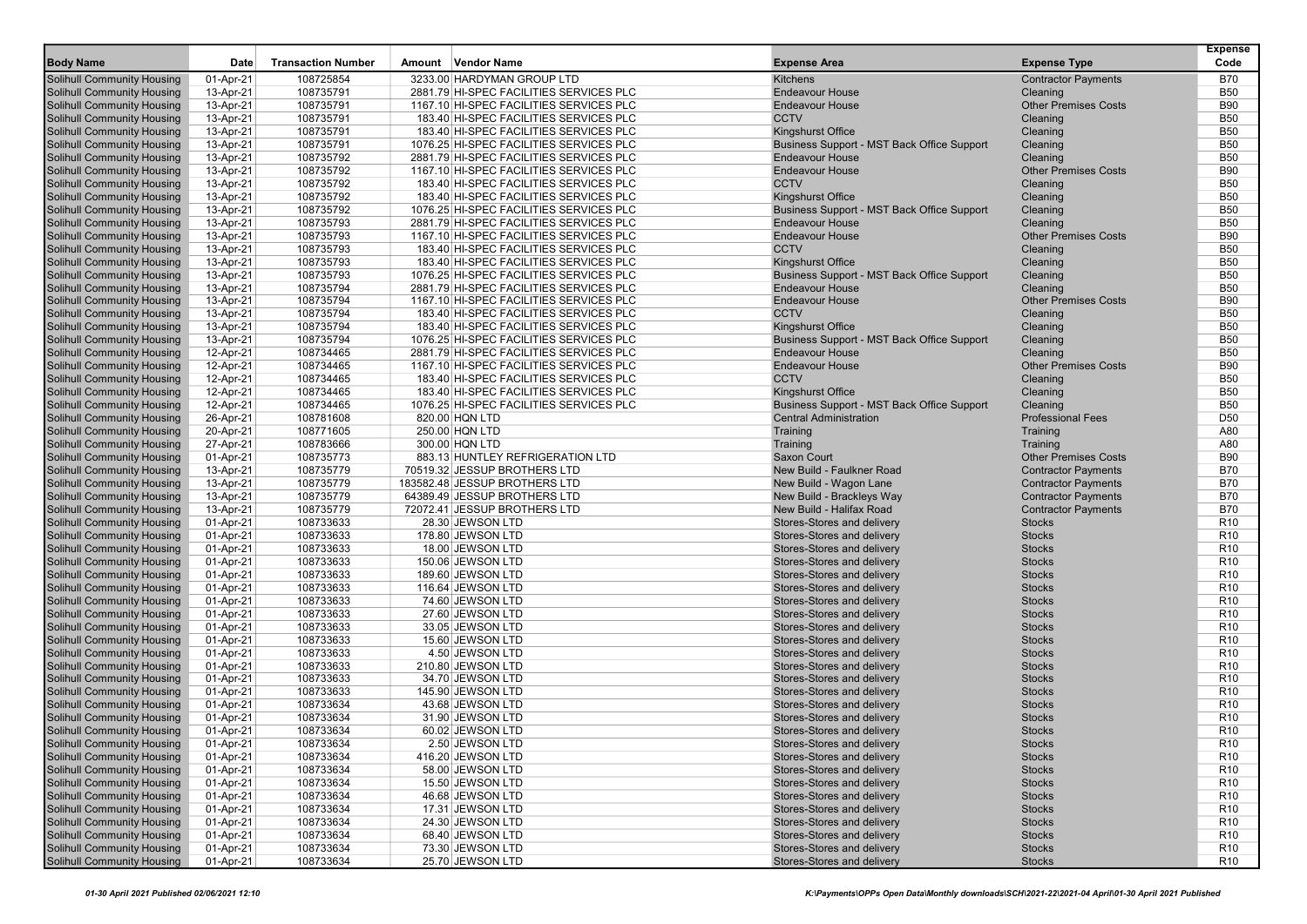|                                                                        |                        |                           |                                      |                                                          |                                | <b>Expense</b>                     |
|------------------------------------------------------------------------|------------------------|---------------------------|--------------------------------------|----------------------------------------------------------|--------------------------------|------------------------------------|
| <b>Body Name</b>                                                       | Date                   | <b>Transaction Number</b> | Amount Vendor Name                   | <b>Expense Area</b>                                      | <b>Expense Type</b>            | Code                               |
| <b>Solihull Community Housing</b>                                      | 01-Apr-21              | 108733634                 | 38.25 JEWSON LTD                     | Stores-Stores and delivery                               | <b>Stocks</b>                  | R <sub>10</sub>                    |
| <b>Solihull Community Housing</b>                                      | 01-Apr-21              | 108733634                 | 245.00 JEWSON LTD                    | Stores-Stores and delivery                               | <b>Stocks</b>                  | R <sub>10</sub>                    |
| <b>Solihull Community Housing</b>                                      | 01-Apr-21              | 108733635                 | 585.05 JEWSON LTD                    | Stores-Stores and delivery                               | <b>Stocks</b>                  | R <sub>10</sub>                    |
| <b>Solihull Community Housing</b>                                      | 01-Apr-21              | 108733635                 | 274.05 JEWSON LTD                    | Stores-Stores and delivery                               | <b>Stocks</b>                  | R <sub>10</sub>                    |
| <b>Solihull Community Housing</b>                                      | 01-Apr-21              | 108733635                 | 74.25 JEWSON LTD                     | Stores-Stores and delivery                               | <b>Stocks</b>                  | R <sub>10</sub>                    |
| <b>Solihull Community Housing</b>                                      | 01-Apr-21              | 108733635                 | 171.90 JEWSON LTD                    | Stores-Stores and delivery                               | <b>Stocks</b>                  | R <sub>10</sub>                    |
| <b>Solihull Community Housing</b>                                      | 01-Apr-21              | 108733635                 | 70.56 JEWSON LTD                     | Stores-Stores and delivery                               | <b>Stocks</b>                  | R <sub>10</sub>                    |
| <b>Solihull Community Housing</b>                                      | 01-Apr-21              | 108733635                 | 120.02 JEWSON LTD                    | Stores-Stores and delivery                               | <b>Stocks</b>                  | R <sub>10</sub>                    |
| <b>Solihull Community Housing</b>                                      | 01-Apr-21              | 108733635                 | 136.43 JEWSON LTD                    | Stores-Stores and delivery                               | <b>Stocks</b>                  | R <sub>10</sub>                    |
| <b>Solihull Community Housing</b>                                      | 01-Apr-21              | 108733635                 | 404.46 JEWSON LTD                    | Stores-Stores and delivery                               | <b>Stocks</b>                  | R <sub>10</sub>                    |
| <b>Solihull Community Housing</b>                                      | 01-Apr-21              | 108733635                 | 212.40 JEWSON LTD                    | Stores-Stores and delivery                               | <b>Stocks</b>                  | R <sub>10</sub>                    |
| Solihull Community Housing                                             | 01-Apr-21              | 108733635                 | 192.64 JEWSON LTD                    | Stores-Stores and delivery                               | <b>Stocks</b>                  | R <sub>10</sub>                    |
| <b>Solihull Community Housing</b>                                      | 01-Apr-21              | 108733635                 | 56.60 JEWSON LTD                     | Stores-Stores and delivery                               | <b>Stocks</b>                  | R <sub>10</sub>                    |
| <b>Solihull Community Housing</b>                                      | 01-Apr-21              | 108733635                 | 29.65 JEWSON LTD                     | Stores-Stores and delivery                               | <b>Stocks</b>                  | R <sub>10</sub>                    |
| <b>Solihull Community Housing</b>                                      | 01-Apr-21              | 108733635                 | 130.20 JEWSON LTD                    | Stores-Stores and delivery                               | <b>Stocks</b>                  | R <sub>10</sub>                    |
| <b>Solihull Community Housing</b>                                      | 01-Apr-21              | 108733635                 | 64.50 JEWSON LTD                     | Stores-Stores and delivery                               | <b>Stocks</b>                  | R <sub>10</sub>                    |
| <b>Solihull Community Housing</b>                                      | 01-Apr-21              | 108733636                 | 386.00 JEWSON LTD                    | Stores-Stores and delivery                               | <b>Stocks</b>                  | R <sub>10</sub>                    |
| <b>Solihull Community Housing</b>                                      | 01-Apr-21              | 108733636                 | 429.80 JEWSON LTD                    | Stores-Stores and delivery                               | <b>Stocks</b>                  | R <sub>10</sub>                    |
| <b>Solihull Community Housing</b>                                      | 01-Apr-21              | 108733636                 | 239.40 JEWSON LTD                    | Stores-Stores and delivery                               | <b>Stocks</b>                  | R <sub>10</sub>                    |
| <b>Solihull Community Housing</b>                                      | 01-Apr-21              | 108732528                 | 4.10 JEWSON LTD                      | Stores-Stores and delivery                               | <b>Stocks</b>                  | R <sub>10</sub>                    |
| <b>Solihull Community Housing</b>                                      | 01-Apr-21              | 108732528                 | 30.10 JEWSON LTD                     | Stores-Stores and delivery                               | <b>Stocks</b>                  | R <sub>10</sub>                    |
| <b>Solihull Community Housing</b>                                      | 01-Apr-21              | 108732528                 | 9.36 JEWSON LTD                      | Stores-Stores and delivery                               | <b>Stocks</b>                  | R <sub>10</sub>                    |
| <b>Solihull Community Housing</b>                                      | 01-Apr-21              | 108732528                 | 31.80 JEWSON LTD                     | Stores-Stores and delivery                               | <b>Stocks</b>                  | R <sub>10</sub>                    |
| <b>Solihull Community Housing</b>                                      | 01-Apr-21              | 108732528                 | 79.65 JEWSON LTD                     | Stores-Stores and delivery                               | <b>Stocks</b>                  | R <sub>10</sub>                    |
| <b>Solihull Community Housing</b>                                      | 01-Apr-21              | 108732528                 | 368.20 JEWSON LTD                    | Stores-Stores and delivery                               | <b>Stocks</b>                  | R <sub>10</sub>                    |
| <b>Solihull Community Housing</b>                                      | 01-Apr-21              | 108732528                 | 98.40 JEWSON LTD                     | Stores-Stores and delivery                               | <b>Stocks</b>                  | R <sub>10</sub>                    |
| <b>Solihull Community Housing</b>                                      | 01-Apr-21              | 108732528                 | 7.00 JEWSON LTD                      | Stores-Stores and delivery                               | <b>Stocks</b>                  | R <sub>10</sub>                    |
| <b>Solihull Community Housing</b>                                      | 01-Apr-21              | 108732528                 | 73.32 JEWSON LTD                     | Stores-Stores and delivery                               | <b>Stocks</b>                  | R <sub>10</sub>                    |
| <b>Solihull Community Housing</b>                                      | 01-Apr-21              | 108732528                 | 28.30 JEWSON LTD                     | Stores-Stores and delivery                               | <b>Stocks</b>                  | R <sub>10</sub>                    |
| <b>Solihull Community Housing</b>                                      | 01-Apr-21              | 108732528                 | 22.64 JEWSON LTD                     | Stores-Stores and delivery                               | <b>Stocks</b>                  | R <sub>10</sub>                    |
| <b>Solihull Community Housing</b>                                      | 01-Apr-21              | 108732528                 | 91.60 JEWSON LTD                     | Stores-Stores and delivery                               | <b>Stocks</b>                  | R <sub>10</sub>                    |
| <b>Solihull Community Housing</b>                                      | 01-Apr-21              | 108732528                 | 117.24 JEWSON LTD                    | Stores-Stores and delivery                               | <b>Stocks</b>                  | R <sub>10</sub>                    |
| <b>Solihull Community Housing</b>                                      | 01-Apr-21              | 108732528                 | 522.48 JEWSON LTD                    | Stores-Stores and delivery                               | <b>Stocks</b>                  | R <sub>10</sub>                    |
| <b>Solihull Community Housing</b>                                      | 01-Apr-21              | 108732528                 | 119.80 JEWSON LTD                    | Stores-Stores and delivery                               | <b>Stocks</b>                  | R <sub>10</sub><br>R <sub>10</sub> |
| <b>Solihull Community Housing</b><br><b>Solihull Community Housing</b> | 01-Apr-21              | 108732528<br>108732528    | 34.05 JEWSON LTD<br>23.30 JEWSON LTD | Stores-Stores and delivery<br>Stores-Stores and delivery | <b>Stocks</b><br><b>Stocks</b> | R <sub>10</sub>                    |
| <b>Solihull Community Housing</b>                                      | 01-Apr-21              | 108732528                 | 19.60 JEWSON LTD                     | Stores-Stores and delivery                               | <b>Stocks</b>                  | R <sub>10</sub>                    |
| <b>Solihull Community Housing</b>                                      | 01-Apr-21<br>01-Apr-21 | 108732528                 | 246.96 JEWSON LTD                    | Stores-Stores and delivery                               | <b>Stocks</b>                  | R <sub>10</sub>                    |
| <b>Solihull Community Housing</b>                                      | 01-Apr-21              | 108732528                 | 20.85 JEWSON LTD                     | Stores-Stores and delivery                               | <b>Stocks</b>                  | R <sub>10</sub>                    |
| <b>Solihull Community Housing</b>                                      | 01-Apr-21              | 108732528                 | 65.60 JEWSON LTD                     | Stores-Stores and delivery                               | <b>Stocks</b>                  | R <sub>10</sub>                    |
| <b>Solihull Community Housing</b>                                      | 01-Apr-21              | 108732528                 | 73.45 JEWSON LTD                     | Stores-Stores and delivery                               | <b>Stocks</b>                  | R <sub>10</sub>                    |
| <b>Solihull Community Housing</b>                                      | 01-Apr-21              | 108732528                 | 8.65 JEWSON LTD                      | Stores-Stores and delivery                               | <b>Stocks</b>                  | R <sub>10</sub>                    |
| <b>Solihull Community Housing</b>                                      | 01-Apr-21              | 108732528                 | 89.40 JEWSON LTD                     | Stores-Stores and delivery                               | <b>Stocks</b>                  | R <sub>10</sub>                    |
| <b>Solihull Community Housing</b>                                      | 01-Apr-21              | 108732528                 | 27.90 JEWSON LTD                     | Stores-Stores and delivery                               | <b>Stocks</b>                  | R <sub>10</sub>                    |
| <b>Solihull Community Housing</b>                                      | 01-Apr-21              | 108732528                 | 121.60 JEWSON LTD                    | Stores-Stores and delivery                               | <b>Stocks</b>                  | R <sub>10</sub>                    |
| <b>Solihull Community Housing</b>                                      | 01-Apr-21              | 108733637                 | 381.25 JEWSON LTD                    | Stores-Stores and delivery                               | <b>Stocks</b>                  | R <sub>10</sub>                    |
| <b>Solihull Community Housing</b>                                      | 01-Apr-21              | 108732529                 | 77.95 JEWSON LTD                     | Stores-Stores and delivery                               | <b>Stocks</b>                  | R <sub>10</sub>                    |
| <b>Solihull Community Housing</b>                                      | 01-Apr-21              | 108732529                 | 10.00 JEWSON LTD                     | Stores-Stores and delivery                               | <b>Stocks</b>                  | R <sub>10</sub>                    |
| <b>Solihull Community Housing</b>                                      | 01-Apr-21              | 108732529                 | 213.60 JEWSON LTD                    | Stores-Stores and delivery                               | <b>Stocks</b>                  | R <sub>10</sub>                    |
| Solihull Community Housing                                             | 01-Apr-21              | 108732529                 | 30.60 JEWSON LTD                     | Stores-Stores and delivery                               | <b>Stocks</b>                  | R <sub>10</sub>                    |
| <b>Solihull Community Housing</b>                                      | 01-Apr-21              | 108732529                 | 568.20 JEWSON LTD                    | Stores-Stores and delivery                               | <b>Stocks</b>                  | R <sub>10</sub>                    |
| <b>Solihull Community Housing</b>                                      | 01-Apr-21              | 108732529                 | 120.00 JEWSON LTD                    | Stores-Stores and delivery                               | <b>Stocks</b>                  | R <sub>10</sub>                    |
| <b>Solihull Community Housing</b>                                      | 01-Apr-21              | 108732529                 | 15.70 JEWSON LTD                     | Stores-Stores and delivery                               | <b>Stocks</b>                  | R <sub>10</sub>                    |
| <b>Solihull Community Housing</b>                                      | 01-Apr-21              | 108732529                 | 316.20 JEWSON LTD                    | Stores-Stores and delivery                               | <b>Stocks</b>                  | R <sub>10</sub>                    |
| <b>Solihull Community Housing</b>                                      | 01-Apr-21              | 108732529                 | 62.00 JEWSON LTD                     | Stores-Stores and delivery                               | <b>Stocks</b>                  | R <sub>10</sub>                    |
| <b>Solihull Community Housing</b>                                      | 01-Apr-21              | 108733638                 | 169.50 JEWSON LTD                    | Stores-Stores and delivery                               | <b>Stocks</b>                  | R <sub>10</sub>                    |
| <b>Solihull Community Housing</b>                                      | 01-Apr-21              | 108733638                 | 217.60 JEWSON LTD                    | Stores-Stores and delivery                               | <b>Stocks</b>                  | R <sub>10</sub>                    |
| <b>Solihull Community Housing</b>                                      | 01-Apr-21              | 108733639                 | 216.00 JEWSON LTD                    | Stores-Stores and delivery                               | <b>Stocks</b>                  | R <sub>10</sub>                    |
| <b>Solihull Community Housing</b>                                      | 01-Apr-21              | 108733640                 | 405.00 JEWSON LTD                    | Stores-Stores and delivery                               | <b>Stocks</b>                  | R <sub>10</sub>                    |
| <b>Solihull Community Housing</b>                                      | 01-Apr-21              | 108733640                 | 142.15 JEWSON LTD                    | Stores-Stores and delivery                               | <b>Stocks</b>                  | R <sub>10</sub>                    |
| <b>Solihull Community Housing</b>                                      | $01-Apr-21$            | 108733640                 | 1088.39 JEWSON LTD                   | Stores-Stores and delivery                               | <b>Stocks</b>                  | R <sub>10</sub>                    |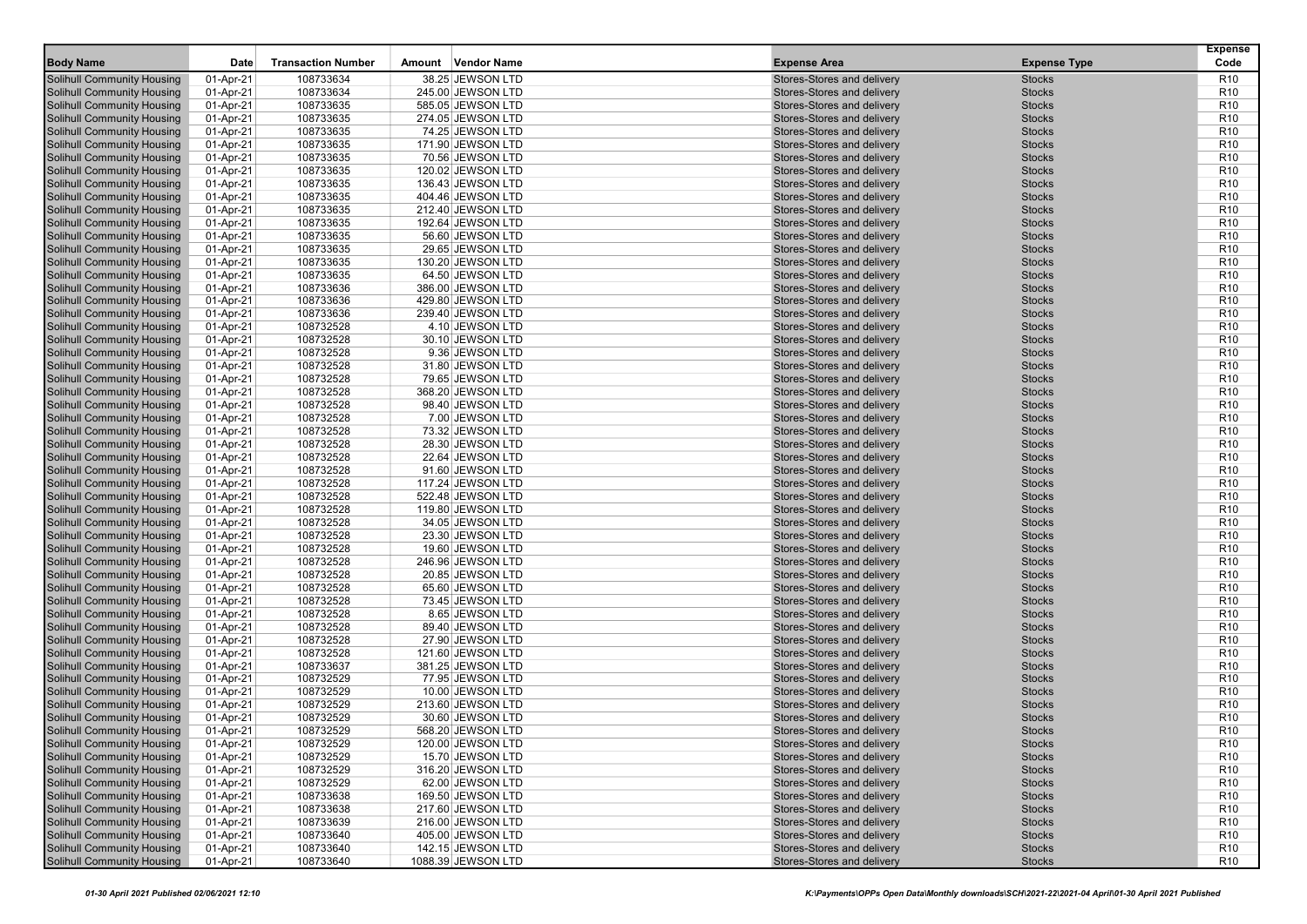| <b>Body Name</b>                                                       | Date                   | <b>Transaction Number</b> | Amount Vendor Name                  | <b>Expense Area</b>                                      | <b>Expense Type</b>            | <b>Expense</b><br>Code             |
|------------------------------------------------------------------------|------------------------|---------------------------|-------------------------------------|----------------------------------------------------------|--------------------------------|------------------------------------|
|                                                                        |                        |                           |                                     |                                                          |                                |                                    |
| <b>Solihull Community Housing</b><br><b>Solihull Community Housing</b> | 01-Apr-21              | 108732530                 | 29.00 JEWSON LTD                    | Stores-Stores and delivery<br>Stores-Stores and delivery | <b>Stocks</b><br><b>Stocks</b> | R <sub>10</sub><br>R <sub>10</sub> |
| <b>Solihull Community Housing</b>                                      | 01-Apr-21<br>01-Apr-21 | 108732530<br>108732530    | 21.60 JEWSON LTD<br>7.00 JEWSON LTD | Stores-Stores and delivery                               | <b>Stocks</b>                  | R <sub>10</sub>                    |
| <b>Solihull Community Housing</b>                                      | 01-Apr-21              | 108732530                 | 62.70 JEWSON LTD                    | Stores-Stores and delivery                               | <b>Stocks</b>                  | R <sub>10</sub>                    |
| <b>Solihull Community Housing</b>                                      | 01-Apr-21              | 108732530                 | 199.00 JEWSON LTD                   | Stores-Stores and delivery                               | <b>Stocks</b>                  | R <sub>10</sub>                    |
| Solihull Community Housing                                             | 01-Apr-21              | 108732530                 | 114.40 JEWSON LTD                   | Stores-Stores and delivery                               | <b>Stocks</b>                  | R <sub>10</sub>                    |
| <b>Solihull Community Housing</b>                                      | 01-Apr-21              | 108732530                 | 160.00 JEWSON LTD                   | Stores-Stores and delivery                               | <b>Stocks</b>                  | R <sub>10</sub>                    |
| <b>Solihull Community Housing</b>                                      | 01-Apr-21              | 108732530                 | 66.40 JEWSON LTD                    | Stores-Stores and delivery                               | <b>Stocks</b>                  | R <sub>10</sub>                    |
| <b>Solihull Community Housing</b>                                      | 01-Apr-21              | 108732530                 | 23.43 JEWSON LTD                    | Stores-Stores and delivery                               | <b>Stocks</b>                  | R <sub>10</sub>                    |
| <b>Solihull Community Housing</b>                                      | 01-Apr-21              | 108732530                 | 9.40 JEWSON LTD                     | Stores-Stores and delivery                               | <b>Stocks</b>                  | R <sub>10</sub>                    |
| <b>Solihull Community Housing</b>                                      | 01-Apr-21              | 108732530                 | 4.50 JEWSON LTD                     | Stores-Stores and delivery                               | <b>Stocks</b>                  | R <sub>10</sub>                    |
| <b>Solihull Community Housing</b>                                      | 01-Apr-21              | 108732530                 | 54.90 JEWSON LTD                    | Stores-Stores and delivery                               | <b>Stocks</b>                  | R <sub>10</sub>                    |
| <b>Solihull Community Housing</b>                                      | 01-Apr-21              | 108732530                 | 151.70 JEWSON LTD                   | Stores-Stores and delivery                               | <b>Stocks</b>                  | R <sub>10</sub>                    |
| Solihull Community Housing                                             | 01-Apr-21              | 108732530                 | 363.72 JEWSON LTD                   | Stores-Stores and delivery                               | <b>Stocks</b>                  | R <sub>10</sub>                    |
| <b>Solihull Community Housing</b>                                      | 01-Apr-21              | 108733645                 | 365.40 JEWSON LTD                   | Stores-Stores and delivery                               | <b>Stocks</b>                  | R <sub>10</sub>                    |
| <b>Solihull Community Housing</b>                                      | 01-Apr-21              | 108733645                 | 27.00 JEWSON LTD                    | Stores-Stores and delivery                               | <b>Stocks</b>                  | R <sub>10</sub>                    |
| <b>Solihull Community Housing</b>                                      | 01-Apr-21              | 108733645                 | 4.15 JEWSON LTD                     | Stores-Stores and delivery                               | <b>Stocks</b>                  | R <sub>10</sub>                    |
| <b>Solihull Community Housing</b>                                      | 01-Apr-21              | 108733645                 | 409.20 JEWSON LTD                   | Stores-Stores and delivery                               | <b>Stocks</b>                  | R <sub>10</sub>                    |
| <b>Solihull Community Housing</b>                                      | 01-Apr-21              | 108733645                 | 27.70 JEWSON LTD                    | Stores-Stores and delivery                               | <b>Stocks</b>                  | R <sub>10</sub>                    |
| <b>Solihull Community Housing</b>                                      | 01-Apr-21              | 108733645                 | 632.95 JEWSON LTD                   | Stores-Stores and delivery                               | <b>Stocks</b>                  | R <sub>10</sub>                    |
| <b>Solihull Community Housing</b>                                      | 01-Apr-21              | 108733645                 | 287.36 JEWSON LTD                   | Stores-Stores and delivery                               | <b>Stocks</b>                  | R <sub>10</sub>                    |
| <b>Solihull Community Housing</b>                                      | 01-Apr-21              | 108733645                 | 107.50 JEWSON LTD                   | Stores-Stores and delivery                               | <b>Stocks</b>                  | R <sub>10</sub>                    |
| <b>Solihull Community Housing</b>                                      | 01-Apr-21              | 108733645                 | 422.40 JEWSON LTD                   | Stores-Stores and delivery                               | <b>Stocks</b>                  | R <sub>10</sub>                    |
| <b>Solihull Community Housing</b>                                      | 01-Apr-21              | 108733645                 | 271.70 JEWSON LTD                   | Stores-Stores and delivery                               | <b>Stocks</b>                  | R <sub>10</sub>                    |
| <b>Solihull Community Housing</b>                                      | 01-Apr-21              | 108733645                 | 63.00 JEWSON LTD                    | Stores-Stores and delivery                               | <b>Stocks</b>                  | R <sub>10</sub>                    |
| Solihull Community Housing                                             | 01-Apr-21              | 108733645                 | 42.20 JEWSON LTD                    | Stores-Stores and delivery                               | <b>Stocks</b>                  | R <sub>10</sub>                    |
| Solihull Community Housing                                             | 01-Apr-21              | 108733645                 | 5.70 JEWSON LTD                     | Stores-Stores and delivery                               | <b>Stocks</b>                  | R <sub>10</sub>                    |
| <b>Solihull Community Housing</b>                                      | 01-Apr-21              | 108733645                 | 128.00 JEWSON LTD                   | Stores-Stores and delivery                               | <b>Stocks</b>                  | R <sub>10</sub>                    |
| <b>Solihull Community Housing</b>                                      | 01-Apr-21              | 108733645                 | 20.15 JEWSON LTD                    | Stores-Stores and delivery                               | <b>Stocks</b>                  | R <sub>10</sub>                    |
| <b>Solihull Community Housing</b>                                      | 01-Apr-21              | 108733645                 | 56.00 JEWSON LTD                    | Stores-Stores and delivery                               | <b>Stocks</b>                  | R <sub>10</sub>                    |
| Solihull Community Housing                                             | 01-Apr-21              | 108732531                 | 15.21 JEWSON LTD                    | Stores-Stores and delivery                               | <b>Stocks</b>                  | R <sub>10</sub>                    |
| <b>Solihull Community Housing</b>                                      | 01-Apr-21              | 108732531                 | 15.80 JEWSON LTD                    | Stores-Stores and delivery                               | <b>Stocks</b>                  | R <sub>10</sub>                    |
| <b>Solihull Community Housing</b>                                      | 01-Apr-21              | 108732531                 | 25.00 JEWSON LTD                    | Stores-Stores and delivery                               | <b>Stocks</b>                  | R <sub>10</sub>                    |
| <b>Solihull Community Housing</b>                                      | 01-Apr-21              | 108732531                 | 88.80 JEWSON LTD                    | Stores-Stores and delivery                               | <b>Stocks</b>                  | R <sub>10</sub>                    |
| <b>Solihull Community Housing</b>                                      | 01-Apr-21              | 108732531                 | 16.80 JEWSON LTD                    | Stores-Stores and delivery                               | <b>Stocks</b>                  | R <sub>10</sub>                    |
| <b>Solihull Community Housing</b>                                      | 01-Apr-21              | 108732531                 | 8.80 JEWSON LTD                     | Stores-Stores and delivery                               | <b>Stocks</b>                  | R <sub>10</sub>                    |
| <b>Solihull Community Housing</b>                                      | 01-Apr-21              | 108732531                 | 12.60 JEWSON LTD                    | Stores-Stores and delivery                               | <b>Stocks</b>                  | R <sub>10</sub>                    |
| <b>Solihull Community Housing</b>                                      | 01-Apr-21              | 108732531                 | 5.56 JEWSON LTD                     | Stores-Stores and delivery                               | <b>Stocks</b>                  | R <sub>10</sub>                    |
| <b>Solihull Community Housing</b>                                      | 01-Apr-21              | 108732531                 | 96.80 JEWSON LTD                    | Stores-Stores and delivery                               | <b>Stocks</b>                  | R <sub>10</sub>                    |
| <b>Solihull Community Housing</b>                                      | 01-Apr-21              | 108732531                 | 20.20 JEWSON LTD                    | Stores-Stores and delivery                               | <b>Stocks</b>                  | R <sub>10</sub>                    |
| <b>Solihull Community Housing</b>                                      | 01-Apr-21              | 108732531                 | 320.10 JEWSON LTD                   | Stores-Stores and delivery                               | <b>Stocks</b>                  | R <sub>10</sub>                    |
| <b>Solihull Community Housing</b>                                      | 01-Apr-21              | 108732531                 | 67.00 JEWSON LTD                    | Stores-Stores and delivery                               | <b>Stocks</b>                  | R <sub>10</sub>                    |
| <b>Solihull Community Housing</b>                                      | 01-Apr-21              | 108733646                 | 127.00 JEWSON LTD                   | Stores-Stores and delivery                               | <b>Stocks</b>                  | R <sub>10</sub>                    |
| <b>Solihull Community Housing</b>                                      | 01-Apr-21              | 108733646                 | 138.55 JEWSON LTD                   | Stores-Stores and delivery                               | <b>Stocks</b>                  | R <sub>10</sub>                    |
| <b>Solihull Community Housing</b>                                      | 01-Apr-21              | 108732532                 | 562.50 JEWSON LTD                   | Stores-Stores and delivery                               | <b>Stocks</b>                  | R <sub>10</sub>                    |
| Solihull Community Housing                                             | 01-Apr-21              | 108732532                 | 444.20 JEWSON LTD                   | Stores-Stores and delivery                               | <b>Stocks</b>                  | R <sub>10</sub>                    |
| <b>Solihull Community Housing</b>                                      | 01-Apr-21              | 108732533                 | 4.10 JEWSON LTD                     | Stores-Stores and delivery                               | <b>Stocks</b>                  | R <sub>10</sub>                    |
| <b>Solihull Community Housing</b>                                      | 01-Apr-21              | 108732533                 | 85.65 JEWSON LTD                    | Stores-Stores and delivery                               | <b>Stocks</b>                  | R <sub>10</sub>                    |
| <b>Solihull Community Housing</b>                                      | 01-Apr-21<br>01-Apr-21 | 108732533                 | 416.20 JEWSON LTD                   | Stores-Stores and delivery                               | <b>Stocks</b><br><b>Stocks</b> | R <sub>10</sub><br>R <sub>10</sub> |
| <b>Solihull Community Housing</b><br><b>Solihull Community Housing</b> |                        | 108732533<br>108732533    | 55.80 JEWSON LTD<br>5.10 JEWSON LTD | Stores-Stores and delivery<br>Stores-Stores and delivery | <b>Stocks</b>                  | R <sub>10</sub>                    |
|                                                                        | 01-Apr-21              |                           |                                     |                                                          |                                | R <sub>10</sub>                    |
| <b>Solihull Community Housing</b><br><b>Solihull Community Housing</b> | 01-Apr-21<br>01-Apr-21 | 108732533<br>108732533    | 9.00 JEWSON LTD<br>16.50 JEWSON LTD | Stores-Stores and delivery<br>Stores-Stores and delivery | <b>Stocks</b><br><b>Stocks</b> | R <sub>10</sub>                    |
| <b>Solihull Community Housing</b>                                      | 01-Apr-21              | 108732533                 | 12.00 JEWSON LTD                    | Stores-Stores and delivery                               | <b>Stocks</b>                  | R <sub>10</sub>                    |
| <b>Solihull Community Housing</b>                                      | 01-Apr-21              | 108732533                 | 32.50 JEWSON LTD                    | Stores-Stores and delivery                               | <b>Stocks</b>                  | R <sub>10</sub>                    |
| <b>Solihull Community Housing</b>                                      | 01-Apr-21              | 108732533                 | 7.20 JEWSON LTD                     | Stores-Stores and delivery                               | <b>Stocks</b>                  | R <sub>10</sub>                    |
| <b>Solihull Community Housing</b>                                      | 01-Apr-21              | 108732533                 | 65.20 JEWSON LTD                    | Stores-Stores and delivery                               | <b>Stocks</b>                  | R <sub>10</sub>                    |
| <b>Solihull Community Housing</b>                                      | 01-Apr-21              | 108732533                 | 52.20 JEWSON LTD                    | Stores-Stores and delivery                               | <b>Stocks</b>                  | R <sub>10</sub>                    |
| <b>Solihull Community Housing</b>                                      | 01-Apr-21              | 108732533                 | 76.00 JEWSON LTD                    | Stores-Stores and delivery                               | <b>Stocks</b>                  | R <sub>10</sub>                    |
| <b>Solihull Community Housing</b>                                      | 01-Apr-21              | 108732533                 | 170.80 JEWSON LTD                   | Stores-Stores and delivery                               | <b>Stocks</b>                  | R <sub>10</sub>                    |
| <b>Solihull Community Housing</b>                                      | $01-Apr-21$            | 108732533                 | 32.61 JEWSON LTD                    | Stores-Stores and delivery                               | <b>Stocks</b>                  | R <sub>10</sub>                    |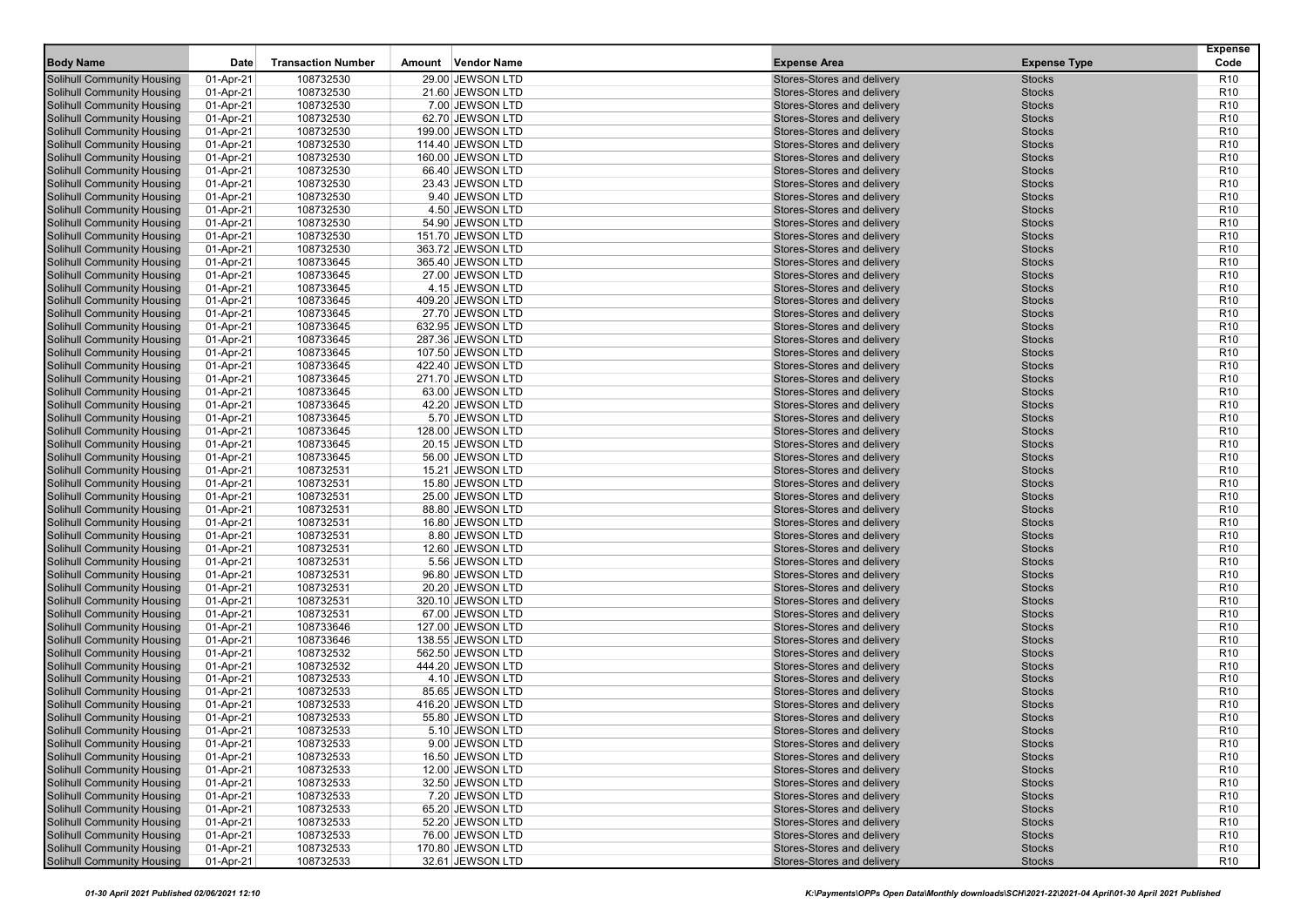| <b>Body Name</b>                                                       |             | <b>Transaction Number</b> |                                        |                                                          |                                | <b>Expense</b><br>Code             |
|------------------------------------------------------------------------|-------------|---------------------------|----------------------------------------|----------------------------------------------------------|--------------------------------|------------------------------------|
|                                                                        | Date        |                           | Amount Vendor Name                     | <b>Expense Area</b>                                      | <b>Expense Type</b>            |                                    |
| <b>Solihull Community Housing</b>                                      | 01-Apr-21   | 108732533                 | 2.00 JEWSON LTD                        | Stores-Stores and delivery                               | <b>Stocks</b>                  | R <sub>10</sub>                    |
| <b>Solihull Community Housing</b>                                      | 01-Apr-21   | 108732533                 | 178.80 JEWSON LTD                      | Stores-Stores and delivery                               | <b>Stocks</b>                  | R <sub>10</sub>                    |
| <b>Solihull Community Housing</b>                                      | 01-Apr-21   | 108732534                 | 163.80 JEWSON LTD                      | Stores-Stores and delivery                               | <b>Stocks</b>                  | R <sub>10</sub>                    |
| <b>Solihull Community Housing</b>                                      | 01-Apr-21   | 108732534                 | 74.20 JEWSON LTD                       | Stores-Stores and delivery                               | <b>Stocks</b>                  | R <sub>10</sub>                    |
| <b>Solihull Community Housing</b>                                      | 01-Apr-21   | 108733654                 | 9.20 JEWSON LTD                        | Stores-Stores and delivery                               | <b>Stocks</b>                  | R <sub>10</sub>                    |
| Solihull Community Housing                                             | 01-Apr-21   | 108733654                 | 93.38 JEWSON LTD                       | Stores-Stores and delivery                               | <b>Stocks</b>                  | R <sub>10</sub>                    |
| <b>Solihull Community Housing</b>                                      | 01-Apr-21   | 108733654                 | 8.75 JEWSON LTD                        | Stores-Stores and delivery                               | <b>Stocks</b>                  | R <sub>10</sub>                    |
| <b>Solihull Community Housing</b><br><b>Solihull Community Housing</b> | 01-Apr-21   | 108733654<br>108733654    | 84.10 JEWSON LTD<br>7.75 JEWSON LTD    | Stores-Stores and delivery<br>Stores-Stores and delivery | <b>Stocks</b><br><b>Stocks</b> | R <sub>10</sub><br>R <sub>10</sub> |
|                                                                        | 01-Apr-21   |                           |                                        | Stores-Stores and delivery                               |                                | R <sub>10</sub>                    |
| <b>Solihull Community Housing</b>                                      | 01-Apr-21   | 108733654                 | 1458.14 JEWSON LTD<br>21.32 JEWSON LTD |                                                          | <b>Stocks</b><br><b>Stocks</b> | R <sub>10</sub>                    |
| <b>Solihull Community Housing</b>                                      | 01-Apr-21   | 108733654                 |                                        | Stores-Stores and delivery                               |                                | R <sub>10</sub>                    |
| <b>Solihull Community Housing</b>                                      | 01-Apr-21   | 108733654<br>108733654    | 205.00 JEWSON LTD                      | Stores-Stores and delivery<br>Stores-Stores and delivery | <b>Stocks</b>                  | R <sub>10</sub>                    |
| <b>Solihull Community Housing</b><br>Solihull Community Housing        | 01-Apr-21   | 108733654                 | 154.40 JEWSON LTD<br>194.40 JEWSON LTD | Stores-Stores and delivery                               | <b>Stocks</b><br><b>Stocks</b> | R <sub>10</sub>                    |
|                                                                        | 01-Apr-21   |                           |                                        |                                                          |                                | R <sub>10</sub>                    |
| <b>Solihull Community Housing</b>                                      | 01-Apr-21   | 108733654                 | 53.10 JEWSON LTD                       | Stores-Stores and delivery                               | <b>Stocks</b>                  | R <sub>10</sub>                    |
| <b>Solihull Community Housing</b>                                      | 01-Apr-21   | 108733654                 | 25.70 JEWSON LTD                       | Stores-Stores and delivery                               | <b>Stocks</b>                  | R <sub>10</sub>                    |
| <b>Solihull Community Housing</b>                                      | 01-Apr-21   | 108732535                 | 559.44 JEWSON LTD                      | Stores-Stores and delivery                               | <b>Stocks</b>                  |                                    |
| <b>Solihull Community Housing</b>                                      | 01-Apr-21   | 108732535                 | 89.60 JEWSON LTD                       | Stores-Stores and delivery                               | <b>Stocks</b>                  | R <sub>10</sub>                    |
| <b>Solihull Community Housing</b>                                      | 01-Apr-21   | 108732535                 | 95.76 JEWSON LTD                       | Stores-Stores and delivery                               | <b>Stocks</b>                  | R <sub>10</sub>                    |
| <b>Solihull Community Housing</b>                                      | 01-Apr-21   | 108732535                 | 95.76 JEWSON LTD                       | Stores-Stores and delivery                               | <b>Stocks</b>                  | R <sub>10</sub>                    |
| <b>Solihull Community Housing</b>                                      | 01-Apr-21   | 108732538                 | 1170.10 JEWSON LTD                     | Stores-Stores and delivery                               | <b>Stocks</b>                  | R <sub>10</sub>                    |
| <b>Solihull Community Housing</b>                                      | 01-Apr-21   | 108732538                 | 176.40 JEWSON LTD                      | Stores-Stores and delivery                               | <b>Stocks</b>                  | R <sub>10</sub>                    |
| <b>Solihull Community Housing</b>                                      | 01-Apr-21   | 108732538                 | 193.00 JEWSON LTD                      | Stores-Stores and delivery                               | <b>Stocks</b>                  | R <sub>10</sub>                    |
| <b>Solihull Community Housing</b>                                      | 01-Apr-21   | 108732538                 | 120.02 JEWSON LTD                      | Stores-Stores and delivery                               | <b>Stocks</b>                  | R <sub>10</sub>                    |
| <b>Solihull Community Housing</b>                                      | 01-Apr-21   | 108732538                 | 337.05 JEWSON LTD                      | Stores-Stores and delivery                               | <b>Stocks</b>                  | R <sub>10</sub>                    |
| <b>Solihull Community Housing</b>                                      | 01-Apr-21   | 108733655                 | 704.70 JEWSON LTD                      | Stores-Stores and delivery                               | <b>Stocks</b>                  | R <sub>10</sub>                    |
| Solihull Community Housing                                             | 01-Apr-21   | 108733656                 | 62.00 JEWSON LTD                       | Stores-Stores and delivery                               | <b>Stocks</b>                  | R <sub>10</sub>                    |
| <b>Solihull Community Housing</b>                                      | 01-Apr-21   | 108733656                 | 163.80 JEWSON LTD                      | Stores-Stores and delivery                               | <b>Stocks</b>                  | R <sub>10</sub>                    |
| <b>Solihull Community Housing</b>                                      | 01-Apr-21   | 108733656                 | 17.60 JEWSON LTD                       | Stores-Stores and delivery                               | <b>Stocks</b>                  | R <sub>10</sub>                    |
| <b>Solihull Community Housing</b>                                      | 01-Apr-21   | 108733656                 | 15.25 JEWSON LTD                       | Stores-Stores and delivery                               | <b>Stocks</b>                  | R <sub>10</sub>                    |
| Solihull Community Housing                                             | 01-Apr-21   | 108733656                 | 58.00 JEWSON LTD                       | Stores-Stores and delivery                               | <b>Stocks</b>                  | R <sub>10</sub>                    |
| <b>Solihull Community Housing</b>                                      | 01-Apr-21   | 108733656                 | 119.80 JEWSON LTD                      | Stores-Stores and delivery                               | <b>Stocks</b>                  | R <sub>10</sub>                    |
| <b>Solihull Community Housing</b>                                      | 01-Apr-21   | 108733656                 | 42.25 JEWSON LTD                       | Stores-Stores and delivery                               | <b>Stocks</b>                  | R <sub>10</sub>                    |
| <b>Solihull Community Housing</b>                                      | 01-Apr-21   | 108733656                 | 48.30 JEWSON LTD                       | Stores-Stores and delivery                               | <b>Stocks</b>                  | R <sub>10</sub>                    |
| <b>Solihull Community Housing</b>                                      | 01-Apr-21   | 108733656                 | 268.70 JEWSON LTD                      | Stores-Stores and delivery                               | <b>Stocks</b>                  | R <sub>10</sub>                    |
| <b>Solihull Community Housing</b>                                      | 01-Apr-21   | 108733656                 | 106.50 JEWSON LTD                      | Stores-Stores and delivery                               | <b>Stocks</b>                  | R <sub>10</sub>                    |
| <b>Solihull Community Housing</b>                                      | 01-Apr-21   | 108733656                 | 624.00 JEWSON LTD                      | Stores-Stores and delivery                               | <b>Stocks</b>                  | R <sub>10</sub>                    |
| <b>Solihull Community Housing</b>                                      | 01-Apr-21   | 108733656                 | 59.30 JEWSON LTD                       | Stores-Stores and delivery                               | <b>Stocks</b>                  | R <sub>10</sub>                    |
| <b>Solihull Community Housing</b>                                      | 01-Apr-21   | 108733656                 | 80.85 JEWSON LTD                       | Stores-Stores and delivery                               | <b>Stocks</b>                  | R <sub>10</sub>                    |
| <b>Solihull Community Housing</b>                                      | 01-Apr-21   | 108733656                 | 60.00 JEWSON LTD                       | Stores-Stores and delivery                               | <b>Stocks</b>                  | R <sub>10</sub>                    |
| <b>Solihull Community Housing</b>                                      | 01-Apr-21   | 108733656                 | 57.50 JEWSON LTD                       | Stores-Stores and delivery                               | <b>Stocks</b>                  | R <sub>10</sub>                    |
| <b>Solihull Community Housing</b>                                      | 01-Apr-21   | 108733656                 | 256.50 JEWSON LTD                      | Stores-Stores and delivery                               | <b>Stocks</b>                  | R <sub>10</sub>                    |
| <b>Solihull Community Housing</b>                                      | 01-Apr-21   | 108733656                 | 149.90 JEWSON LTD                      | Stores-Stores and delivery                               | <b>Stocks</b>                  | R <sub>10</sub>                    |
| <b>Solihull Community Housing</b>                                      | 01-Apr-21   | 108733656                 | 230.00 JEWSON LTD                      | Stores-Stores and delivery                               | <b>Stocks</b>                  | R <sub>10</sub>                    |
| <b>Solihull Community Housing</b>                                      | 01-Apr-21   | 108733656                 | 110.00 JEWSON LTD                      | Stores-Stores and delivery                               | <b>Stocks</b>                  | R <sub>10</sub>                    |
| Solihull Community Housing                                             | 01-Apr-21   | 108732543                 | 74.60 JEWSON LTD                       | Stores-Stores and delivery                               | <b>Stocks</b>                  | R <sub>10</sub>                    |
| <b>Solihull Community Housing</b>                                      | 01-Apr-21   | 108732543                 | 422.40 JEWSON LTD                      | Stores-Stores and delivery                               | <b>Stocks</b>                  | R <sub>10</sub>                    |
| <b>Solihull Community Housing</b>                                      | 01-Apr-21   | 108732543                 | 16.20 JEWSON LTD                       | Stores-Stores and delivery                               | <b>Stocks</b>                  | R <sub>10</sub>                    |
| <b>Solihull Community Housing</b>                                      | 01-Apr-21   | 108732545                 | 234.30 JEWSON LTD                      | Stores-Stores and delivery                               | <b>Stocks</b>                  | R <sub>10</sub>                    |
| Solihull Community Housing                                             | 01-Apr-21   | 108733659                 | 28.50 JEWSON LTD                       | Stores-Stores and delivery                               | <b>Stocks</b>                  | R <sub>10</sub>                    |
| <b>Solihull Community Housing</b>                                      | 01-Apr-21   | 108733659                 | 8.40 JEWSON LTD                        | Stores-Stores and delivery                               | <b>Stocks</b>                  | R <sub>10</sub>                    |
| <b>Solihull Community Housing</b>                                      | 01-Apr-21   | 108733659                 | 13.40 JEWSON LTD                       | Stores-Stores and delivery                               | <b>Stocks</b>                  | R <sub>10</sub>                    |
| <b>Solihull Community Housing</b>                                      | 01-Apr-21   | 108733659                 | 8.40 JEWSON LTD                        | Stores-Stores and delivery                               | <b>Stocks</b>                  | R <sub>10</sub>                    |
| <b>Solihull Community Housing</b>                                      | 01-Apr-21   | 108733659                 | 76.80 JEWSON LTD                       | Stores-Stores and delivery                               | <b>Stocks</b>                  | R <sub>10</sub>                    |
| <b>Solihull Community Housing</b>                                      | 01-Apr-21   | 108733659                 | 93.38 JEWSON LTD                       | Stores-Stores and delivery                               | <b>Stocks</b>                  | R <sub>10</sub>                    |
| <b>Solihull Community Housing</b>                                      | 01-Apr-21   | 108733659                 | 49.60 JEWSON LTD                       | Stores-Stores and delivery                               | <b>Stocks</b>                  | R <sub>10</sub>                    |
| <b>Solihull Community Housing</b>                                      | 01-Apr-21   | 108733659                 | 246.96 JEWSON LTD                      | Stores-Stores and delivery                               | <b>Stocks</b>                  | R <sub>10</sub>                    |
| <b>Solihull Community Housing</b>                                      | 01-Apr-21   | 108733659                 | 15.00 JEWSON LTD                       | Stores-Stores and delivery                               | <b>Stocks</b>                  | R <sub>10</sub>                    |
| <b>Solihull Community Housing</b>                                      | 01-Apr-21   | 108733659                 | 60.00 JEWSON LTD                       | Stores-Stores and delivery                               | <b>Stocks</b>                  | R <sub>10</sub>                    |
| <b>Solihull Community Housing</b>                                      | 01-Apr-21   | 108733659                 | 73.45 JEWSON LTD                       | Stores-Stores and delivery                               | <b>Stocks</b>                  | R <sub>10</sub>                    |
| <b>Solihull Community Housing</b>                                      | $01-Apr-21$ | 108733659                 | 61.60 JEWSON LTD                       | Stores-Stores and delivery                               | <b>Stocks</b>                  | R <sub>10</sub>                    |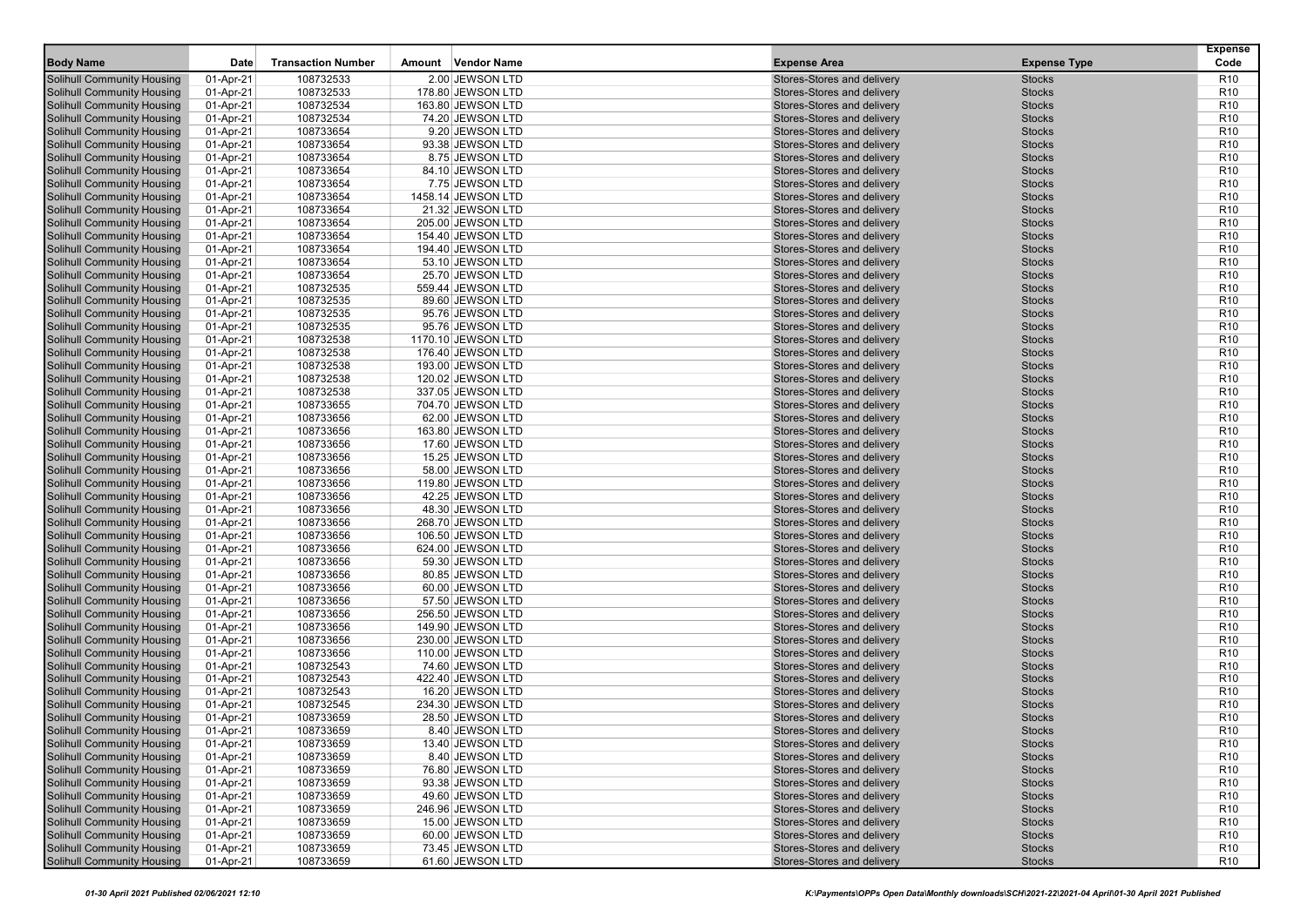| <b>Body Name</b>                                                       | Date                   | <b>Transaction Number</b> | Amount Vendor Name                    | <b>Expense Area</b>                                      | <b>Expense Type</b>            | <b>Expense</b><br>Code             |
|------------------------------------------------------------------------|------------------------|---------------------------|---------------------------------------|----------------------------------------------------------|--------------------------------|------------------------------------|
|                                                                        |                        |                           |                                       |                                                          |                                |                                    |
| <b>Solihull Community Housing</b><br><b>Solihull Community Housing</b> | 01-Apr-21<br>01-Apr-21 | 108733660<br>108733660    | 31.90 JEWSON LTD<br>88.80 JEWSON LTD  | Stores-Stores and delivery<br>Stores-Stores and delivery | <b>Stocks</b><br><b>Stocks</b> | R <sub>10</sub><br>R <sub>10</sub> |
| <b>Solihull Community Housing</b>                                      | 01-Apr-21              | 108733660                 | 95.04 JEWSON LTD                      | Stores-Stores and delivery                               | <b>Stocks</b>                  | R <sub>10</sub>                    |
| <b>Solihull Community Housing</b>                                      | 01-Apr-21              | 108733660                 | 5.50 JEWSON LTD                       | Stores-Stores and delivery                               | <b>Stocks</b>                  | R <sub>10</sub>                    |
| <b>Solihull Community Housing</b>                                      | 01-Apr-21              | 108733660                 | 21.90 JEWSON LTD                      | Stores-Stores and delivery                               | <b>Stocks</b>                  | R <sub>10</sub>                    |
| Solihull Community Housing                                             | 01-Apr-21              | 108733660                 | 10.38 JEWSON LTD                      | Stores-Stores and delivery                               | <b>Stocks</b>                  | R <sub>10</sub>                    |
| <b>Solihull Community Housing</b>                                      | 01-Apr-21              | 108733660                 | 45.60 JEWSON LTD                      | Stores-Stores and delivery                               | <b>Stocks</b>                  | R <sub>10</sub>                    |
| <b>Solihull Community Housing</b>                                      | 01-Apr-21              | 108733660                 | 28.20 JEWSON LTD                      | Stores-Stores and delivery                               | <b>Stocks</b>                  | R <sub>10</sub>                    |
| <b>Solihull Community Housing</b>                                      | 01-Apr-21              | 108733660                 | 39.80 JEWSON LTD                      | Stores-Stores and delivery                               | <b>Stocks</b>                  | R <sub>10</sub>                    |
| <b>Solihull Community Housing</b>                                      | 01-Apr-21              | 108733660                 | 165.60 JEWSON LTD                     | Stores-Stores and delivery                               | <b>Stocks</b>                  | R <sub>10</sub>                    |
| <b>Solihull Community Housing</b>                                      | 06-Apr-21              | 108739848                 | 8995.00 JEWSON LTD                    | Stores-Stores and delivery                               | <b>Stocks</b>                  | R <sub>10</sub>                    |
| <b>Solihull Community Housing</b>                                      | 01-Apr-21              | 108733664                 | 28.20 JEWSON LTD                      | Stores-Stores and delivery                               | <b>Stocks</b>                  | R <sub>10</sub>                    |
| <b>Solihull Community Housing</b>                                      | 01-Apr-21              | 108733664                 | 14.20 JEWSON LTD                      | Stores-Stores and delivery                               | <b>Stocks</b>                  | R <sub>10</sub>                    |
| Solihull Community Housing                                             | 01-Apr-21              | 108733664                 | 6.30 JEWSON LTD                       | Stores-Stores and delivery                               | <b>Stocks</b>                  | R <sub>10</sub>                    |
| <b>Solihull Community Housing</b>                                      | 01-Apr-21              | 108733664                 | 10.14 JEWSON LTD                      | Stores-Stores and delivery                               | <b>Stocks</b>                  | R <sub>10</sub>                    |
| <b>Solihull Community Housing</b>                                      | 01-Apr-21              | 108733664                 | 15.20 JEWSON LTD                      | Stores-Stores and delivery                               | <b>Stocks</b>                  | R <sub>10</sub>                    |
| <b>Solihull Community Housing</b>                                      | 01-Apr-21              | 108733664                 | 31.80 JEWSON LTD                      | Stores-Stores and delivery                               | <b>Stocks</b>                  | R <sub>10</sub>                    |
| <b>Solihull Community Housing</b>                                      | 01-Apr-21              | 108733664                 | 4.25 JEWSON LTD                       | Stores-Stores and delivery                               | <b>Stocks</b>                  | R <sub>10</sub>                    |
| <b>Solihull Community Housing</b>                                      | 01-Apr-21              | 108733664                 | 23.30 JEWSON LTD                      | Stores-Stores and delivery                               | <b>Stocks</b>                  | R <sub>10</sub>                    |
| <b>Solihull Community Housing</b>                                      | 01-Apr-21              | 108733664                 | 8.40 JEWSON LTD                       | Stores-Stores and delivery                               | <b>Stocks</b>                  | R <sub>10</sub>                    |
| <b>Solihull Community Housing</b>                                      | 01-Apr-21              | 108733664                 | 59.97 JEWSON LTD                      | Stores-Stores and delivery                               | <b>Stocks</b>                  | R <sub>10</sub>                    |
| <b>Solihull Community Housing</b>                                      | 01-Apr-21              | 108733664                 | 130.00 JEWSON LTD                     | Stores-Stores and delivery                               | <b>Stocks</b>                  | R <sub>10</sub>                    |
| <b>Solihull Community Housing</b>                                      | 01-Apr-21              | 108733664                 | 60.00 JEWSON LTD                      | Stores-Stores and delivery                               | <b>Stocks</b>                  | R <sub>10</sub>                    |
| <b>Solihull Community Housing</b>                                      | 01-Apr-21              | 108733664                 | 381.00 JEWSON LTD                     | Stores-Stores and delivery                               | <b>Stocks</b>                  | R <sub>10</sub>                    |
| <b>Solihull Community Housing</b>                                      | 01-Apr-21              | 108733664                 | 127.80 JEWSON LTD                     | Stores-Stores and delivery                               | <b>Stocks</b>                  | R <sub>10</sub>                    |
| Solihull Community Housing                                             | 01-Apr-21              | 108733664                 | 8.66 JEWSON LTD                       | Stores-Stores and delivery                               | <b>Stocks</b>                  | R <sub>10</sub>                    |
| Solihull Community Housing                                             | 01-Apr-21              | 108733664                 | 45.60 JEWSON LTD                      | Stores-Stores and delivery                               | <b>Stocks</b>                  | R <sub>10</sub>                    |
| <b>Solihull Community Housing</b>                                      | 01-Apr-21              | 108733665                 | 117.25 JEWSON LTD                     | Stores-Stores and delivery                               | <b>Stocks</b>                  | R <sub>10</sub>                    |
| <b>Solihull Community Housing</b>                                      | 01-Apr-21              | 108733665                 | 52.16 JEWSON LTD                      | Stores-Stores and delivery                               | <b>Stocks</b>                  | R <sub>10</sub>                    |
| <b>Solihull Community Housing</b>                                      | 01-Apr-21              | 108733665                 | 49.95 JEWSON LTD                      | Stores-Stores and delivery                               | <b>Stocks</b>                  | R <sub>10</sub>                    |
| Solihull Community Housing                                             | 01-Apr-21              | 108733666                 | 34.40 JEWSON LTD                      | Stores-Stores and delivery                               | <b>Stocks</b>                  | R <sub>10</sub>                    |
| <b>Solihull Community Housing</b>                                      | 01-Apr-21              | 108733666                 | 1.80 JEWSON LTD                       | Stores-Stores and delivery                               | <b>Stocks</b>                  | R <sub>10</sub>                    |
| <b>Solihull Community Housing</b>                                      | 01-Apr-21              | 108733666                 | 4.10 JEWSON LTD                       | Stores-Stores and delivery                               | <b>Stocks</b>                  | R <sub>10</sub>                    |
| <b>Solihull Community Housing</b><br><b>Solihull Community Housing</b> | 01-Apr-21              | 108733666<br>108733666    | 33.60 JEWSON LTD                      | Stores-Stores and delivery<br>Stores-Stores and delivery | <b>Stocks</b><br><b>Stocks</b> | R <sub>10</sub><br>R <sub>10</sub> |
| <b>Solihull Community Housing</b>                                      | 01-Apr-21<br>01-Apr-21 | 108733666                 | 34.40 JEWSON LTD<br>58.00 JEWSON LTD  | Stores-Stores and delivery                               | <b>Stocks</b>                  | R <sub>10</sub>                    |
| <b>Solihull Community Housing</b>                                      | 01-Apr-21              | 108733666                 | 191.20 JEWSON LTD                     | Stores-Stores and delivery                               | <b>Stocks</b>                  | R <sub>10</sub>                    |
| <b>Solihull Community Housing</b>                                      | 01-Apr-21              | 108733666                 | 111.00 JEWSON LTD                     | Stores-Stores and delivery                               | <b>Stocks</b>                  | R <sub>10</sub>                    |
| <b>Solihull Community Housing</b>                                      | 01-Apr-21              | 108733666                 | 4.20 JEWSON LTD                       | Stores-Stores and delivery                               | <b>Stocks</b>                  | R <sub>10</sub>                    |
| <b>Solihull Community Housing</b>                                      | 01-Apr-21              | 108733672                 | 43.68 JEWSON LTD                      | Stores-Stores and delivery                               | <b>Stocks</b>                  | R <sub>10</sub>                    |
| <b>Solihull Community Housing</b>                                      | 01-Apr-21              | 108733672                 | 143.90 JEWSON LTD                     | Stores-Stores and delivery                               | <b>Stocks</b>                  | R <sub>10</sub>                    |
| <b>Solihull Community Housing</b>                                      | 01-Apr-21              | 108733672                 | 71.80 JEWSON LTD                      | Stores-Stores and delivery                               | <b>Stocks</b>                  | R <sub>10</sub>                    |
| <b>Solihull Community Housing</b>                                      | 01-Apr-21              | 108733672                 | 55.80 JEWSON LTD                      | Stores-Stores and delivery                               | <b>Stocks</b>                  | R <sub>10</sub>                    |
| <b>Solihull Community Housing</b>                                      | 01-Apr-21              | 108733672                 | 12.90 JEWSON LTD                      | Stores-Stores and delivery                               | <b>Stocks</b>                  | R <sub>10</sub>                    |
| <b>Solihull Community Housing</b>                                      | 01-Apr-21              | 108733672                 | 17.31 JEWSON LTD                      | Stores-Stores and delivery                               | <b>Stocks</b>                  | R <sub>10</sub>                    |
| Solihull Community Housing                                             | 01-Apr-21              | 108733672                 | 41.60 JEWSON LTD                      | Stores-Stores and delivery                               | <b>Stocks</b>                  | R <sub>10</sub>                    |
| <b>Solihull Community Housing</b>                                      | 01-Apr-21              | 108733672                 | 210.80 JEWSON LTD                     | Stores-Stores and delivery                               | <b>Stocks</b>                  | R <sub>10</sub>                    |
| <b>Solihull Community Housing</b>                                      | 01-Apr-21              | 108733672                 | 145.90 JEWSON LTD                     | Stores-Stores and delivery                               | <b>Stocks</b>                  | R <sub>10</sub>                    |
| <b>Solihull Community Housing</b>                                      | 09-Apr-21              | 108780162                 | 757.50 JEWSON LTD                     | Stores-Stores and delivery                               | <b>Stocks</b>                  | R <sub>10</sub>                    |
| <b>Solihull Community Housing</b>                                      | 09-Apr-21              | 108780162                 | 443.45 JEWSON LTD                     | Stores-Stores and delivery                               | <b>Stocks</b>                  | R <sub>10</sub>                    |
| <b>Solihull Community Housing</b>                                      | 09-Apr-21              | 108780162                 | 156.30 JEWSON LTD                     | Stores-Stores and delivery                               | <b>Stocks</b>                  | R <sub>10</sub>                    |
| <b>Solihull Community Housing</b>                                      | 09-Apr-21              | 108780162                 | 170.00 JEWSON LTD                     | Stores-Stores and delivery                               | <b>Stocks</b>                  | R <sub>10</sub>                    |
| <b>Solihull Community Housing</b>                                      | 13-Apr-21              | 108780163                 | 74.64 JEWSON LTD                      | Stores-Stores and delivery                               | <b>Stocks</b>                  | R <sub>10</sub>                    |
| <b>Solihull Community Housing</b>                                      | 13-Apr-21              | 108780163                 | 286.85 JEWSON LTD                     | Stores-Stores and delivery                               | <b>Stocks</b>                  | R <sub>10</sub>                    |
| <b>Solihull Community Housing</b>                                      | 13-Apr-21              | 108780163                 | 35.00 JEWSON LTD                      | Stores-Stores and delivery                               | <b>Stocks</b>                  | R <sub>10</sub>                    |
| <b>Solihull Community Housing</b>                                      | 13-Apr-21              | 108780166                 | 422.40 JEWSON LTD                     | Stores-Stores and delivery                               | <b>Stocks</b>                  | R <sub>10</sub>                    |
| <b>Solihull Community Housing</b>                                      | 09-Apr-21              | 108780172                 | 289.20 JEWSON LTD                     | Stores-Stores and delivery                               | <b>Stocks</b>                  | R <sub>10</sub>                    |
| <b>Solihull Community Housing</b>                                      | 07-Apr-21              | 108731455                 | 783.00 JOHN ROWAN & PARTNERS          | <b>Retro fitting Sprinklers</b>                          | <b>Contractor Payments</b>     | B70                                |
| <b>Solihull Community Housing</b>                                      | 30-Apr-21              | 108789263                 | 783.00 JOHN ROWAN & PARTNERS          | <b>Retro fitting Sprinklers</b>                          | <b>Contractor Payments</b>     | B70                                |
| <b>Solihull Community Housing</b>                                      | 13-Apr-21              | 108736868                 | 4338.10 REDACTED PERSONAL INFORMATION | <b>Private Sector Leasing</b>                            | Rents                          | B22                                |
| <b>Solihull Community Housing</b>                                      | 06-Apr-21              | 108728310                 | 787.29 KARTER THOMAS LTD              | <b>Estate Mgmt Team</b>                                  | <b>Agency Staff</b>            | A60                                |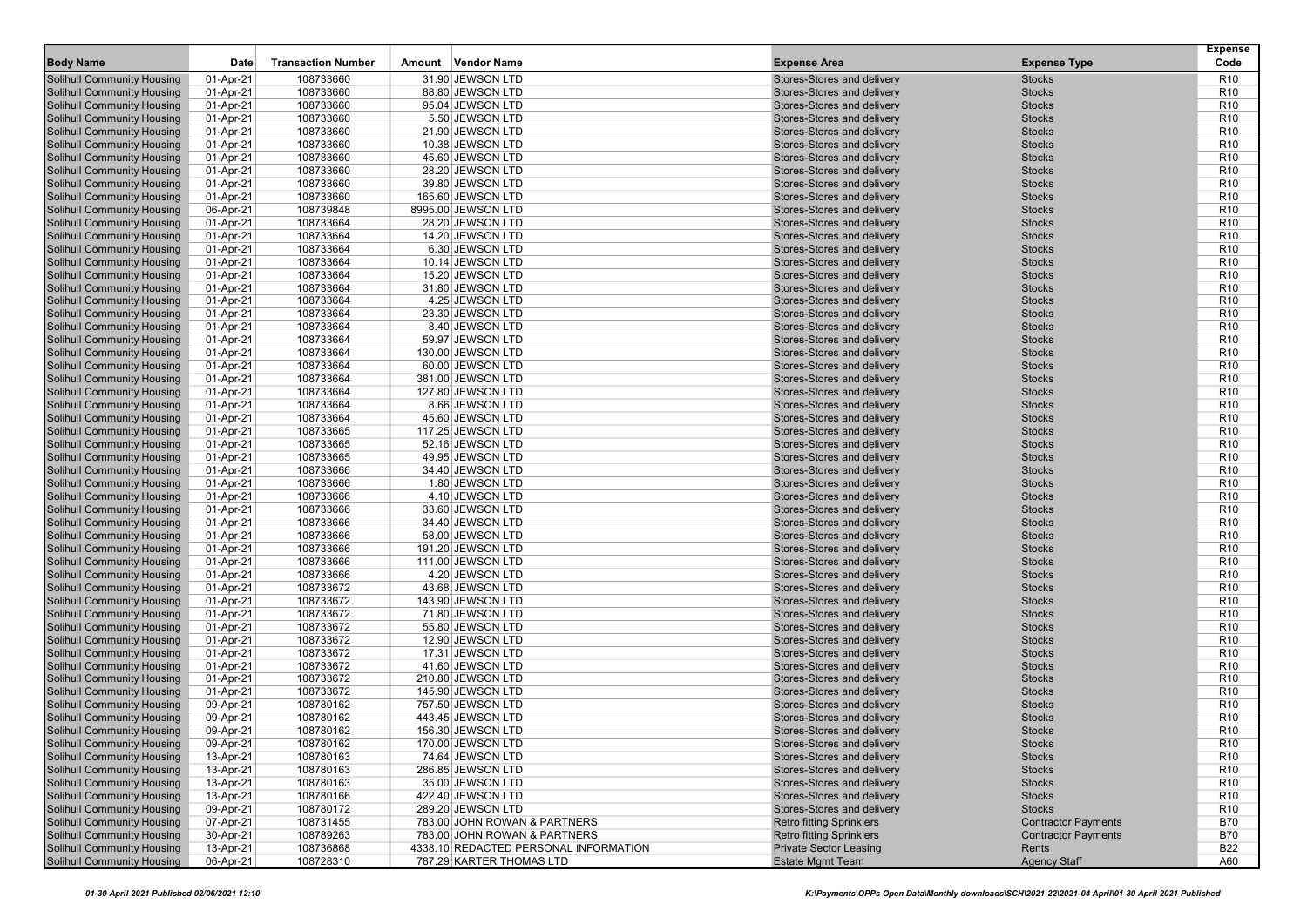|                                                                        | Date                   | <b>Transaction Number</b> |                                                       |                                                          |                                            | <b>Expense</b><br>Code             |
|------------------------------------------------------------------------|------------------------|---------------------------|-------------------------------------------------------|----------------------------------------------------------|--------------------------------------------|------------------------------------|
| <b>Body Name</b>                                                       |                        |                           | Amount Vendor Name                                    | <b>Expense Area</b>                                      | <b>Expense Type</b>                        |                                    |
| <b>Solihull Community Housing</b>                                      | 06-Apr-21              | 108728295                 | 788.13 KARTER THOMAS LTD                              | <b>Estate Mgmt Team</b>                                  | <b>Agency Staff</b>                        | A60                                |
| <b>Solihull Community Housing</b><br><b>Solihull Community Housing</b> | 07-Apr-21<br>07-Apr-21 | 108730953<br>108730953    | 175.20 KARTER THOMAS LTD<br>461.52 KARTER THOMAS LTD  | <b>Estate Mgmt Team</b><br><b>Estate Mgmt Team</b>       | <b>Agency Staff</b><br><b>Agency Staff</b> | A60<br>A60                         |
| <b>Solihull Community Housing</b>                                      | 14-Apr-21              | 108738566                 | 319.41 KARTER THOMAS LTD                              | <b>Estate Mgmt Team</b>                                  | <b>Agency Staff</b>                        | A60                                |
| <b>Solihull Community Housing</b>                                      | 26-Apr-21              | 108781682                 | 392.91 KARTER THOMAS LTD                              | <b>Estate Mgmt Team</b>                                  | <b>Agency Staff</b>                        | A60                                |
| <b>Solihull Community Housing</b>                                      | 27-Apr-21              | 108783669                 | 407.82 KARTER THOMAS LTD                              | <b>Estate Mgmt Team</b>                                  | <b>Agency Staff</b>                        | A60                                |
| <b>Solihull Community Housing</b>                                      | 30-Apr-21              | 108788882                 | 544.21 KILLGERM CHEMICALS LTD                         | Anti Graffiti Team                                       | <b>Materials</b>                           | D <sub>13</sub>                    |
| <b>Solihull Community Housing</b>                                      | 01-Apr-21              | 108783722                 | 840.00 L&M DOMESTIC SCAFFOLDING LTD                   | North Property Repairs-Day to day                        | <b>External Structures</b>                 | <b>B33</b>                         |
| <b>Solihull Community Housing</b>                                      | 01-Apr-21              | 108725864                 | 3739.84 REDACTED PERSONAL INFORMATION                 | <b>Private Sector Leasing</b>                            | Rents                                      | <b>B22</b>                         |
| <b>Solihull Community Housing</b>                                      | 06-Apr-21              | 108729831                 | 1599.60 LEGRAND                                       | Safe and Sound Operational                               | <b>Equipment Rental/Lease</b>              | D <sub>18</sub>                    |
| <b>Solihull Community Housing</b>                                      | 06-Apr-21              | 108729829                 | 1599.60 LEGRAND                                       | Safe and Sound Operational                               | <b>Equipment Rental/Lease</b>              | D <sub>18</sub>                    |
| <b>Solihull Community Housing</b>                                      | 08-Apr-21              | 108732299                 | 420.00 LEX AUTOLEASE LIMITED                          | <b>Client - Fleet Management</b>                         | <b>Other Transport Costs</b>               | C90                                |
| <b>Solihull Community Housing</b>                                      | 19-Apr-21              | 108771216                 | 27982.56 LEX AUTOLEASE LTD                            | <b>Client - Fleet Management</b>                         | <b>Vehicle Hire</b>                        | C <sub>30</sub>                    |
| <b>Solihull Community Housing</b>                                      | 15-Apr-21              | 108741739                 | 1557.00 LIBERATA UK LIMITED                           | <b>Income Collection Team</b>                            | <b>Court Fees</b>                          | D <sub>54</sub>                    |
| <b>Solihull Community Housing</b>                                      | 15-Apr-21              | 108741739                 | 2343.00 LIBERATA UK LIMITED                           | Income Collection Team                                   | <b>Court Fees</b>                          | D <sub>54</sub>                    |
| <b>Solihull Community Housing</b>                                      | 06-Apr-21              | 108732013                 | 370.63 LIFT & ENGINEERING SERVICES                    | <b>Mechanical &amp; Electrical</b>                       | <b>Rev Contractor Payments</b>             | <b>B71</b>                         |
| <b>Solihull Community Housing</b>                                      | 06-Apr-21              | 108732059                 | 230.55 LIFT & ENGINEERING SERVICES                    | <b>Mechanical &amp; Electrical</b>                       | <b>Rev Contractor Payments</b>             | <b>B71</b>                         |
| <b>Solihull Community Housing</b>                                      | 06-Apr-21              | 108732062                 | 230.55 LIFT & ENGINEERING SERVICES                    | <b>Mechanical &amp; Electrical</b>                       | <b>Rev Contractor Payments</b>             | <b>B71</b>                         |
| <b>Solihull Community Housing</b>                                      | 06-Apr-21              | 108735485                 | 6436.83 LIFT & ENGINEERING SERVICES                   | <b>Lift Refurbishment</b>                                | <b>Contractor Payments</b>                 | <b>B70</b>                         |
| <b>Solihull Community Housing</b>                                      | 06-Apr-21              | 108735486                 | 6436.83 LIFT & ENGINEERING SERVICES                   | <b>Lift Refurbishment</b>                                | <b>Contractor Payments</b>                 | <b>B70</b>                         |
| <b>Solihull Community Housing</b>                                      | 06-Apr-21              | 108735487                 | 680.33 LIFT & ENGINEERING SERVICES                    | <b>Mechanical &amp; Electrical</b>                       | <b>Rev Contractor Payments</b>             | <b>B71</b>                         |
| <b>Solihull Community Housing</b>                                      | 06-Apr-21              | 108735488                 | 680.33 LIFT & ENGINEERING SERVICES                    | <b>Mechanical &amp; Electrical</b>                       | <b>Rev Contractor Payments</b>             | <b>B71</b>                         |
| <b>Solihull Community Housing</b>                                      | 06-Apr-21              | 108735489                 | 680.33 LIFT & ENGINEERING SERVICES                    | <b>Mechanical &amp; Electrical</b>                       | <b>Rev Contractor Payments</b>             | <b>B71</b>                         |
| <b>Solihull Community Housing</b>                                      | 06-Apr-21              | 108735490                 | 680.33 LIFT & ENGINEERING SERVICES                    | <b>Mechanical &amp; Electrical</b>                       | <b>Rev Contractor Payments</b>             | <b>B71</b>                         |
| <b>Solihull Community Housing</b>                                      | 06-Apr-21              | 108735491                 | 680.33 LIFT & ENGINEERING SERVICES                    | <b>Mechanical &amp; Electrical</b>                       | <b>Rev Contractor Payments</b>             | <b>B71</b>                         |
| <b>Solihull Community Housing</b>                                      | 06-Apr-21              | 108735492                 | 626.64 LIFT & ENGINEERING SERVICES                    | <b>Mechanical &amp; Electrical</b>                       | <b>Rev Contractor Payments</b>             | <b>B71</b>                         |
| <b>Solihull Community Housing</b>                                      | 06-Apr-21              | 108778633                 | 25357.41 LIFT & ENGINEERING SERVICES                  | <b>Mechanical &amp; Electrical</b>                       | <b>Rev Contractor Payments</b>             | <b>B71</b>                         |
| <b>Solihull Community Housing</b>                                      | 06-Apr-21              | 108732095                 | 278.07 LIFT & ENGINEERING SERVICES                    | <b>Electrical Sub Mains</b>                              | <b>Contractor Payments</b>                 | <b>B70</b>                         |
| <b>Solihull Community Housing</b>                                      | 01-Apr-21              | 108726751                 | 395.91 LYRECO UK LTD                                  | <b>Endeavour House</b>                                   | Stationery                                 | D <sub>25</sub>                    |
| <b>Solihull Community Housing</b>                                      | 01-Apr-21              | 108725855                 | 520.00 M&P PRESERVATION                               | North Property Repairs-Voids                             | Voids                                      | <b>B38</b>                         |
| <b>Solihull Community Housing</b>                                      | 22-Apr-21              | 108778769                 | 1000.00 REDACTED PERSONAL INFORMATION                 | North Property Repairs-Day to day                        | <b>Complaints Compensation</b>             | D97                                |
| <b>Solihull Community Housing</b>                                      | 21-Apr-21              | 108783719                 | 728.78 MITIE PROPERTY SERVICES (UK) LTD               | <b>Planned Maintenance</b>                               | <b>Planned Works</b>                       | <b>B36</b>                         |
| <b>Solihull Community Housing</b>                                      | 21-Apr-21              | 108783720                 | 728.78 MITIE PROPERTY SERVICES (UK) LTD               | <b>Planned Maintenance</b>                               | <b>Planned Works</b>                       | <b>B36</b>                         |
| <b>Solihull Community Housing</b>                                      | 21-Apr-21              | 108783721                 | 728.78 MITIE PROPERTY SERVICES (UK) LTD               | <b>Planned Maintenance</b>                               | <b>Planned Works</b>                       | <b>B36</b>                         |
| <b>Solihull Community Housing</b>                                      | 28-Apr-21              | 108785450                 | 980.65 MITIE PROPERTY SERVICES (UK) LTD               | North Property Repairs-Voids                             | Voids                                      | <b>B38</b>                         |
| <b>Solihull Community Housing</b>                                      | 01-Apr-21              | 108732525                 | 15.00 MOBILITY WORLD LTD<br>309.90 MOBILITY WORLD LTD | Stores-Stores and delivery<br>Stores-Stores and delivery | <b>Stocks</b><br><b>Stocks</b>             | R <sub>10</sub><br>R <sub>10</sub> |
| <b>Solihull Community Housing</b><br><b>Solihull Community Housing</b> | 01-Apr-21<br>01-Apr-21 | 108732525<br>108732526    | 15.00 MOBILITY WORLD LTD                              | Stores-Stores and delivery                               | <b>Stocks</b>                              | R <sub>10</sub>                    |
| <b>Solihull Community Housing</b>                                      | 01-Apr-21              | 108732526                 | 64.95 MOBILITY WORLD LTD                              | Stores-Stores and delivery                               | <b>Stocks</b>                              | R <sub>10</sub>                    |
| <b>Solihull Community Housing</b>                                      | 01-Apr-21              | 108732526                 | 154.95 MOBILITY WORLD LTD                             | Stores-Stores and delivery                               | <b>Stocks</b>                              | R <sub>10</sub>                    |
| <b>Solihull Community Housing</b>                                      | 16-Apr-21              | 108753466                 | 453.00 MORGAN HUNT UK LTD                             | <b>Call Centre</b>                                       | <b>Agency Staff</b>                        | A60                                |
| <b>Solihull Community Housing</b>                                      | 16-Apr-21              | 108753465                 | 566.25 MORGAN HUNT UK LTD                             | <b>Call Centre</b>                                       | <b>Agency Staff</b>                        | A60                                |
| <b>Solihull Community Housing</b>                                      | 28-Apr-21              | 108786364                 | 660.00 REDACTED PERSONAL INFORMATION                  | North Property Repairs-Day to day                        | <b>Complaints Compensation</b>             | D97                                |
| <b>Solihull Community Housing</b>                                      | 22-Apr-21              | 108779062                 | 3739.84 REDACTED PERSONAL INFORMATION                 | <b>Private Sector Leasing</b>                            | Rents                                      | <b>B22</b>                         |
| <b>Solihull Community Housing</b>                                      | 12-Apr-21              | 108734464                 | 2000.00 REDACTED PERSONAL INFORMATION                 | <b>Movement Incentive Scheme</b>                         | <b>Other Building Costs</b>                | <b>B39</b>                         |
| <b>Solihull Community Housing</b>                                      | 01-Apr-21              | 108732206                 | 471.24 N-CAP FLOORING LTD                             | North Property Repairs-Day to day                        | <b>Internal Works</b>                      | <b>B31</b>                         |
| <b>Solihull Community Housing</b>                                      | 01-Apr-21              | 108732207                 | 1100.00 N-CAP FLOORING LTD                            | North Property Repairs-Day to day                        | <b>Internal Works</b>                      | <b>B31</b>                         |
| <b>Solihull Community Housing</b>                                      | 01-Apr-21              | 108732208                 | 990.00 N-CAP FLOORING LTD                             | North Property Repairs-Voids                             | Voids                                      | <b>B38</b>                         |
| <b>Solihull Community Housing</b>                                      | 01-Apr-21              | 108732209                 | 388.50 N-CAP FLOORING LTD                             | North Property Repairs-Day to day                        | <b>Internal Works</b>                      | <b>B31</b>                         |
| <b>Solihull Community Housing</b>                                      | 01-Apr-21              | 108732212                 | 485.30 N-CAP FLOORING LTD                             | North Property Repairs-Day to day                        | <b>Internal Works</b>                      | <b>B31</b>                         |
| <b>Solihull Community Housing</b>                                      | 13-Apr-21              | 108735591                 | 23750.00 NARINDER MOND T/A SERVICECARE UK             | <b>Private Sector Leasing</b>                            | Rents                                      | <b>B22</b>                         |
| <b>Solihull Community Housing</b>                                      | 13-Apr-21              | 108735593                 | 23400.00 NARINDER MOND T/A SERVICECARE UK             | <b>Private Sector Leasing</b>                            | Rents                                      | <b>B22</b>                         |
| <b>Solihull Community Housing</b>                                      | 01-Apr-21              | 108735547                 | 605.35 NERG LTD                                       | <b>Biomass System</b>                                    | <b>Biomass Boilers</b>                     | <b>B45</b>                         |
| <b>Solihull Community Housing</b>                                      | 01-Apr-21              | 108735548                 | 222.75 NERG LTD                                       | <b>Biomass System</b>                                    | <b>Biomass Boilers</b>                     | <b>B45</b>                         |
| <b>Solihull Community Housing</b>                                      | 01-Apr-21              | 108735549                 | 792.10 NERG LTD                                       | <b>Biomass System</b>                                    | <b>Biomass Boilers</b>                     | <b>B45</b>                         |
| <b>Solihull Community Housing</b>                                      | 01-Apr-21              | 108735552                 | 1548.00 NERG LTD                                      | <b>Biomass System</b>                                    | <b>Biomass Boilers</b>                     | <b>B45</b>                         |
| <b>Solihull Community Housing</b>                                      | 01-Apr-21              | 108735553                 | 455.00 NERG LTD                                       | <b>Biomass System</b>                                    | <b>Biomass Boilers</b>                     | <b>B45</b>                         |
| <b>Solihull Community Housing</b>                                      | 01-Apr-21              | 108735555                 | 351.17 NERG LTD                                       | <b>Biomass System</b>                                    | <b>Biomass Boilers</b>                     | B45                                |
| <b>Solihull Community Housing</b>                                      | 01-Apr-21              | 108735556                 | 774.00 NERG LTD                                       | <b>Biomass System</b>                                    | <b>Biomass Boilers</b>                     | <b>B45</b>                         |
| <b>Solihull Community Housing</b>                                      | 01-Apr-21              | 108735557                 | 605.35 NERG LTD                                       | <b>Biomass System</b>                                    | <b>Biomass Boilers</b>                     | <b>B45</b>                         |
| <b>Solihull Community Housing</b>                                      | 01-Apr-21              | 108735558                 | 572.85 NERG LTD                                       | <b>Biomass System</b>                                    | <b>Biomass Boilers</b>                     | <b>B45</b>                         |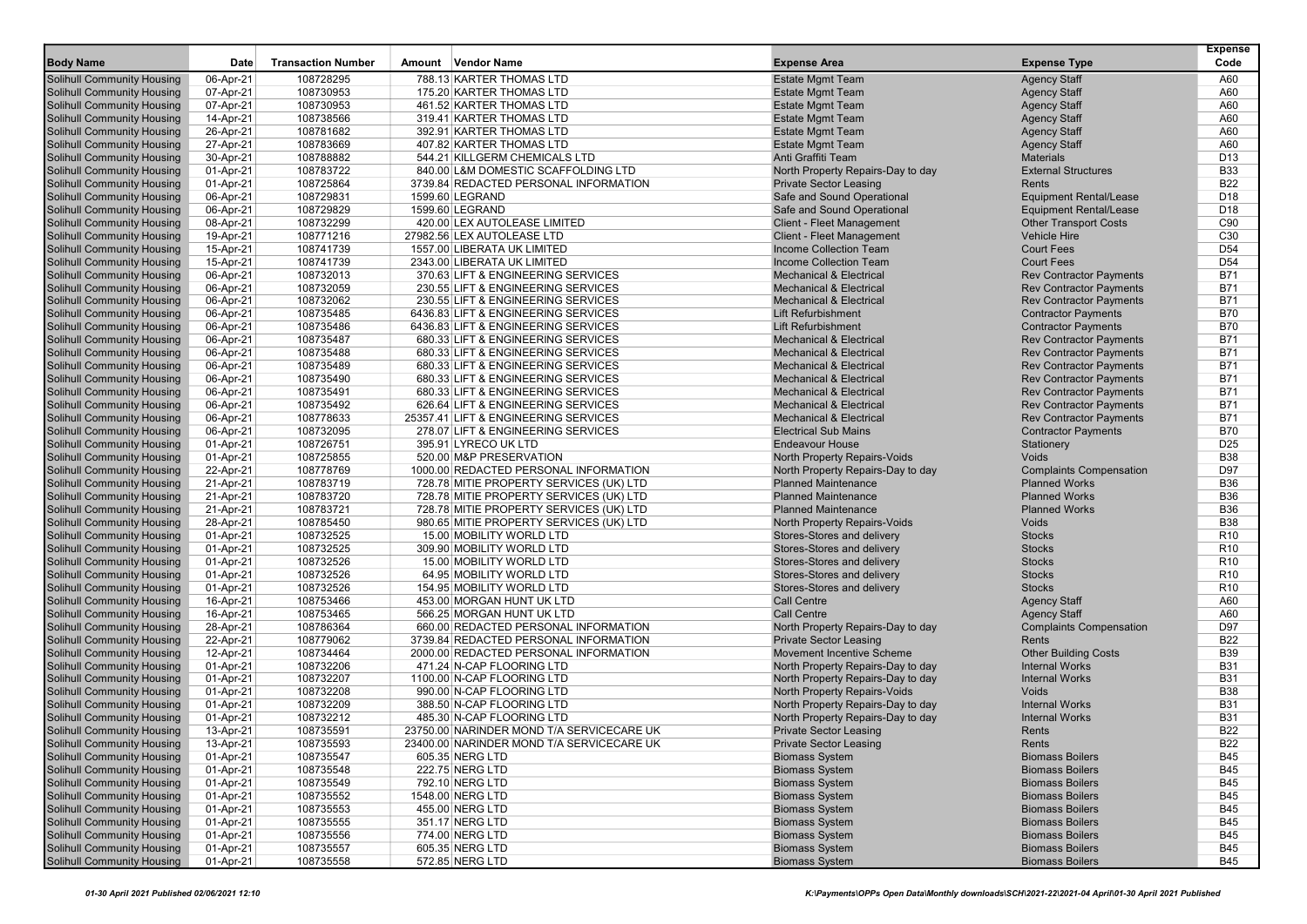|                                   |           |                           |                      |                                   |                        | <b>Expense</b> |
|-----------------------------------|-----------|---------------------------|----------------------|-----------------------------------|------------------------|----------------|
| <b>Body Name</b>                  | Date      | <b>Transaction Number</b> | Amount Vendor Name   | <b>Expense Area</b>               | <b>Expense Type</b>    | Code           |
| <b>Solihull Community Housing</b> | 01-Apr-21 | 108735559                 | 540.35 NERG LTD      | <b>Biomass System</b>             | <b>Biomass Boilers</b> | <b>B45</b>     |
| <b>Solihull Community Housing</b> | 01-Apr-21 | 108735560                 | 540.35 NERG LTD      | <b>Biomass System</b>             | <b>Biomass Boilers</b> | <b>B45</b>     |
| <b>Solihull Community Housing</b> | 01-Apr-21 | 108735561                 | 540.35 NERG LTD      | <b>Biomass System</b>             | <b>Biomass Boilers</b> | <b>B45</b>     |
| <b>Solihull Community Housing</b> | 01-Apr-21 | 108735562                 | 247.50 NERG LTD      | <b>Biomass System</b>             | <b>Biomass Boilers</b> | <b>B45</b>     |
| <b>Solihull Community Housing</b> | 01-Apr-21 | 108735563                 | 247.50 NERG LTD      | <b>Biomass System</b>             | <b>Biomass Boilers</b> | <b>B45</b>     |
| <b>Solihull Community Housing</b> | 01-Apr-21 | 108735564                 | 700.65 NERG LTD      | <b>Biomass System</b>             | <b>Biomass Boilers</b> | <b>B45</b>     |
| <b>Solihull Community Housing</b> | 01-Apr-21 | 108735565                 | 1981.28 NERG LTD     | <b>Biomass System</b>             | <b>Biomass Boilers</b> | <b>B45</b>     |
| <b>Solihull Community Housing</b> | 01-Apr-21 | 108735566                 | 1739.72 NERG LTD     | <b>Biomass System</b>             | <b>Biomass Boilers</b> | <b>B45</b>     |
| <b>Solihull Community Housing</b> | 01-Apr-21 | 108735567                 | 1839.76 NERG LTD     | <b>Biomass System</b>             | <b>Biomass Boilers</b> | <b>B45</b>     |
| <b>Solihull Community Housing</b> | 01-Apr-21 | 108735568                 | 1171.20 NERG LTD     | <b>Biomass System</b>             | <b>Biomass Boilers</b> | <b>B45</b>     |
| <b>Solihull Community Housing</b> | 01-Apr-21 | 108735569                 | 2220.40 NERG LTD     | <b>Biomass System</b>             | <b>Biomass Boilers</b> | <b>B45</b>     |
| <b>Solihull Community Housing</b> | 01-Apr-21 | 108735570                 | 1005.28 NERG LTD     | <b>Biomass System</b>             | <b>Biomass Boilers</b> | <b>B45</b>     |
| Solihull Community Housing        | 01-Apr-21 | 108735571                 | 1366.40 NERG LTD     | <b>Biomass System</b>             | <b>Biomass Boilers</b> | <b>B45</b>     |
| <b>Solihull Community Housing</b> | 01-Apr-21 | 108735572                 | 2152.08 NERG LTD     | <b>Biomass System</b>             | <b>Biomass Boilers</b> | <b>B45</b>     |
| <b>Solihull Community Housing</b> | 01-Apr-21 | 108735573                 | 1971.52 NERG LTD     | <b>Biomass System</b>             | <b>Biomass Boilers</b> | <b>B45</b>     |
| <b>Solihull Community Housing</b> | 01-Apr-21 | 108735574                 | 732.00 NERG LTD      | <b>Biomass System</b>             | <b>Biomass Boilers</b> | <b>B45</b>     |
| <b>Solihull Community Housing</b> | 01-Apr-21 | 108735575                 | 1342.00 NERG LTD     | <b>Biomass System</b>             | <b>Biomass Boilers</b> | <b>B45</b>     |
| <b>Solihull Community Housing</b> | 01-Apr-21 | 108735576                 | 2976.80 NERG LTD     | <b>Biomass System</b>             | <b>Biomass Boilers</b> | <b>B45</b>     |
| <b>Solihull Community Housing</b> | 01-Apr-21 | 108735577                 | 3713.68 NERG LTD     | <b>Biomass System</b>             | <b>Biomass Boilers</b> | <b>B45</b>     |
| <b>Solihull Community Housing</b> | 01-Apr-21 | 108735578                 | 130.00 NERG LTD      | <b>Biomass System</b>             | <b>Biomass Boilers</b> | <b>B45</b>     |
| <b>Solihull Community Housing</b> | 01-Apr-21 | 108735578                 | 130.00 NERG LTD      | <b>Biomass System</b>             | <b>Biomass Boilers</b> | <b>B45</b>     |
| Solihull Community Housing        | 01-Apr-21 | 108735578                 | 130.00 NERG LTD      | <b>Biomass System</b>             | <b>Biomass Boilers</b> | <b>B45</b>     |
| Solihull Community Housing        | 01-Apr-21 | 108735578                 | 130.00 NERG LTD      | <b>Biomass System</b>             | <b>Biomass Boilers</b> | <b>B45</b>     |
| <b>Solihull Community Housing</b> | 01-Apr-21 | 108735578                 | 130.00 NERG LTD      | <b>Biomass System</b>             | <b>Biomass Boilers</b> | <b>B45</b>     |
| <b>Solihull Community Housing</b> | 01-Apr-21 | 108735578                 | 130.00 NERG LTD      | <b>Biomass System</b>             | <b>Biomass Boilers</b> | <b>B45</b>     |
| Solihull Community Housing        | 01-Apr-21 | 108735578                 | 130.00 NERG LTD      | <b>Biomass System</b>             | <b>Biomass Boilers</b> | <b>B45</b>     |
| <b>Solihull Community Housing</b> | 01-Apr-21 | 108735578                 | 130.00 NERG LTD      | <b>Biomass System</b>             | <b>Biomass Boilers</b> | <b>B45</b>     |
| Solihull Community Housing        | 01-Apr-21 | 108735578                 | 130.00 NERG LTD      | <b>Biomass System</b>             | <b>Biomass Boilers</b> | <b>B45</b>     |
| <b>Solihull Community Housing</b> | 01-Apr-21 | 108735578                 | 130.00 NERG LTD      | <b>Biomass System</b>             | <b>Biomass Boilers</b> | <b>B45</b>     |
| <b>Solihull Community Housing</b> | 01-Apr-21 | 108735578                 | 130.00 NERG LTD      | <b>Biomass System</b>             | <b>Biomass Boilers</b> | <b>B45</b>     |
| <b>Solihull Community Housing</b> | 01-Apr-21 | 108735578                 | 130.00 NERG LTD      | <b>Biomass System</b>             | <b>Biomass Boilers</b> | <b>B45</b>     |
| <b>Solihull Community Housing</b> | 01-Apr-21 | 108735578                 | 130.00 NERG LTD      | <b>Biomass System</b>             | <b>Biomass Boilers</b> | <b>B45</b>     |
| <b>Solihull Community Housing</b> | 01-Apr-21 | 108735579                 | 1561.60 NERG LTD     | <b>Biomass System</b>             | <b>Biomass Boilers</b> | <b>B45</b>     |
| <b>Solihull Community Housing</b> | 01-Apr-21 | 108735580                 | 1976.40 NERG LTD     | <b>Biomass System</b>             | <b>Biomass Boilers</b> | <b>B45</b>     |
| <b>Solihull Community Housing</b> | 01-Apr-21 | 108735581                 | 4406.64 NERG LTD     | <b>Biomass System</b>             | <b>Biomass Boilers</b> | <b>B45</b>     |
| <b>Solihull Community Housing</b> | 01-Apr-21 | 108735582                 | 2461.96 NERG LTD     | <b>Biomass System</b>             | <b>Biomass Boilers</b> | <b>B45</b>     |
| <b>Solihull Community Housing</b> | 01-Apr-21 | 108735583                 | 1246.84 NERG LTD     | <b>Biomass System</b>             | <b>Biomass Boilers</b> | <b>B45</b>     |
| <b>Solihull Community Housing</b> | 01-Apr-21 | 108735584                 | 1556.72 NERG LTD     | <b>Biomass System</b>             | <b>Biomass Boilers</b> | <b>B45</b>     |
| <b>Solihull Community Housing</b> | 01-Apr-21 | 108735585                 | 1098.00 NERG LTD     | <b>Biomass System</b>             | <b>Biomass Boilers</b> | <b>B45</b>     |
| <b>Solihull Community Housing</b> | 01-Apr-21 | 108735586                 | 1268.80 NERG LTD     | <b>Biomass System</b>             | <b>Biomass Boilers</b> | <b>B45</b>     |
| <b>Solihull Community Housing</b> | 01-Apr-21 | 108735587                 | 2178.92 NERG LTD     | <b>Biomass System</b>             | <b>Biomass Boilers</b> | <b>B45</b>     |
| <b>Solihull Community Housing</b> | 01-Apr-21 | 108735588                 | 1539.64 NERG LTD     | <b>Biomass System</b>             | <b>Biomass Boilers</b> | <b>B45</b>     |
| <b>Solihull Community Housing</b> | 01-Apr-21 | 108735589                 | 1878.80 NERG LTD     | <b>Biomass System</b>             | <b>Biomass Boilers</b> | <b>B45</b>     |
| <b>Solihull Community Housing</b> | 01-Apr-21 | 108735590                 | 2474.16 NERG LTD     | <b>Biomass System</b>             | <b>Biomass Boilers</b> | <b>B45</b>     |
| <b>Solihull Community Housing</b> | 13-Apr-21 | 108736918                 | 739.26 NIYAA PEOPLE  | North Property Repairs-Day to day | <b>Agency Staff</b>    | A60            |
| <b>Solihull Community Housing</b> | 13-Apr-21 | 108736917                 | 688.94 NIYAA PEOPLE  | North Property Repairs-Day to day | <b>Agency Staff</b>    | A60            |
| <b>Solihull Community Housing</b> | 13-Apr-21 | 108736916                 | 809.46 NIYAA PEOPLE  | North Property Repairs-Day to day | <b>Agency Staff</b>    | A60            |
| <b>Solihull Community Housing</b> | 29-Apr-21 | 108787292                 | 589.12 NIYAA PEOPLE  | North Property Repairs-Day to day | <b>Agency Staff</b>    | A60            |
| Solihull Community Housing        | 13-Apr-21 | 108736919                 | 708.94 NIYAA PEOPLE  | North Property Repairs-Day to day | <b>Agency Staff</b>    | A60            |
| <b>Solihull Community Housing</b> | 13-Apr-21 | 108736915                 | 738.89 NIYAA PEOPLE  | North Property Repairs-Day to day | <b>Agency Staff</b>    | A60            |
| <b>Solihull Community Housing</b> | 13-Apr-21 | 108736914                 | 738.89 NIYAA PEOPLE  | North Property Repairs-Day to day | <b>Agency Staff</b>    | A60            |
| <b>Solihull Community Housing</b> | 12-Apr-21 | 108735040                 | 759.00 NIYAA PEOPLE  | <b>Capital Programmes</b>         | <b>Agency Staff</b>    | A60            |
| <b>Solihull Community Housing</b> | 12-Apr-21 | 108734859                 | 456.00 NIYAA PEOPLE  | Housing Aid & Homelessness        | <b>Agency Staff</b>    | A60            |
| <b>Solihull Community Housing</b> | 12-Apr-21 | 108734938                 | 496.62 NIYAA PEOPLE  | North Property Repairs-Day to day | <b>Agency Staff</b>    | A60            |
| <b>Solihull Community Housing</b> | 07-Apr-21 | 108731830                 | 1035.30 NIYAA PEOPLE | <b>Retro fitting Sprinklers</b>   | <b>Agency Staff</b>    | A60            |
| <b>Solihull Community Housing</b> | 12-Apr-21 | 108734861                 | 453.15 NIYAA PEOPLE  | Housing Aid & Homelessness        | <b>Agency Staff</b>    | A60            |
| <b>Solihull Community Housing</b> | 12-Apr-21 | 108734858                 | 755.25 NIYAA PEOPLE  | Housing Aid & Homelessness        | <b>Agency Staff</b>    | A60            |
| <b>Solihull Community Housing</b> | 12-Apr-21 | 108734932                 | 594.11 NIYAA PEOPLE  | North Property Repairs-Day to day | <b>Agency Staff</b>    | A60            |
| <b>Solihull Community Housing</b> | 12-Apr-21 | 108734935                 | 594.11 NIYAA PEOPLE  | North Property Repairs-Day to day | <b>Agency Staff</b>    | A60            |
| <b>Solihull Community Housing</b> | 13-Apr-21 | 108735780                 | 1035.30 NIYAA PEOPLE | <b>Retro fitting Sprinklers</b>   | <b>Agency Staff</b>    | A60            |
| <b>Solihull Community Housing</b> | 13-Apr-21 | 108736865                 | 658.44 NIYAA PEOPLE  | North Property Repairs-Day to day | <b>Agency Staff</b>    | A60            |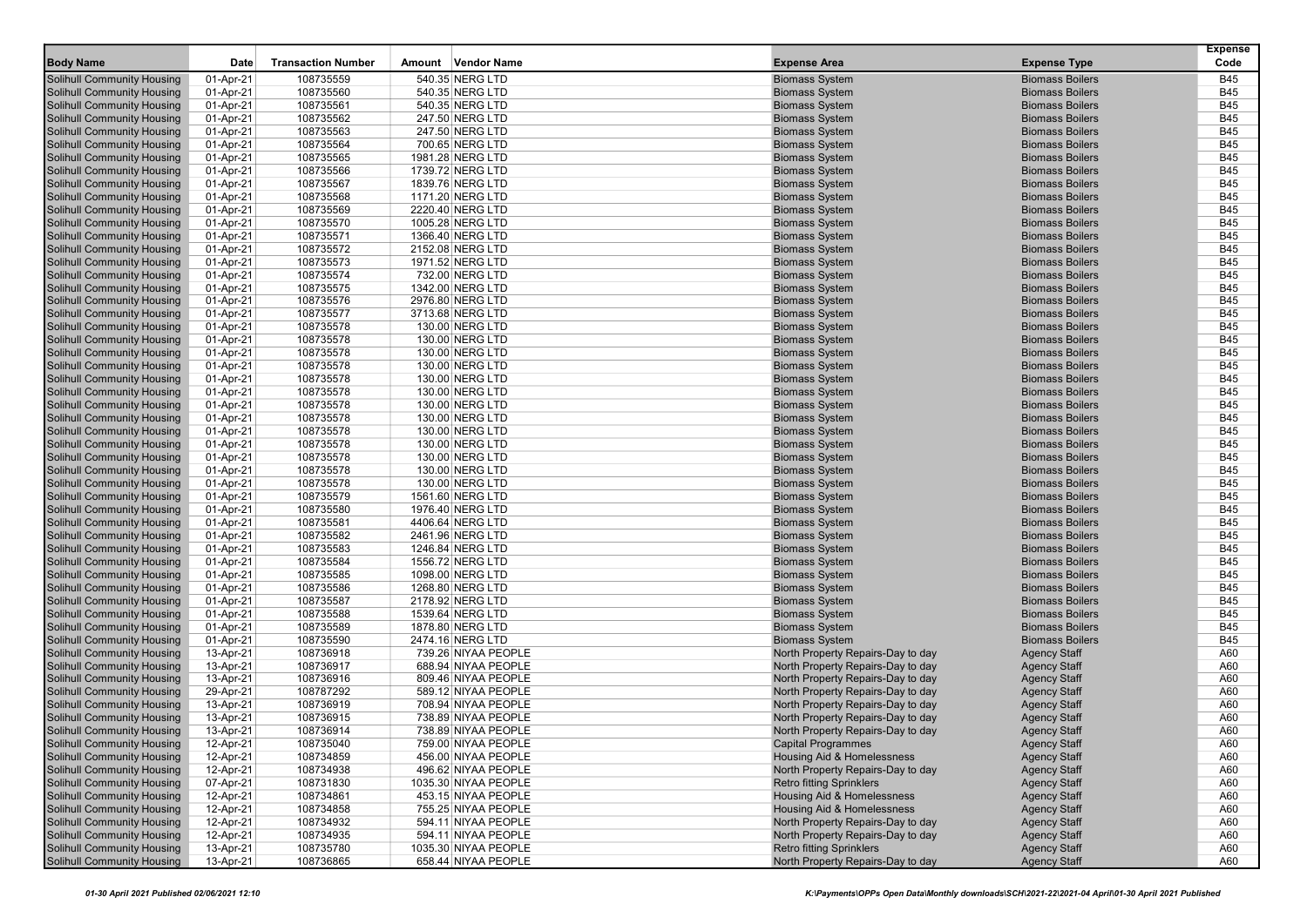|                                                                 |                        |                           |                                                                                    |                                                            |                                                          | <b>Expense</b>           |
|-----------------------------------------------------------------|------------------------|---------------------------|------------------------------------------------------------------------------------|------------------------------------------------------------|----------------------------------------------------------|--------------------------|
| <b>Body Name</b>                                                | Date                   | <b>Transaction Number</b> | Amount Vendor Name                                                                 | <b>Expense Area</b>                                        | <b>Expense Type</b>                                      | Code                     |
| Solihull Community Housing                                      | 13-Apr-21              | 108736871                 | 589.12 NIYAA PEOPLE                                                                | North Property Repairs-Day to day                          | <b>Agency Staff</b>                                      | A60                      |
| Solihull Community Housing                                      | 13-Apr-21              | 108736874                 | 653.15 NIYAA PEOPLE                                                                | North Property Repairs-Day to day                          | <b>Agency Staff</b>                                      | A60                      |
| <b>Solihull Community Housing</b>                               | 13-Apr-21              | 108736873                 | 589.41 NIYAA PEOPLE                                                                | North Property Repairs-Day to day                          | <b>Agency Staff</b>                                      | A60                      |
| Solihull Community Housing                                      | 13-Apr-21              | 108736872                 | 589.12 NIYAA PEOPLE                                                                | North Property Repairs-Day to day                          | <b>Agency Staff</b>                                      | A60                      |
| <b>Solihull Community Housing</b>                               | 13-Apr-21              | 108735760                 | 759.00 NIYAA PEOPLE                                                                | <b>Capital Programmes</b>                                  | <b>Agency Staff</b>                                      | A60                      |
| Solihull Community Housing                                      | 13-Apr-21              | 108735783                 | 521.40 NIYAA PEOPLE                                                                | Business Support - MST Back Office Support                 | <b>Agency Staff</b>                                      | A60                      |
| Solihull Community Housing                                      | 13-Apr-21              | 108735786                 | 434.50 NIYAA PEOPLE                                                                | Business Support - MST Back Office Support                 | <b>Agency Staff</b>                                      | A60                      |
| Solihull Community Housing                                      | 13-Apr-21              | 108736876                 | 549.29 NIYAA PEOPLE                                                                | North Property Repairs-Day to day                          | <b>Agency Staff</b>                                      | A60                      |
| Solihull Community Housing                                      | 13-Apr-21              | 108736879                 | 638.38 NIYAA PEOPLE                                                                | North Property Repairs-Day to day                          | <b>Agency Staff</b>                                      | A60                      |
| <b>Solihull Community Housing</b>                               | 13-Apr-21              | 108736878                 | 604.09 NIYAA PEOPLE                                                                | North Property Repairs-Day to day                          | <b>Agency Staff</b>                                      | A60                      |
| Solihull Community Housing                                      | 13-Apr-21              | 108736875                 | 449.33 NIYAA PEOPLE                                                                | North Property Repairs-Day to day                          | <b>Agency Staff</b>                                      | A60                      |
| Solihull Community Housing                                      | 30-Apr-21              | 108788875                 | 643.06 NIYAA PEOPLE                                                                | Business Support - MST Back Office Support                 | <b>Agency Staff</b>                                      | A60                      |
| Solihull Community Housing                                      | 29-Apr-21              | 108786475                 | 496.62 NIYAA PEOPLE                                                                | North Property Repairs-Day to day                          | <b>Agency Staff</b>                                      | A60                      |
| Solihull Community Housing                                      | 29-Apr-21              | 108787315                 | 738.89 NIYAA PEOPLE                                                                | North Property Repairs-Day to day                          | <b>Agency Staff</b>                                      | A60                      |
| <b>Solihull Community Housing</b>                               | 28-Apr-21              | 108784552                 | 936.10 NIYAA PEOPLE                                                                | <b>Capital Programmes</b>                                  | <b>Agency Staff</b>                                      | A60                      |
| Solihull Community Housing                                      | 28-Apr-21              | 108786304                 | 1124.55 NIYAA PEOPLE                                                               | North Property Repairs-Day to day                          | Pay: APT & C                                             | A10                      |
| Solihull Community Housing                                      | 29-Apr-21              | 108787309                 | 674.98 NIYAA PEOPLE                                                                | North Property Repairs-Day to day                          | <b>Agency Staff</b>                                      | A60                      |
| Solihull Community Housing                                      | 29-Apr-21              | 108787316                 | 738.89 NIYAA PEOPLE                                                                | North Property Repairs-Day to day                          | <b>Agency Staff</b>                                      | A60                      |
| Solihull Community Housing                                      | 28-Apr-21              | 108785463                 | 758.63 NIYAA PEOPLE                                                                | North Property Repairs-Day to day                          | Pay: APT & C                                             | A10                      |
| <b>Solihull Community Housing</b>                               | 29-Apr-21              | 108787313                 | 800.68 NIYAA PEOPLE                                                                | North Property Repairs-Day to day                          | <b>Agency Staff</b>                                      | A60                      |
| Solihull Community Housing                                      | 29-Apr-21              | 108787311                 | 739.26 NIYAA PEOPLE                                                                | North Property Repairs-Day to day                          | <b>Agency Staff</b>                                      | A60                      |
| Solihull Community Housing                                      | 29-Apr-21              | 108787314                 | 831.79 NIYAA PEOPLE                                                                | North Property Repairs-Day to day                          | <b>Agency Staff</b>                                      | A60                      |
| Solihull Community Housing                                      | 28-Apr-21              | 108785453                 | 1294.13 NIYAA PEOPLE                                                               | <b>Retro fitting Sprinklers</b>                            | <b>Agency Staff</b>                                      | A60                      |
| Solihull Community Housing                                      | 27-Apr-21              | 108783708                 | 1294.13 NIYAA PEOPLE                                                               | <b>Retro fitting Sprinklers</b>                            | <b>Agency Staff</b>                                      | A60                      |
| <b>Solihull Community Housing</b>                               | 29-Apr-21              | 108787301                 | 800.68 NIYAA PEOPLE                                                                | North Property Repairs-Day to day                          | <b>Agency Staff</b>                                      | A60                      |
| Solihull Community Housing                                      | 29-Apr-21              | 108787303                 | 418.95 NIYAA PEOPLE                                                                | North Property Repairs-Day to day                          | <b>Agency Staff</b>                                      | A60                      |
| Solihull Community Housing                                      | 29-Apr-21              | 108787294                 | 753.87 NIYAA PEOPLE                                                                | North Property Repairs-Day to day                          | <b>Agency Staff</b>                                      | A60                      |
| Solihull Community Housing                                      | 29-Apr-21              | 108787297                 | 753.64 NIYAA PEOPLE                                                                | North Property Repairs-Day to day                          | <b>Agency Staff</b>                                      | A60                      |
| Solihull Community Housing                                      | 28-Apr-21              | 108786309                 | 1311.98 NIYAA PEOPLE                                                               | North Property Repairs-Day to day                          | Pay: APT & C                                             | A10                      |
| <b>Solihull Community Housing</b>                               | 29-Apr-21              | 108787296                 | 738.89 NIYAA PEOPLE                                                                | North Property Repairs-Day to day                          | <b>Agency Staff</b>                                      | A60                      |
| Solihull Community Housing                                      | 28-Apr-21              | 108786308                 | 758.63 NIYAA PEOPLE                                                                | North Property Repairs-Day to day                          | Pay: APT & C                                             | A10                      |
| Solihull Community Housing                                      | 30-Apr-21              | 108788877                 | 643.06 NIYAA PEOPLE                                                                | Business Support - MST Back Office Support                 | <b>Agency Staff</b>                                      | A60                      |
| Solihull Community Housing                                      | 29-Apr-21              | 108787305                 | 659.01 NIYAA PEOPLE                                                                | North Property Repairs-Day to day                          | <b>Agency Staff</b>                                      | A60                      |
| Solihull Community Housing                                      | 28-Apr-21              | 108784553                 | 569.25 NIYAA PEOPLE                                                                | <b>Capital Programmes</b>                                  | <b>Agency Staff</b>                                      | A60                      |
| <b>Solihull Community Housing</b>                               | 29-Apr-21              | 108786472                 | 825.84 NIYAA PEOPLE                                                                | North Property Repairs-Day to day                          | <b>Agency Staff</b>                                      | A60                      |
| Solihull Community Housing                                      | 29-Apr-21              | 108787307                 | 739.26 NIYAA PEOPLE                                                                | North Property Repairs-Day to day                          | <b>Agency Staff</b>                                      | A60                      |
| Solihull Community Housing                                      | 09-Apr-21              | 108732648                 | 828.31 NPOWER                                                                      | North Property Repairs-Voids                               | Electricity                                              | <b>B11</b>               |
| Solihull Community Housing                                      | 01-Apr-21              | 108725625                 | 4226.05 OAKLEAF COMMERCIAL SERVICES LTD                                            | Low Rise window Replacement                                | <b>Contractor Payments</b>                               | <b>B70</b>               |
| Solihull Community Housing                                      | 01-Apr-21              | 108725626                 | 5837.25 OAKLEAF COMMERCIAL SERVICES LTD                                            | Low Rise window Replacement                                | <b>Contractor Payments</b>                               | <b>B70</b>               |
| <b>Solihull Community Housing</b>                               | 01-Apr-21              | 108732105                 | 6444.77 OAKLEAF COMMERCIAL SERVICES LTD                                            | Low Rise window Replacement                                | <b>Contractor Payments</b>                               | <b>B70</b>               |
| Solihull Community Housing                                      | 01-Apr-21              | 108732106                 | 4869.04 OAKLEAF COMMERCIAL SERVICES LTD                                            | Low Rise window Replacement                                | <b>Contractor Payments</b>                               | <b>B70</b>               |
| Solihull Community Housing                                      | 01-Apr-21              | 108732107                 | 5171.38 OAKLEAF COMMERCIAL SERVICES LTD                                            | Low Rise window Replacement                                | <b>Contractor Payments</b>                               | <b>B70</b>               |
| Solihull Community Housing                                      | 01-Apr-21              | 108732108                 | 4480.71 OAKLEAF COMMERCIAL SERVICES LTD                                            | Low Rise window Replacement                                | <b>Contractor Payments</b>                               | <b>B70</b>               |
| Solihull Community Housing<br><b>Solihull Community Housing</b> | 01-Apr-21<br>01-Apr-21 | 108732109<br>108732110    | 2574.91 OAKLEAF COMMERCIAL SERVICES LTD<br>6134.30 OAKLEAF COMMERCIAL SERVICES LTD | Low Rise window Replacement<br>Low Rise window Replacement | <b>Contractor Payments</b><br><b>Contractor Payments</b> | <b>B70</b><br><b>B70</b> |
| Solihull Community Housing                                      |                        | 108732111                 | 4480.71 OAKLEAF COMMERCIAL SERVICES LTD                                            | Low Rise window Replacement                                | <b>Contractor Payments</b>                               | <b>B70</b>               |
| Solihull Community Housing                                      | 01-Apr-21              | 108735494                 | 307.41 OAKLEAF COMMERCIAL SERVICES LTD                                             | North Property Repairs-Voids                               | Voids                                                    | <b>B38</b>               |
| Solihull Community Housing                                      | 07-Apr-21<br>07-Apr-21 | 108735495                 | 1149.25 OAKLEAF COMMERCIAL SERVICES LTD                                            | Low Rise window Replacement                                | <b>Contractor Payments</b>                               | <b>B70</b>               |
| <b>Solihull Community Housing</b>                               | 07-Apr-21              | 108735496                 | 623.88 OAKLEAF COMMERCIAL SERVICES LTD                                             | North Property Repairs-Voids                               | Voids                                                    | <b>B38</b>               |
| <b>Solihull Community Housing</b>                               | 07-Apr-21              | 108735497                 | 525.37 OAKLEAF COMMERCIAL SERVICES LTD                                             | Low Rise window Replacement                                | <b>Contractor Payments</b>                               | <b>B70</b>               |
| <b>Solihull Community Housing</b>                               | 07-Apr-21              | 108735499                 | 512.35 OAKLEAF COMMERCIAL SERVICES LTD                                             | North Property Repairs-Voids                               | Voids                                                    | <b>B38</b>               |
| Solihull Community Housing                                      | 07-Apr-21              | 108735503                 | 438.44 OAKLEAF COMMERCIAL SERVICES LTD                                             | North Property Repairs-Voids                               | Voids                                                    | <b>B38</b>               |
| <b>Solihull Community Housing</b>                               | 12-Apr-21              | 108734931                 | 51.27 OASIS UK LTD                                                                 | <b>Endeavour House</b>                                     | <b>File Storage</b>                                      | D <sub>26</sub>          |
| <b>Solihull Community Housing</b>                               | 12-Apr-21              | 108734931                 | 162.64 OASIS UK LTD                                                                | <b>Endeavour House</b>                                     | <b>File Storage</b>                                      | D <sub>26</sub>          |
| <b>Solihull Community Housing</b>                               | 01-Apr-21              | 108771547                 | 340.00 OPENVIEW SECURITY SOLUTIONS LTD                                             | Flat Re-roofing                                            | <b>Contractor Payments</b>                               | <b>B70</b>               |
| Solihull Community Housing                                      | 01-Apr-21              | 108771583                 | 2340.24 OPENVIEW SECURITY SOLUTIONS LTD                                            | <b>Mechanical &amp; Electrical</b>                         | <b>Rev Contractor Payments</b>                           | B71                      |
| Solihull Community Housing                                      | 01-Apr-21              | 108771584                 | 3069.81 OPENVIEW SECURITY SOLUTIONS LTD                                            | <b>Private Sector Leasing</b>                              | <b>Internal Works</b>                                    | <b>B31</b>               |
| Solihull Community Housing                                      | 01-Apr-21              | 108771585                 | 3712.48 OPENVIEW SECURITY SOLUTIONS LTD                                            | <b>Private Sector Leasing</b>                              | <b>Internal Works</b>                                    | <b>B31</b>               |
| <b>Solihull Community Housing</b>                               | 01-Apr-21              | 108727997                 | 293.48 ORBIS PROTECT LIMITED                                                       | North Property Repairs-Voids                               | Voids                                                    | <b>B38</b>               |
| <b>Solihull Community Housing</b>                               | 01-Apr-21              | 108725627                 | 425.24 ORBIS PROTECT LIMITED                                                       | North Property Repairs-Voids                               | Voids                                                    | <b>B38</b>               |
| <b>Solihull Community Housing</b>                               | $01-Apr-21$            | 108726749                 | 1352.00 ORBIS PROTECT LIMITED                                                      | Ipswich House                                              | Cleaning                                                 | B50                      |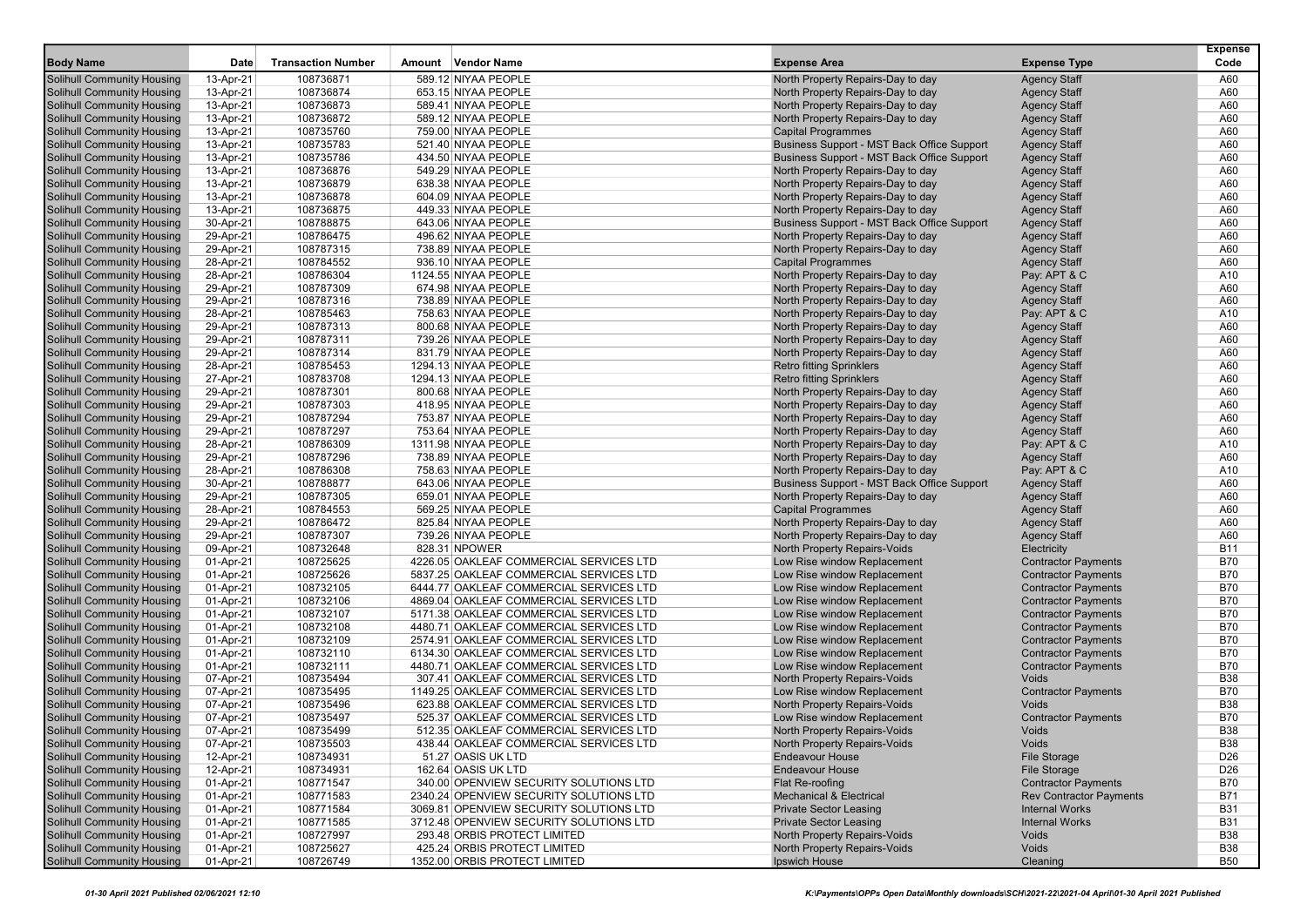| <b>Body Name</b>                                                | Date                   | <b>Transaction Number</b> | Amount Vendor Name                    | <b>Expense Area</b>                                                    | <b>Expense Type</b>          | <b>Expense</b><br>Code |
|-----------------------------------------------------------------|------------------------|---------------------------|---------------------------------------|------------------------------------------------------------------------|------------------------------|------------------------|
|                                                                 |                        | 108725628                 | 455.00 ORBIS PROTECT LIMITED          |                                                                        | <b>External Structures</b>   | <b>B33</b>             |
| <b>Solihull Community Housing</b><br>Solihull Community Housing | 01-Apr-21<br>01-Apr-21 | 108735504                 | 880.00 ORBIS PROTECT LIMITED          | North Property Repairs-Day to day<br>North Property Repairs-Day to day | <b>External Structures</b>   | <b>B33</b>             |
| <b>Solihull Community Housing</b>                               | 01-Apr-21              | 108725630                 | 221.76 ORBIS PROTECT LIMITED          | North Property Repairs-Voids                                           | <b>Voids</b>                 | <b>B38</b>             |
| Solihull Community Housing                                      | 01-Apr-21              | 108727999                 | 312.60 ORBIS PROTECT LIMITED          | North Property Repairs-Voids                                           | Voids                        | <b>B38</b>             |
| <b>Solihull Community Housing</b>                               | 01-Apr-21              | 108728001                 | 343.86 ORBIS PROTECT LIMITED          | North Property Repairs-Voids                                           | Voids                        | <b>B38</b>             |
| Solihull Community Housing                                      | 01-Apr-21              | 108728002                 | 237.43 ORBIS PROTECT LIMITED          | North Property Repairs-Voids                                           | Voids                        | <b>B38</b>             |
| Solihull Community Housing                                      | 01-Apr-21              | 108728003                 | 347.09 ORBIS PROTECT LIMITED          | North Property Repairs-Voids                                           | Voids                        | <b>B38</b>             |
| Solihull Community Housing                                      | 01-Apr-21              | 108728005                 | 484.53 ORBIS PROTECT LIMITED          | North Property Repairs-Voids                                           | Voids                        | <b>B38</b>             |
| Solihull Community Housing                                      | 01-Apr-21              | 108728006                 | 222.05 ORBIS PROTECT LIMITED          | North Property Repairs-Voids                                           | Voids                        | <b>B38</b>             |
| <b>Solihull Community Housing</b>                               | 01-Apr-21              | 108728007                 | 291.53 ORBIS PROTECT LIMITED          | North Property Repairs-Voids                                           | Voids                        | <b>B38</b>             |
| <b>Solihull Community Housing</b>                               | 01-Apr-21              | 108728008                 | 268.94 ORBIS PROTECT LIMITED          | North Property Repairs-Voids                                           | Voids                        | <b>B38</b>             |
| Solihull Community Housing                                      | 01-Apr-21              | 108728010                 | 331.46 ORBIS PROTECT LIMITED          | North Property Repairs-Voids                                           | Voids                        | <b>B38</b>             |
| Solihull Community Housing                                      | 01-Apr-21              | 108728011                 | 261.32 ORBIS PROTECT LIMITED          | North Property Repairs-Voids                                           | Voids                        | <b>B38</b>             |
| Solihull Community Housing                                      | 01-Apr-21              | 108728012                 | 291.53 ORBIS PROTECT LIMITED          | North Property Repairs-Voids                                           | Voids                        | <b>B38</b>             |
| <b>Solihull Community Housing</b>                               | 12-Apr-21              | 108735001                 | 661.92 ORBIS PROTECT LIMITED          | Ipswich House                                                          | Cleaning                     | <b>B50</b>             |
| <b>Solihull Community Housing</b>                               | 01-Apr-21              | 108771589                 | 646.72 ORBIS PROTECT LIMITED          | <b>North Property Repairs-Voids</b>                                    | Voids                        | <b>B38</b>             |
| Solihull Community Housing                                      | 01-Apr-21              | 108735509                 | 360.55 ORBIS PROTECT LIMITED          | North Property Repairs-Voids                                           | Voids                        | <b>B38</b>             |
| Solihull Community Housing                                      | 01-Apr-21              | 108735511                 | 409.61 ORBIS PROTECT LIMITED          | North Property Repairs-Voids                                           | Voids                        | <b>B38</b>             |
| Solihull Community Housing                                      | 01-Apr-21              | 108783637                 | 456.50 ORBIS PROTECT LIMITED          | North Property Repairs-Voids                                           | Voids                        | <b>B38</b>             |
| <b>Solihull Community Housing</b>                               | 01-Apr-21              | 108735520                 | 367.04 ORBIS PROTECT LIMITED          | North Property Repairs-Voids                                           | Voids                        | <b>B38</b>             |
| <b>Solihull Community Housing</b>                               | 01-Apr-21              | 108735534                 | 209.49 ORBIS PROTECT LIMITED          | North Property Repairs-Voids                                           | Voids                        | <b>B38</b>             |
| Solihull Community Housing                                      | 01-Apr-21              | 108735535                 | 253.31 ORBIS PROTECT LIMITED          | North Property Repairs-Voids                                           | Voids                        | <b>B38</b>             |
| Solihull Community Housing                                      | 01-Apr-21              | 108783638                 | 362.72 ORBIS PROTECT LIMITED          | North Property Repairs-Voids                                           | Voids                        | <b>B38</b>             |
| <b>Solihull Community Housing</b>                               | 01-Apr-21              | 108783645                 | 265.71 ORBIS PROTECT LIMITED          | North Property Repairs-Voids                                           | Voids                        | <b>B38</b>             |
| <b>Solihull Community Housing</b>                               | 01-Apr-21              | 108783648                 | 359.82 ORBIS PROTECT LIMITED          | North Property Repairs-Voids                                           | Voids                        | <b>B38</b>             |
| Solihull Community Housing                                      | 01-Apr-21              | 108783650                 | 364.70 ORBIS PROTECT LIMITED          | North Property Repairs-Voids                                           | Voids                        | <b>B38</b>             |
| Solihull Community Housing                                      | 06-Apr-21              | 108728300                 | 3110.00 ORBIS PROTECT LIMITED         | <b>Call Centre</b>                                                     | Other Fees & Charges         | D <sub>59</sub>        |
| Solihull Community Housing                                      | 09-Apr-21              | 108733126                 | 2300.00 ORBIS PROTECT LIMITED         | <b>Call Centre</b>                                                     | Other Fees & Charges         | D <sub>59</sub>        |
| <b>Solihull Community Housing</b>                               | 01-Apr-21              | 108728024                 | 4791.91 P K HYGIENE SERVICES LTD      | North Property Repairs-Voids                                           | Voids                        | <b>B38</b>             |
| <b>Solihull Community Housing</b>                               | 01-Apr-21              | 108728025                 | 3438.40 P K HYGIENE SERVICES LTD      | North Property Repairs-Voids                                           | Voids                        | <b>B38</b>             |
| <b>Solihull Community Housing</b>                               | 08-Apr-21              | 108739852                 | 6733.30 PACE PETROLEUM LTD            | Stores-Stores and delivery                                             | <b>Stocks</b>                | R <sub>10</sub>        |
| Solihull Community Housing                                      | 13-Apr-21              | 108736866                 | 895.00 PARTRIDGE HOMES                | <b>Syrian Family Properties</b>                                        | Rents                        | <b>B22</b>             |
| Solihull Community Housing                                      | 14-Apr-21              | 108740262                 | 107.58 PENNINGTON CHOICE LTD          | <b>Stock Condition Surveys</b>                                         | <b>Professional Fees</b>     | D <sub>50</sub>        |
| Solihull Community Housing                                      | 14-Apr-21              | 108740262                 | 107.58 PENNINGTON CHOICE LTD          | <b>Stock Condition Surveys</b>                                         | Other Fees & Charges         | D <sub>59</sub>        |
| <b>Solihull Community Housing</b>                               | 20-Apr-21              | 108773590                 | 4516.16 PHS GROUP PLC                 | <b>Endeavour House</b>                                                 | <b>Other Premises Costs</b>  | <b>B90</b>             |
| <b>Solihull Community Housing</b>                               | 01-Apr-21              | 108728015                 | 14387.66 R J HARTWELL LTD             | <b>Tarmac &amp; Resurfacing Works</b>                                  | <b>Contractor Payments</b>   | <b>B70</b>             |
| Solihull Community Housing                                      | 01-Apr-21              | 108728016                 | 6021.63 R J HARTWELL LTD              | <b>Tarmac &amp; Resurfacing Works</b>                                  | <b>Contractor Payments</b>   | <b>B70</b>             |
| Solihull Community Housing                                      | 01-Apr-21              | 108728017                 | 8528.27 R J HARTWELL LTD              | <b>Tarmac &amp; Resurfacing Works</b>                                  | <b>Contractor Payments</b>   | <b>B70</b>             |
| <b>Solihull Community Housing</b>                               | 01-Apr-21              | 108728018                 | 7221.27 R J HARTWELL LTD              | <b>Tarmac &amp; Resurfacing Works</b>                                  | <b>Contractor Payments</b>   | <b>B70</b>             |
| <b>Solihull Community Housing</b>                               | 01-Apr-21              | 108728019                 | 13255.63 R J HARTWELL LTD             | <b>Tarmac &amp; Resurfacing Works</b>                                  | <b>Contractor Payments</b>   | <b>B70</b>             |
| <b>Solihull Community Housing</b>                               | 01-Apr-21              | 108783711                 | 12628.09 R J HARTWELL LTD             | <b>Tarmac &amp; Resurfacing Works</b>                                  | <b>Contractor Payments</b>   | <b>B70</b>             |
| Solihull Community Housing                                      | 01-Apr-21              | 108771598                 | 3142.40 R J HARTWELL LTD              | <b>Tarmac &amp; Resurfacing Works</b>                                  | <b>Contractor Payments</b>   | <b>B70</b>             |
| <b>Solihull Community Housing</b>                               | 13-Apr-21              | 108736487                 | 4338.10 REDACTED PERSONAL INFORMATION | <b>Private Sector Leasing</b>                                          | Rents                        | <b>B22</b>             |
| Solihull Community Housing                                      | 12-Apr-21              | 108734970                 | 250.00 RAPIDE COMMUNICATION LIMITED   | North Property Repairs-Day to day                                      | <b>Materials</b>             | D <sub>13</sub>        |
| <b>Solihull Community Housing</b>                               | 12-Apr-21              | 108734829                 | 1033.34 REDWINGS LODGE                | <b>Housing Aid &amp; Homelessness</b>                                  | <b>B&amp;B Accommodation</b> | <b>B23</b>             |
| <b>Solihull Community Housing</b>                               | 12-Apr-21              | 108734830                 | 2066.68 REDWINGS LODGE                | Housing Aid & Homelessness                                             | <b>B&amp;B Accommodation</b> | <b>B23</b>             |
| Solihull Community Housing                                      | 12-Apr-21              | 108734830                 | 466.66 REDWINGS LODGE                 | Housing Aid & Homelessness                                             | <b>B&amp;B Accommodation</b> | <b>B23</b>             |
| Solihull Community Housing                                      | 12-Apr-21              | 108734830                 | -1033.34 REDWINGS LODGE               | Housing Aid & Homelessness                                             | <b>B&amp;B Accommodation</b> | <b>B23</b>             |
| Solihull Community Housing                                      | 12-Apr-21              | 108734830                 | -233.33 REDWINGS LODGE                | Housing Aid & Homelessness                                             | <b>B&amp;B Accommodation</b> | <b>B23</b>             |
| <b>Solihull Community Housing</b>                               | 12-Apr-21              | 108734869                 | 1833.34 REDWINGS LODGE                | <b>Housing Aid &amp; Homelessness</b>                                  | <b>B&amp;B Accommodation</b> | <b>B23</b>             |
| <b>Solihull Community Housing</b>                               | 15-Apr-21              | 108744778                 | 3533.34 REDWINGS LODGE                | Housing Aid & Homelessness                                             | <b>B&amp;B Accommodation</b> | <b>B23</b>             |
| <b>Solihull Community Housing</b>                               | 15-Apr-21              | 108744778                 | -1766.67 REDWINGS LODGE               | Housing Aid & Homelessness                                             | <b>B&amp;B Accommodation</b> | <b>B23</b>             |
| <b>Solihull Community Housing</b>                               | 22-Apr-21              | 108779429                 | 1633.34 REDWINGS LODGE                | <b>Housing Aid &amp; Homelessness</b>                                  | <b>B&amp;B Accommodation</b> | <b>B23</b>             |
| Solihull Community Housing                                      | 16-Apr-21              | 108745464                 | 350.90 REED                           | Call Centre                                                            | <b>Agency Staff</b>          | A60                    |
| <b>Solihull Community Housing</b>                               | 16-Apr-21              | 108745465                 | 279.48 REED                           | Call Centre                                                            | <b>Agency Staff</b>          | A60                    |
| <b>Solihull Community Housing</b>                               | 06-Apr-21              | 108728302                 | 280.98 REED                           | Call Centre                                                            | <b>Agency Staff</b>          | A60                    |
| <b>Solihull Community Housing</b>                               | 06-Apr-21              | 108728303                 | 577.57 REED                           | <b>Call Centre</b>                                                     | <b>Agency Staff</b>          | A60                    |
| <b>Solihull Community Housing</b>                               | 06-Apr-21              | 108728306                 | 598.88 REED                           | Call Centre                                                            | <b>Agency Staff</b>          | A60                    |
| <b>Solihull Community Housing</b>                               | 12-Apr-21              | 108734976                 | 479.10 REED                           | <b>Call Centre</b>                                                     | <b>Agency Staff</b>          | A60                    |
| <b>Solihull Community Housing</b>                               | 12-Apr-21              | 108734978                 | 327.81 REED                           | Call Centre                                                            | <b>Agency Staff</b>          | A60                    |
| <b>Solihull Community Housing</b>                               | 12-Apr-21              | 108734981                 | 585.38 REED                           | Call Centre                                                            | <b>Agency Staff</b>          | A60                    |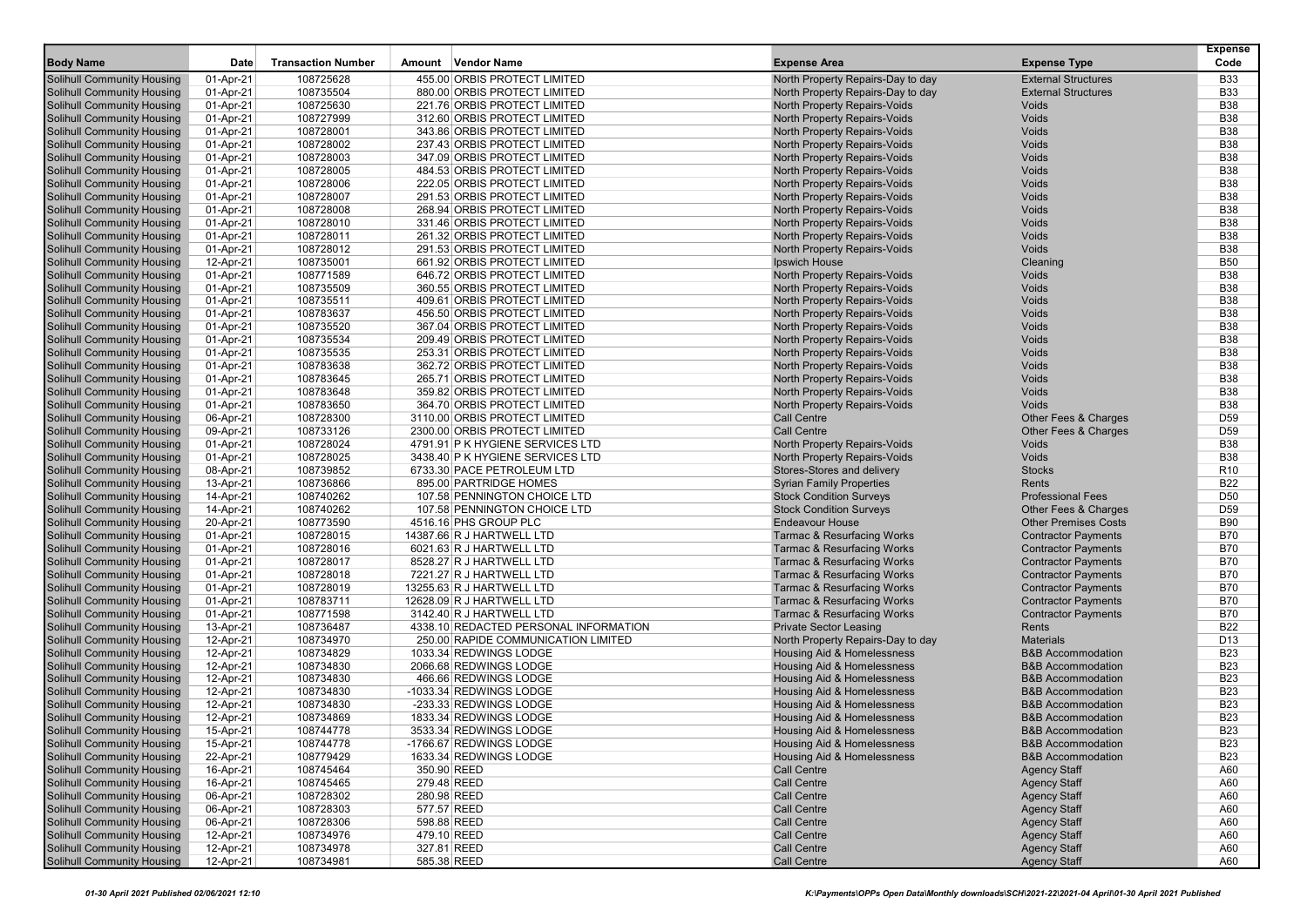|                                   |           |                           |                                            |                                                       |                                   | <b>Expense</b>  |
|-----------------------------------|-----------|---------------------------|--------------------------------------------|-------------------------------------------------------|-----------------------------------|-----------------|
| <b>Body Name</b>                  | Date      | <b>Transaction Number</b> | Amount Vendor Name                         | <b>Expense Area</b>                                   | <b>Expense Type</b>               | Code            |
| <b>Solihull Community Housing</b> | 12-Apr-21 | 108734982                 | 257.57 REED                                | <b>Call Centre</b>                                    | <b>Agency Staff</b>               | A60             |
| <b>Solihull Community Housing</b> | 19-Apr-21 | 108771172                 | 327.81 REED                                | <b>Call Centre</b>                                    | <b>Agency Staff</b>               | A60             |
| <b>Solihull Community Housing</b> | 19-Apr-21 | 108771174                 | 257.57 REED                                | <b>Call Centre</b>                                    | <b>Agency Staff</b>               | A60             |
| <b>Solihull Community Housing</b> | 19-Apr-21 | 108771176                 | 479.10 REED                                | <b>Call Centre</b>                                    | <b>Agency Staff</b>               | A60             |
| <b>Solihull Community Housing</b> | 19-Apr-21 | 108771177                 | 468.30 REED                                | <b>Call Centre</b>                                    | <b>Agency Staff</b>               | A60             |
| <b>Solihull Community Housing</b> | 26-Apr-21 | 108781590                 | 280.98 REED                                | <b>Call Centre</b>                                    | <b>Agency Staff</b>               | A60             |
| <b>Solihull Community Housing</b> | 26-Apr-21 | 108781593                 | 585.38 REED                                | <b>Call Centre</b>                                    | <b>Agency Staff</b>               | A60             |
| <b>Solihull Community Housing</b> | 26-Apr-21 | 108781594                 | 351.23 REED                                | <b>Call Centre</b>                                    | <b>Agency Staff</b>               | A60             |
| <b>Solihull Community Housing</b> | 07-Apr-21 | 108731858                 | 2797.00 RESOURCE PRINT SOLUTIONS           | Customer, Communication & Information Team            | <b>Other Communication Costs</b>  | D49             |
| <b>Solihull Community Housing</b> | 22-Apr-21 | 108778969                 | 280.00 RESOURCE PRINT SOLUTIONS            | Customer, Communication & Information Team            | <b>Other Communication Costs</b>  | D49             |
| <b>Solihull Community Housing</b> | 23-Apr-21 | 108780254                 | 2304.00 RESOURCE PRINT SOLUTIONS           | <b>Customer, Communication &amp; Information Team</b> | Printing                          | D80             |
| <b>Solihull Community Housing</b> |           | 108780254                 | 3328.00 RESOURCE PRINT SOLUTIONS           | <b>Customer, Communication &amp; Information Team</b> |                                   | D80             |
|                                   | 23-Apr-21 |                           |                                            |                                                       | Printing                          | D80             |
| <b>Solihull Community Housing</b> | 23-Apr-21 | 108780254<br>108780254    | -1152.00 RESOURCE PRINT SOLUTIONS          | Customer, Communication & Information Team            | Printing                          | D80             |
| <b>Solihull Community Housing</b> | 23-Apr-21 |                           | -1664.00 RESOURCE PRINT SOLUTIONS          | Customer, Communication & Information Team            | Printing                          |                 |
| <b>Solihull Community Housing</b> | 27-Apr-21 | 108782497                 | 580.00 RESOURCE PRINT SOLUTIONS            | Customer, Communication & Information Team            | <b>Other Communication Costs</b>  | D49             |
| <b>Solihull Community Housing</b> | 09-Apr-21 | 108734252                 | 600.00 RG+P                                | New Build - Willow Way                                | <b>Contractor Payments</b>        | <b>B70</b>      |
| <b>Solihull Community Housing</b> | 01-Apr-21 | 108726854                 | 1390.47 ROYAL MAIL                         | <b>Endeavour House</b>                                | Postages                          | D <sub>21</sub> |
| <b>Solihull Community Housing</b> | 21-Apr-21 | 108775266                 | 1334.51 ROYAL MAIL                         | <b>Endeavour House</b>                                | Postages                          | D <sub>21</sub> |
| <b>Solihull Community Housing</b> | 21-Apr-21 | 108775267                 | 1791.58 ROYAL MAIL                         | <b>Endeavour House</b>                                | Postages                          | D <sub>21</sub> |
| <b>Solihull Community Housing</b> | 01-Apr-21 | 108726407                 | 5000.00 RSM UK TAX & ACCOUNTING LTD        | <b>SMBC Support Services</b>                          | <b>Audit Fees</b>                 | D <sub>51</sub> |
| <b>Solihull Community Housing</b> | 12-Apr-21 | 108734839                 | 46250.00 SAVILLS (UK) LTD                  | <b>Retro fitting Sprinklers</b>                       | <b>Contractor Payments</b>        | <b>B70</b>      |
| <b>Solihull Community Housing</b> | 12-Apr-21 | 108734905                 | 513.87 SCOTTISH POWER                      | Homelessness                                          | Gas                               | <b>B10</b>      |
| <b>Solihull Community Housing</b> | 12-Apr-21 | 108734905                 | -252.33 SCOTTISH POWER                     | Homelessness                                          | Gas                               | <b>B10</b>      |
| <b>Solihull Community Housing</b> | 14-Apr-21 | 108738466                 | 272.16 SEVERN TRENT WATER LTD              | <b>Private Sector Leasing</b>                         | Water                             | <b>B12</b>      |
| <b>Solihull Community Housing</b> | 30-Apr-21 | 108788464                 | 852.61 SEVERN TRENT WATER LTD              | Ipswich House                                         | Water                             | <b>B12</b>      |
| <b>Solihull Community Housing</b> | 13-Apr-21 | 108735594                 | 3440.58 SF PROPERTIES                      | <b>Private Sector Leasing</b>                         | Rents                             | <b>B22</b>      |
| <b>Solihull Community Housing</b> | 08-Apr-21 | 108732294                 | 12570.00 SGS UNITED KINGDOM LTD            | <b>Retro fitting Sprinklers</b>                       | <b>Contractor Payments</b>        | <b>B70</b>      |
| <b>Solihull Community Housing</b> | 08-Apr-21 | 108732295                 | 502.80 SGS UNITED KINGDOM LTD              | <b>Retro fitting Sprinklers</b>                       | <b>Contractor Payments</b>        | <b>B70</b>      |
| <b>Solihull Community Housing</b> | 20-Apr-21 | 108771639                 | 22440.00 SGS UNITED KINGDOM LTD            | <b>Retro fitting Sprinklers</b>                       | <b>Contractor Payments</b>        | <b>B70</b>      |
| <b>Solihull Community Housing</b> | 20-Apr-21 | 108771639                 | -11220.00 SGS UNITED KINGDOM LTD           | <b>Retro fitting Sprinklers</b>                       | <b>Contractor Payments</b>        | <b>B70</b>      |
| <b>Solihull Community Housing</b> | 20-Apr-21 | 108771677                 | 448.80 SGS UNITED KINGDOM LTD              | <b>Retro fitting Sprinklers</b>                       | <b>Contractor Payments</b>        | <b>B70</b>      |
| <b>Solihull Community Housing</b> | 22-Apr-21 | 108778961                 | 2325.00 SOLIHULL UNITED REFORMED CHURCH    | <b>Syrian Family Properties</b>                       | Rents                             | <b>B22</b>      |
| <b>Solihull Community Housing</b> | 07-Apr-21 | 108731662                 | 548.40 T C CARS                            | Housing Aid & Homelessness                            | <b>Public Transport</b>           | C <sub>20</sub> |
| <b>Solihull Community Housing</b> | 08-Apr-21 | 108732283                 | 1290.00 TELECARE SERVICES ASSOCIATION      | Safe and Sound Operational                            | <b>Grants &amp; Subscriptions</b> | D92             |
| <b>Solihull Community Housing</b> | 12-Apr-21 | 108734867                 | 942.60 THE OYSTER PARTNERSHIP LTD          | Housing Aid & Homelessness                            | <b>Agency Staff</b>               | A60             |
| <b>Solihull Community Housing</b> | 12-Apr-21 | 108734863                 | 652.50 THE OYSTER PARTNERSHIP LTD          | Housing Aid & Homelessness                            | <b>Agency Staff</b>               | A60             |
| <b>Solihull Community Housing</b> | 12-Apr-21 | 108734866                 | 210.00 THE OYSTER PARTNERSHIP LTD          | Housing Aid & Homelessness                            | <b>Agency Staff</b>               | A60             |
| <b>Solihull Community Housing</b> | 22-Apr-21 | 108778728                 | 915.00 THE OYSTER PARTNERSHIP LTD          | <b>Housing Aid &amp; Homelessness</b>                 | <b>Agency Staff</b>               | A60             |
| <b>Solihull Community Housing</b> | 28-Apr-21 | 108785455                 | 1119.90 THE OYSTER PARTNERSHIP LTD         | Housing Aid & Homelessness                            | <b>Agency Staff</b>               | A60             |
| <b>Solihull Community Housing</b> | 15-Apr-21 | 108742465                 | 72405.80 THE WILKES PARTNERSHIP SOLICITORS | <b>Property Acquisitions</b>                          | <b>Contractor Payments</b>        | <b>B70</b>      |
| <b>Solihull Community Housing</b> | 14-Apr-21 | 108739863                 | 3024.95 TOTAL GAS & POWER LTD              | Low Rise (inc. Safe & Sound)                          | Electricity                       | <b>B11</b>      |
| <b>Solihull Community Housing</b> | 01-Apr-21 | 108725863                 | 41954.92 TOTAL GAS & POWER LTD             | Low Rise (inc. Safe & Sound)                          | Electricity                       | <b>B11</b>      |
| <b>Solihull Community Housing</b> | 15-Apr-21 | 108741737                 | 14668.67 TRAVELODGE                        | Housing Aid & Homelessness                            | <b>B&amp;B Accommodation</b>      | <b>B23</b>      |
| <b>Solihull Community Housing</b> | 01-Apr-21 | 108728027                 | 2742.15 TYRER BUILDING CONTRACTORS         | North Property Repairs-Voids                          | Voids                             | <b>B38</b>      |
| <b>Solihull Community Housing</b> | 01-Apr-21 | 108728028                 | 14273.74 TYRER BUILDING CONTRACTORS        | <b>MST-Structural Works</b>                           | <b>Contractor Payments</b>        | <b>B70</b>      |
| <b>Solihull Community Housing</b> | 01-Apr-21 | 108728029                 | 15532.97 TYRER BUILDING CONTRACTORS        | <b>MST-Structural Works</b>                           | <b>Contractor Payments</b>        | <b>B70</b>      |
| <b>Solihull Community Housing</b> | 01-Apr-21 | 108728030                 | 3957.00 TYRER BUILDING CONTRACTORS         | Kitchens                                              | <b>Contractor Payments</b>        | <b>B70</b>      |
| <b>Solihull Community Housing</b> | 01-Apr-21 | 108728031                 | 465.11 TYRER BUILDING CONTRACTORS          | <b>MST-Structural Works</b>                           | <b>Contractor Payments</b>        | <b>B70</b>      |
| <b>Solihull Community Housing</b> | 01-Apr-21 | 108728032                 | 1043.63 TYRER BUILDING CONTRACTORS         | <b>MST-Structural Works</b>                           | <b>Contractor Payments</b>        | <b>B70</b>      |
| <b>Solihull Community Housing</b> | 01-Apr-21 | 108728033                 | 3685.78 TYRER BUILDING CONTRACTORS         | <b>MST-Structural Works</b>                           | <b>Contractor Payments</b>        | <b>B70</b>      |
| <b>Solihull Community Housing</b> | 01-Apr-21 | 108728034                 | 1531.50 TYRER BUILDING CONTRACTORS         | <b>MST-Structural Works</b>                           | <b>Contractor Payments</b>        | <b>B70</b>      |
| <b>Solihull Community Housing</b> | 01-Apr-21 | 108728035                 | 3700.71 TYRER BUILDING CONTRACTORS         | <b>Public Sector - Major Adaptations</b>              | <b>Contractor Payments</b>        | <b>B70</b>      |
| <b>Solihull Community Housing</b> | 01-Apr-21 | 108728036                 | 5627.35 TYRER BUILDING CONTRACTORS         | <b>Property Acquisitions</b>                          | <b>Contractor Payments</b>        | <b>B70</b>      |
| <b>Solihull Community Housing</b> | 01-Apr-21 | 108735777                 | 740.37 TYRER BUILDING CONTRACTORS          | <b>MST-Structural Works</b>                           | <b>Contractor Payments</b>        | <b>B70</b>      |
| <b>Solihull Community Housing</b> | 01-Apr-21 | 108728037                 | 3856.27 TYRER BUILDING CONTRACTORS         | <b>Public Sector - Major Adaptations</b>              | <b>Contractor Payments</b>        | <b>B70</b>      |
| <b>Solihull Community Housing</b> | 01-Apr-21 | 108728038                 | 1919.97 TYRER BUILDING CONTRACTORS         | Kitchens                                              | <b>Contractor Payments</b>        | <b>B70</b>      |
| <b>Solihull Community Housing</b> | 01-Apr-21 | 108728041                 | 4895.23 TYRER BUILDING CONTRACTORS         | <b>Public Sector - Major Adaptations</b>              | <b>Contractor Payments</b>        | <b>B70</b>      |
| <b>Solihull Community Housing</b> | 01-Apr-21 | 108728042                 | 4071.85 TYRER BUILDING CONTRACTORS         | <b>Public Sector - Major Adaptations</b>              | <b>Contractor Payments</b>        | <b>B70</b>      |
| <b>Solihull Community Housing</b> | 01-Apr-21 | 108728044                 | 3354.75 TYRER BUILDING CONTRACTORS         | <b>Public Sector - Major Adaptations</b>              | <b>Contractor Payments</b>        | <b>B70</b>      |
| <b>Solihull Community Housing</b> | 01-Apr-21 | 108728045                 | 4434.24 TYRER BUILDING CONTRACTORS         | <b>Public Sector - Major Adaptations</b>              | <b>Contractor Payments</b>        | <b>B70</b>      |
| <b>Solihull Community Housing</b> | 01-Apr-21 | 108728046                 | 51122.61 TYRER BUILDING CONTRACTORS        | <b>Property Acquisitions</b>                          | <b>Contractor Payments</b>        | B70             |
|                                   |           |                           |                                            |                                                       |                                   |                 |